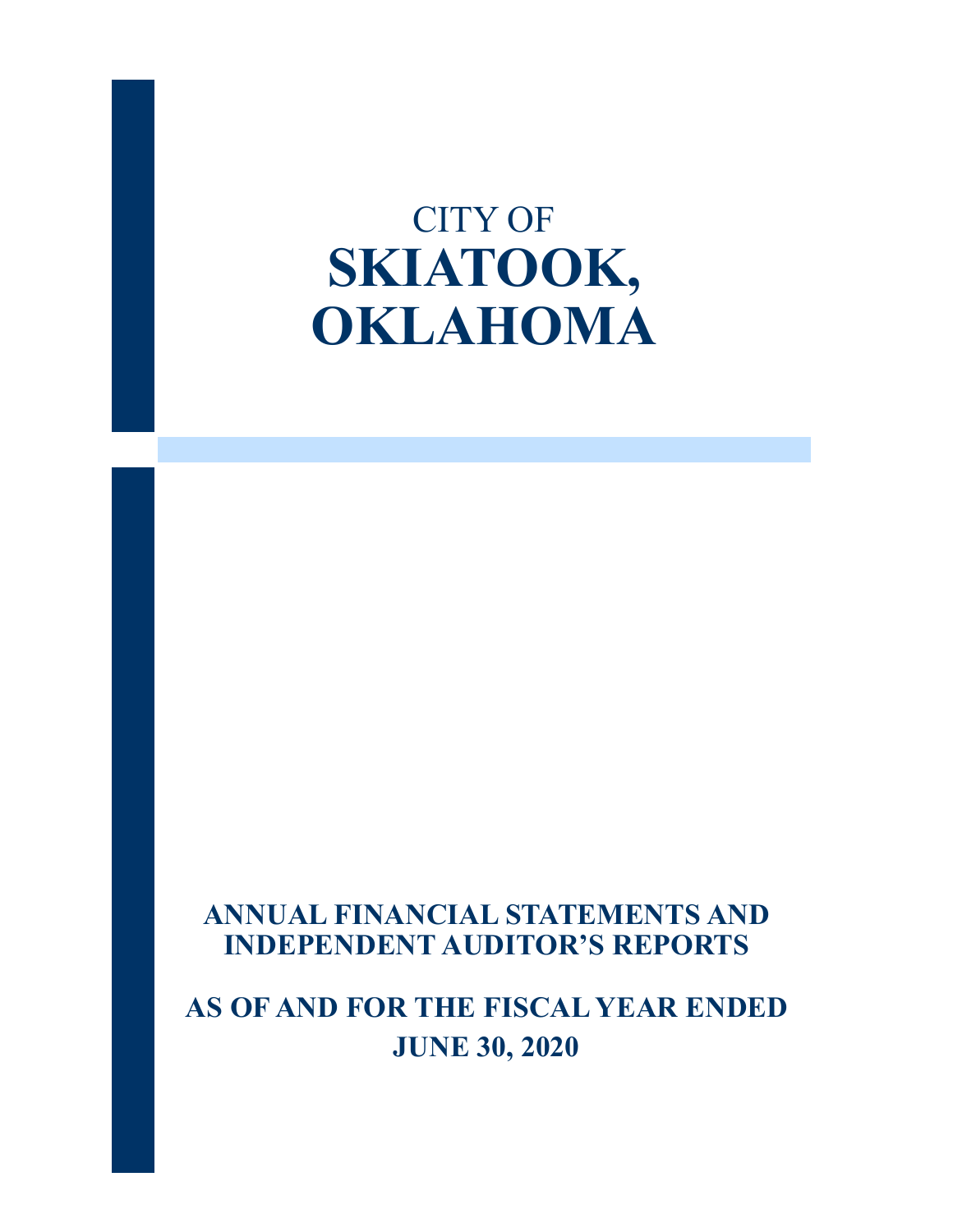# **THE CITY OF SKIATOOK, OKLAHOMA**

## **ANNUAL FINANCIAL STATEMENTS AND INDEPENDENT AUDITOR'S REPORTS**

**AS OF AND FOR THE FISCAL YEAR ENDED JUNE 30, 2020**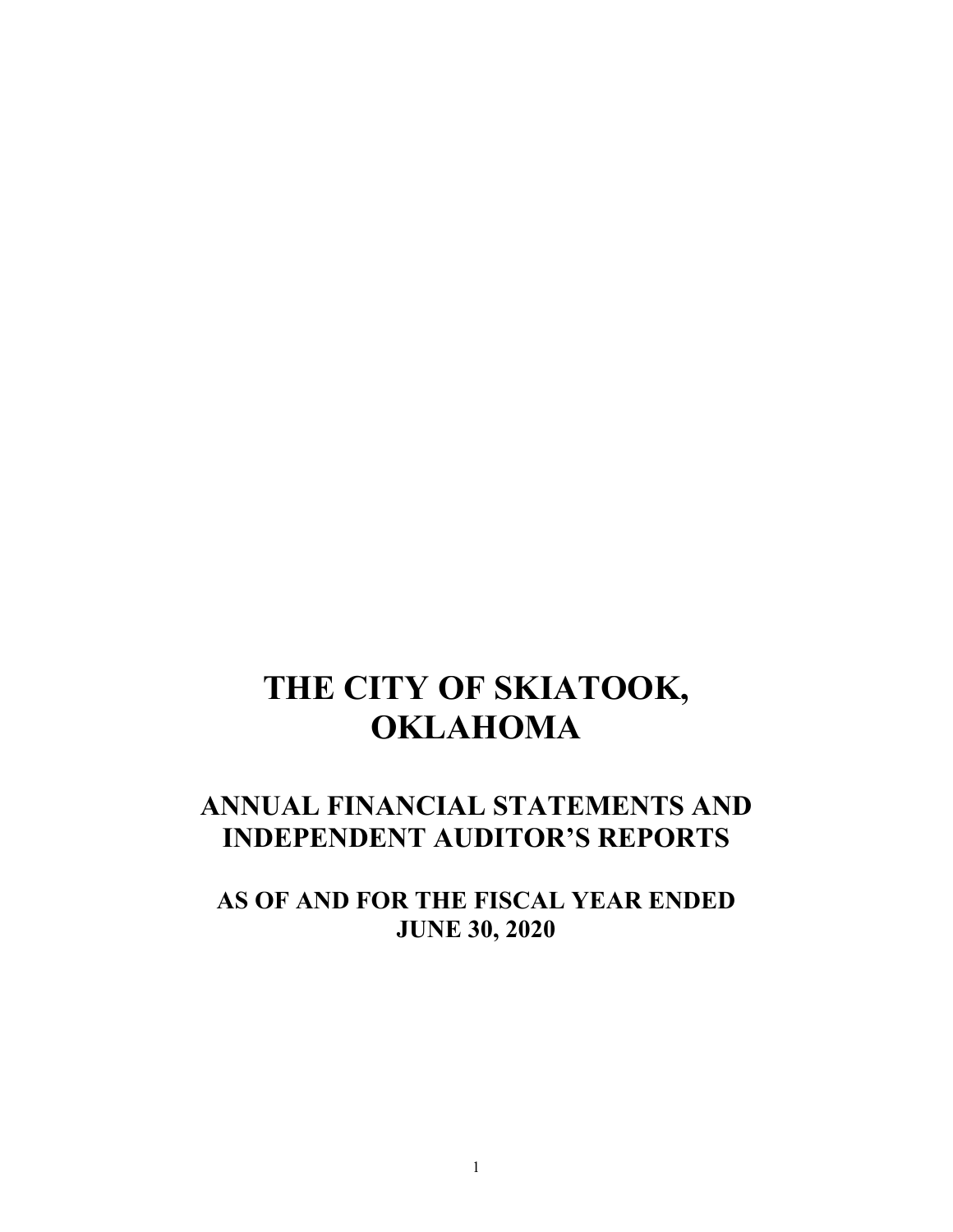### **THIS PAGE INTENTIONALLY LEFT BLANK**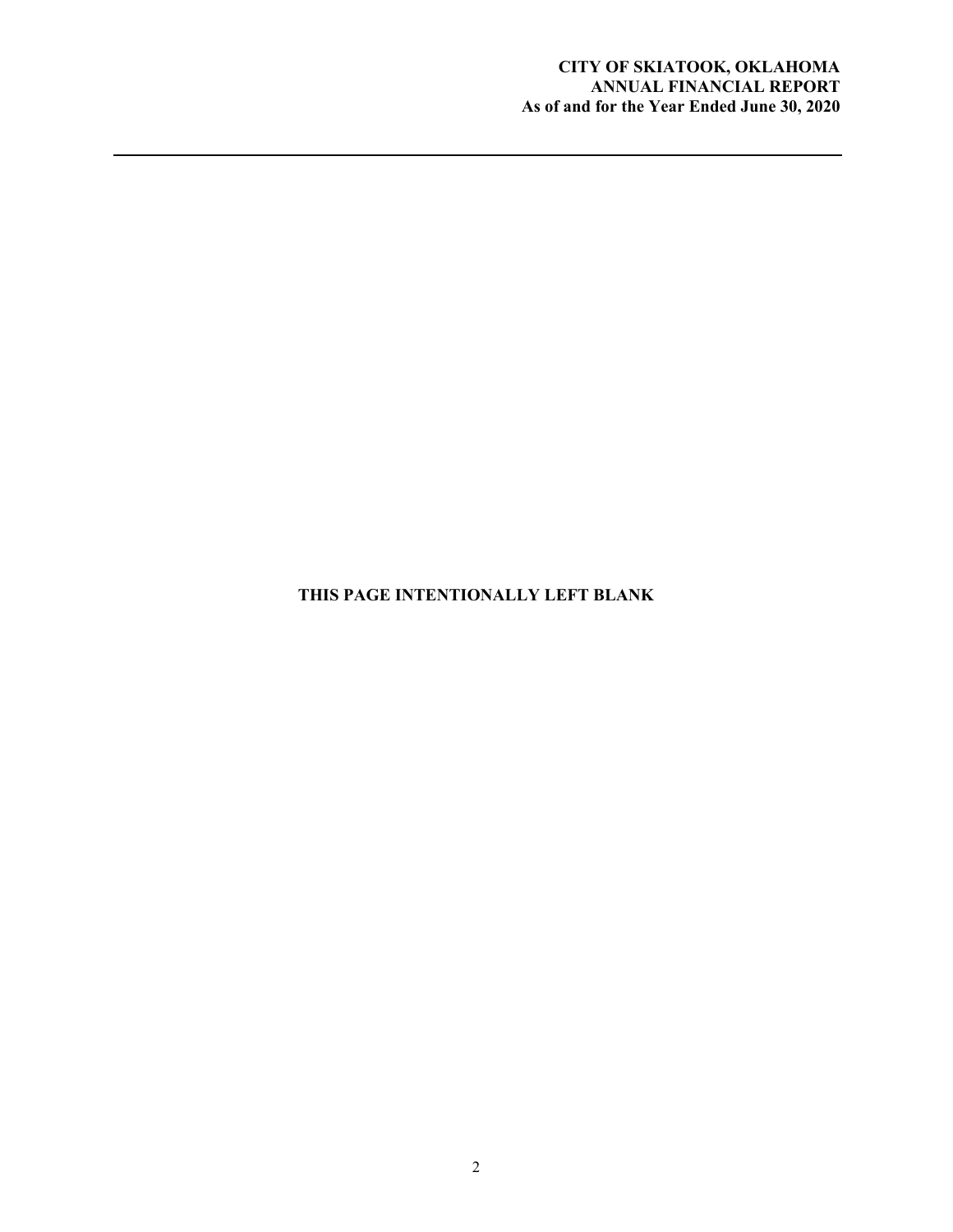| <b>TABLE OF CONTENTS</b>                                                         |          |
|----------------------------------------------------------------------------------|----------|
|                                                                                  | Page     |
|                                                                                  | $5-6$    |
|                                                                                  | $7 - 13$ |
| <b>The Basic Financial Statements:</b>                                           |          |
| <b>Government-Wide Financial Statements:</b>                                     |          |
|                                                                                  | 15<br>16 |
| <b>Governmental Funds Financial Statements:</b>                                  |          |
| Statement of Revenues, Expenditures, and Changes in Fund Balances (Modified Cash | 18       |
|                                                                                  | 19       |
| <b>Proprietary Funds Financial Statements:</b>                                   |          |
|                                                                                  | 21       |
| Statement of Revenues, Expenses, and Changes in Net Position (Modified Cash      | 22       |
|                                                                                  | 23       |
|                                                                                  |          |
| <b>Supplementary and Other Information:</b>                                      |          |
| <b>Budgetary Comparison Information</b>                                          |          |
| Budgetary Comparison Schedule (Modified Cash Basis) – General Fund               | 41       |
|                                                                                  | 41       |
| <b>Combining General Fund Accounts</b>                                           |          |
| Combining Schedule of Revenues, Expenditures and Changes in Fund Balance         | 42       |
|                                                                                  | 43       |
| <b>Combining Non-major Governmental Fund Statements</b>                          |          |
|                                                                                  | 44       |
| Combining Statement of Revenues, Expenditures and Changes in Fund Balance        | 45       |
|                                                                                  |          |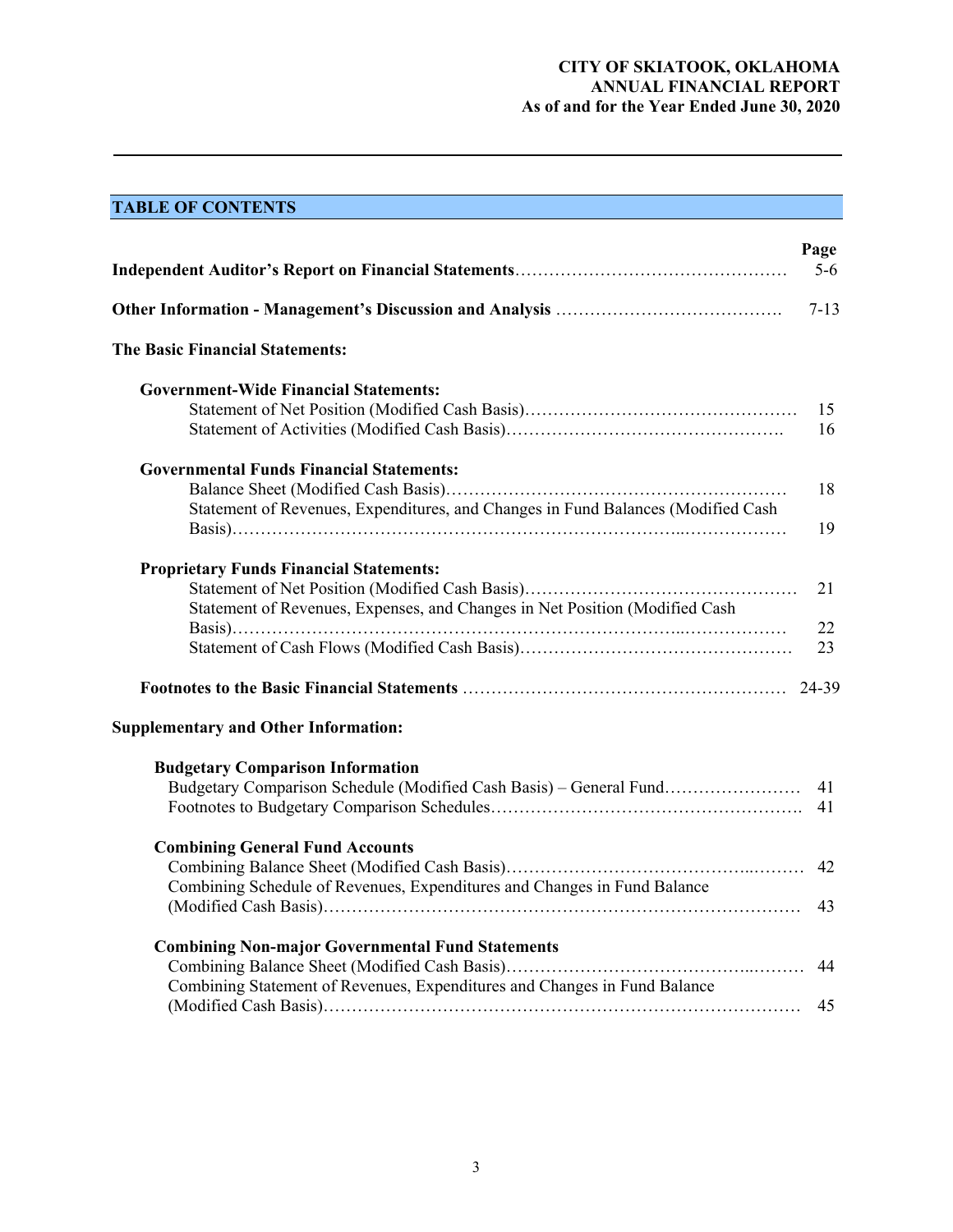#### **TABLE OF CONTENTS**

l

| <b>Combining Schedule of Accounts – SPWA</b><br>Combining Schedule of Revenues, Expenses and Changes in Net Position | 47 |
|----------------------------------------------------------------------------------------------------------------------|----|
| <b>Federal and State Awards Information</b>                                                                          |    |
| Schedule of Expenditures of Federal and State Awards (Modified Cash Basis)                                           | 48 |
| <b>Internal Control and Compliance Information:</b>                                                                  |    |
| Independent Auditor's Report on Internal Control and Compliance Over Financial                                       |    |

Reporting in Accordance with *Government Auditing Standards*………………………… 51-52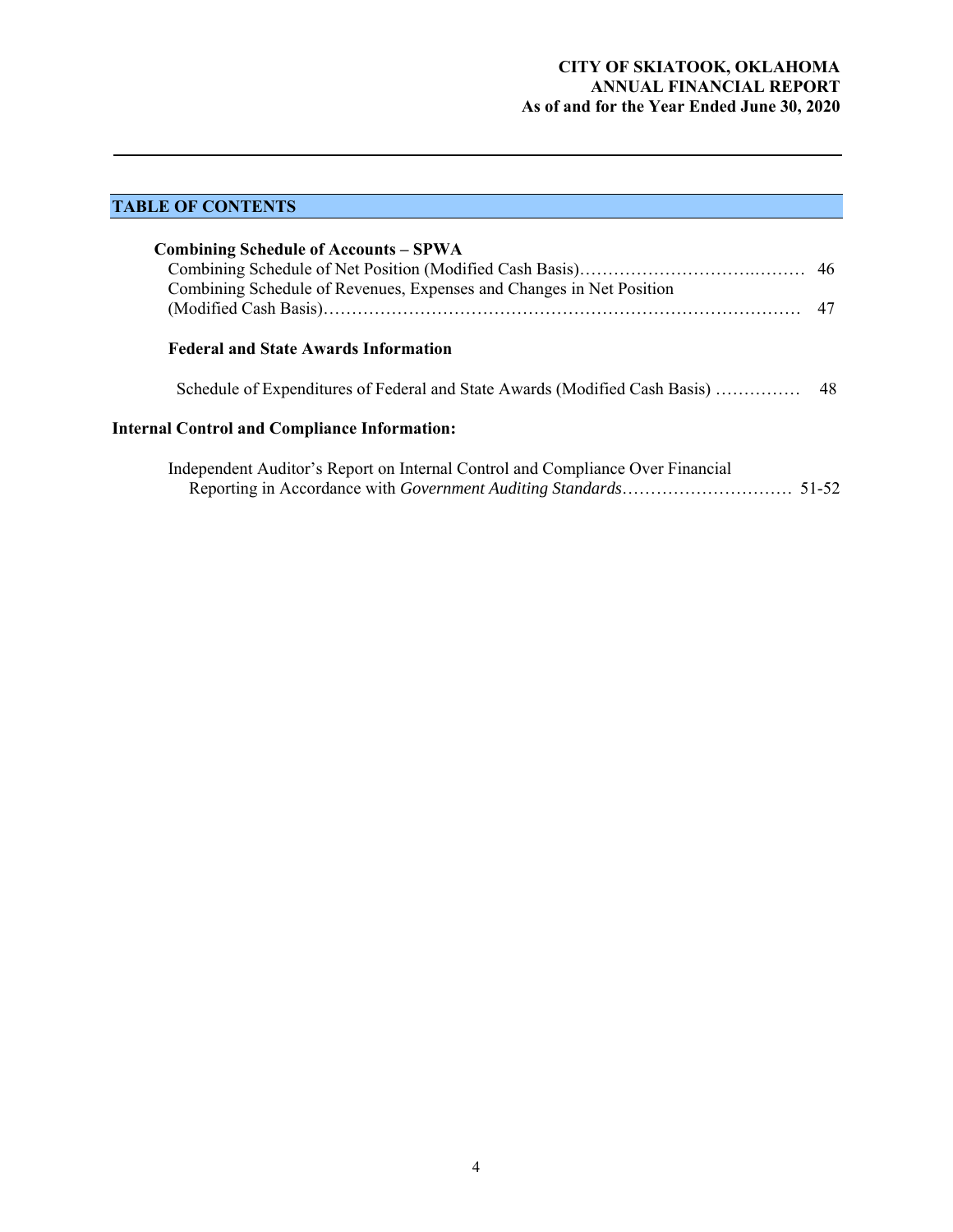

#### **INDEPENDENT AUDITOR'S REPORT**

To the City Council City of Skiatook, Oklahoma

#### **Report on the Financial Statements**

We have audited the accompanying modified cash basis financial statements of the governmental activities, business-type activities, each major fund and the aggregate remaining fund information of the City of Skiatook, Oklahoma, as of and for the year ended June 30, 2020, and the related notes to the financial statements, which collectively comprise the City's basic financial statements as listed in the table of contents.

#### **Management's Responsibility for the Financial Statements**

Management is responsible for the preparation and fair presentation of these financial statements in accordance with the modified cash basis of accounting described in Note 1; this includes determining that the modified cash basis of accounting is an acceptable basis for the preparation of the financial statements in the circumstances. Management is also responsible for the design, implementation, and maintenance of internal control relevant to the preparation and fair presentation of financial statements that are free from material misstatement, whether due to fraud or error.

#### **Auditor's Responsibility**

Our responsibility is to express opinions on these financial statements based on our audit. We conducted our audit in accordance with auditing standards generally accepted in the United States of America and the standards applicable to financial audits contained in *Government Auditing Standards*, issued by the Comptroller General of the United States. Those standards require that we plan and perform the audit to obtain reasonable assurance about whether the financial statements are free from material misstatement.

An audit involves performing procedures to obtain audit evidence about the amounts and disclosures in the financial statements. The procedures selected depend on the auditor's judgment, including the assessment of the risks of material misstatement of the financial statements, whether due to fraud or error. In making those risk assessments, the auditor considers internal control relevant to the entity's preparation and fair presentation of the financial statements in order to design audit procedures that are appropriate in the circumstances, but not for the purpose of expressing an opinion on the effectiveness of the entity's internal control. Accordingly, we express no such opinion. An audit also includes evaluating the appropriateness of accounting policies used and the reasonableness of significant accounting estimates made by management, as well as evaluating the overall presentation of the financial statements.

We believe that the audit evidence we have obtained is sufficient and appropriate to provide a basis for our audit opinions.

#### **Opinions**

In our opinion, the financial statements referred to above present fairly, in all material respects, the respective modified cash basis financial position of the governmental activities, business-type activities, each major fund and the aggregate remaining fund information of the City of Skiatook, Oklahoma, as of June 30, 2020, and the respective changes in modified cash basis financial position and cash flows where applicable in accordance with the modified cash basis of accounting as described in Note 1.

#### **Basis of Accounting**

We draw attention to Note 1 of the financial statements, which describes the basis of accounting. The financial statements are prepared on the modified cash basis of accounting, which is a basis of accounting other than accounting principles generally accepted in the United States of America. Our opinions are not modified with respect to this matter.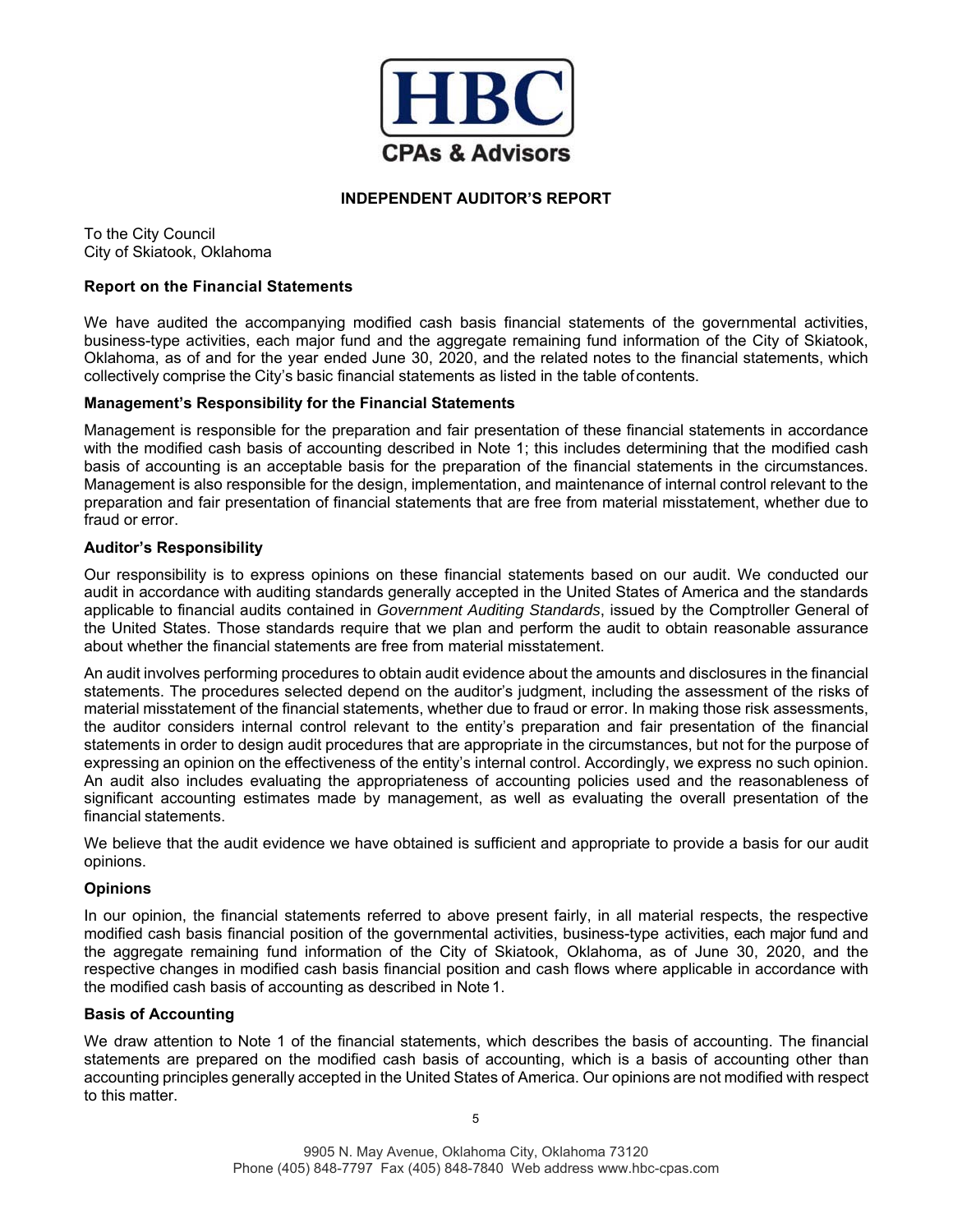#### *Other Matters*

#### *Other Information*

Our audit was conducted for the purpose of forming opinions on the financial statements that collectively comprise the City of Skiatook, Oklahoma's basic financial statements. The management's discussion and analysis (pages 7- 13), the budgetary comparison information (page 41), the combining and non-major fund financial statementmodified cash basis (pages 42-47) and the schedule of federal and state awards information (page 48) are presented for purposes of additional analysis and are not a required part of the basic financial statements.

The combining and individual nonmajor fund financial statements—modified cash basis and the federal and state awards information are the responsibility of management and were derived from and relate directly to the underlying accounting and other records used to prepare the basic financial statements. Such information has been subjected to the auditing procedures applied in the audit of the basic financial statements and certain additional and certain additional procedures, including comparing and reconciling such information directly to the underlying accounting and other records used to prepare the basic financial statements or to the basic financial statements themselves, and other additional procedures in accordance with auditing standards generally accepted in the United States of America. In our opinion, the combining and individual nonmajor fund financial statements modified cash basis and the federal and state awards information are fairly stated, in all material respects, in relation to the basic financial statements as a whole.

The management's discussion and analysis and the budgetary comparison information has not been subjected to the auditing procedures applied in the audit of the basic financial statements and, accordingly, we do not express an opinion or provide any assurance on them.

#### **Other Reporting Required by** *Government Auditing Standards*

In accordance with *Government Auditing Standards*, we have also issued our report dated January 7, 2021, on our consideration of the City of Skiatook, Oklahoma's internal control over financial reporting and on our tests of its compliance with certain provisions of laws, regulations, contracts, and grant agreements and other matters. The purpose of that report is to describe the scope of our testing of internal control over financial reporting and compliance and the results of that testing, and not to provide an opinion on the effectiveness of the City of Skiatook, Oklahoma's internal control over financial reporting or on compliance. That report is an integral part of an audit performed in accordance with *Government Auditing Standards* in considering City of Skiatook, Oklahoma's internal control over financial reporting and compliance.

HBC CDAS & Advisor

Oklahoma City, Oklahoma January 7, 2021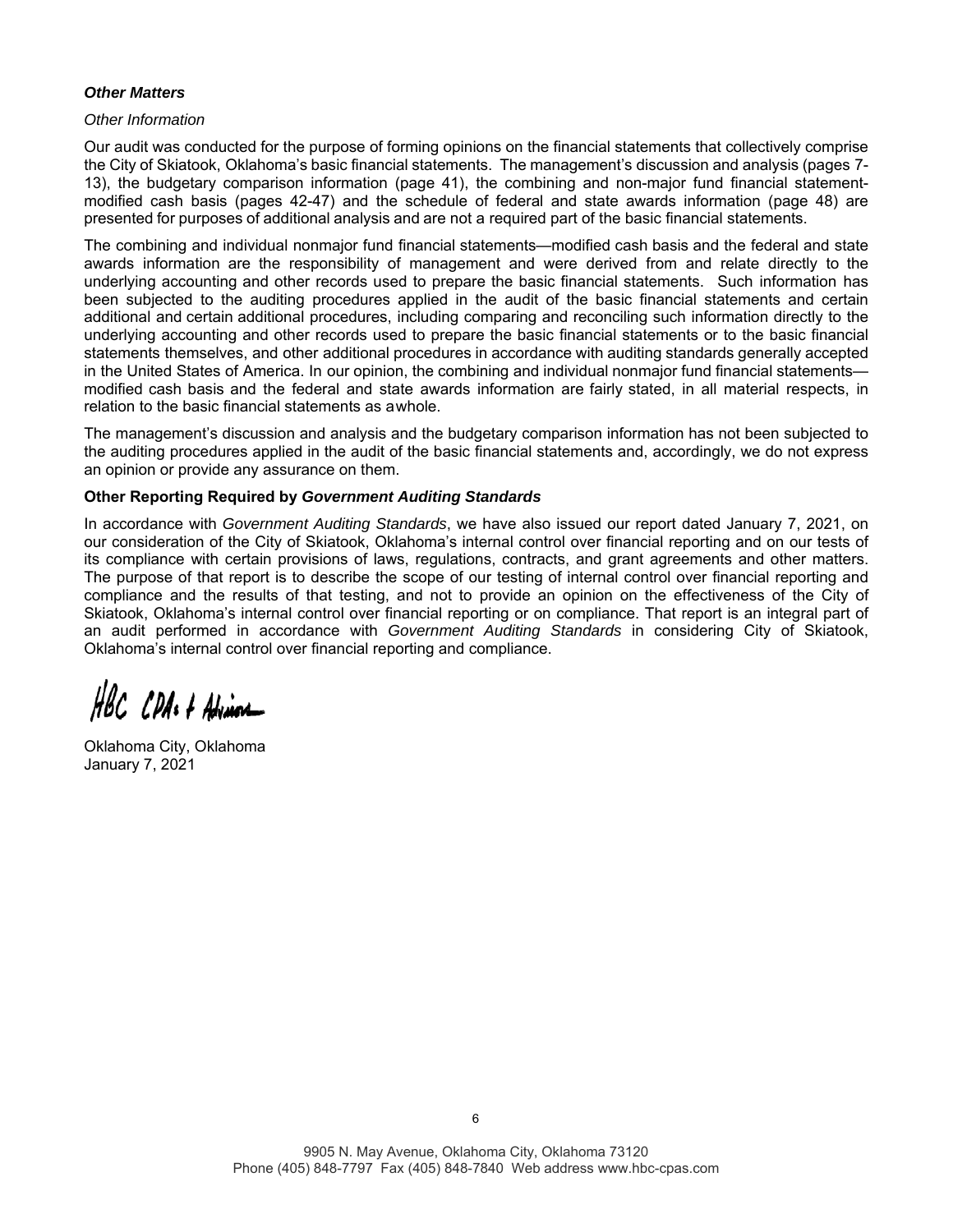The management of the City of Skiatook is pleased to provide this annual financial report to its citizens, taxpayers and other report users to demonstrate its accountability and communicate the City's financial condition and activities as of and for the year ended June 30, 2020. Management of the City is responsible for the fair presentation of this annual report, for maintaining appropriate internal controls over financial reporting, and for complying with applicable laws, regulations, and provisions of grants and contracts. The City reports its financial statements and schedules on a modified cash basis which is a comprehensive basis of accounting other than generally accepted accounting principles. All of the financial analyses in this report must be considered within the context of the limitations of the modified cash basis of accounting.

### *FINANCIAL HIGHLIGHTS*

l

- As reported on a modified cash basis, the City's total net position decreased by \$1,216,884, and the assets of the City exceed its liabilities at June 30, 2020, by \$5,766,153 (net position). Of this amount, \$4,331,636 (unrestricted net position) is available to meet the government's ongoing needs.
- At June 30, 2020, the City's governmental funds reported combined ending fund balances on a modified cash basis of \$2,762,351.
- For the fiscal year ended June 30, 2020, unassigned fund balance on a modified cash basis for the General Fund was \$1,038,114 or 16.5% of General Fund revenues.

## *ABOUT THE CITY*

The City of Skiatook is a Statutory Council-Manager form of City government with a population of 7,397 located in Osage and Tulsa County in Northeastern Oklahoma. The City is governed by a seven-member City Council and operates under state law and City ordinances through the three branches of democratic government:

- Legislative the City Council is a seven-member governing body elected by the citizens, consisting of one council member from each of the six wards and one council member at large. The Mayor is one of the seven council members and is appointed by the City Council.
- Executive the City Manager is the Chief Executive Officer and is appointed by the City Council
- Judicial the Municipal Judge is appointed by the City Council

The City provides typical municipal services such as public safety, street and alley maintenance, parks and recreation, community development, airport, cemetery and certain utility services including electric, water, wastewater, and sanitation.

This annual report includes all activities for which the City of Skiatook governing body is fiscally responsible. These activities, defined as the City's financial reporting entity, are operated within separate legal entities that make up the primary government and another separate legal entity that is included as a discretely-presented component unit.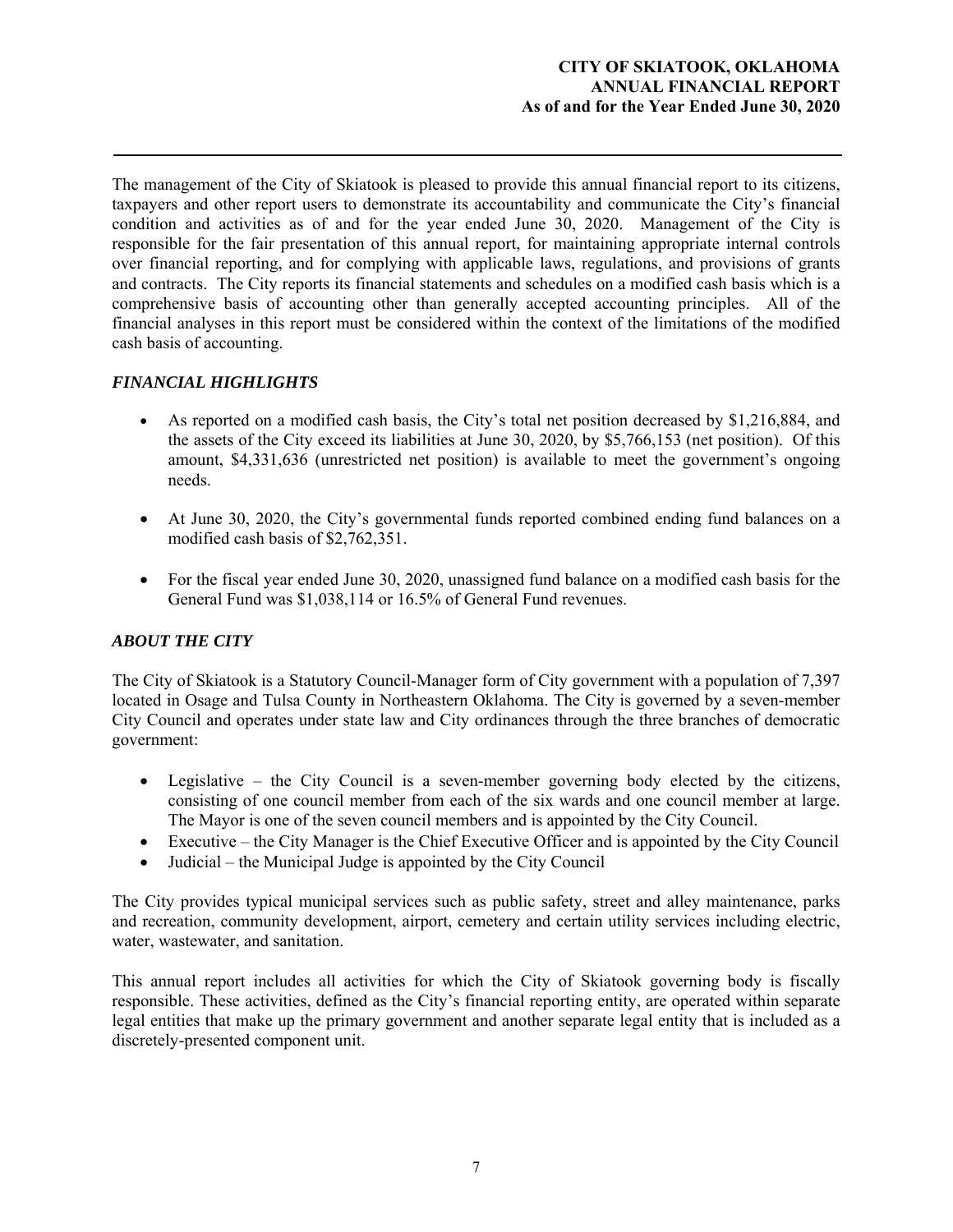#### *The City's Financial Reporting Entity*

l

The City's financial reporting entity includes the primary government (City of Skiatook), a blended component unit, and a discretely presented component unit as follows:

- **The City of Skiatook** that operates the public safety, health and welfare, streets and highways, parks and recreation, economic and community development, airport, cemetery and administrative activities
- **The Skiatook Public Works Authority** that operates the electric, water, wastewater, and sanitation and activities of the City (blended)
- The Skiatook Economic Development Authority that promotes economic development for the City (discretely presented, and although active, has no financial activity).

#### **OVERVIEW OF THE FINANCIAL STATEMENTS**

The financial statements of the primary government presented herein include all of the activities of the City of Skiatook (the "City"), the Skiatook Public Works Authority (the "Authority") and the Skiatook Economic Development Authority (SEDA). Included in this report are government-wide statements for each of the two categories of activities - governmental and business-type.

The government-wide financial statements present the complete financial picture of the City as applicable to the modified cash basis of accounting. These statements include all assets of the City as well as all liabilities, resulting from modified cash basis transactions. They present governmental and business-type activities separately and combined. For governmental activities, these statements tell how these services were financed in the short term as well as what remains for future spending. Fund financial statements also report the City's operations in more detail than the government-wide statements by providing information about the City's most significant funds.

#### **Reporting the City as a Whole**

#### *The Statement of Net Position and the Statement of Activities*

One of the most important questions to ask about the City's finances is, "Has the City's overall financial condition improved, declined or remained steady as a result of the year's activities?" The Statement of Net Position and the Statement of Activities report information about the City as a whole and about its activities in a way that helps answer this question. You will need to consider other non-financial factors, however, such as changes in the City's sales tax base, the condition of the City's roads, and quality of service to assess the overall health of the City. You will also need to keep in mind that these governmentwide statements are prepared in accordance with the modified cash basis of accounting and include only those City assets and liabilities resulting from cash transactions with selected modifications.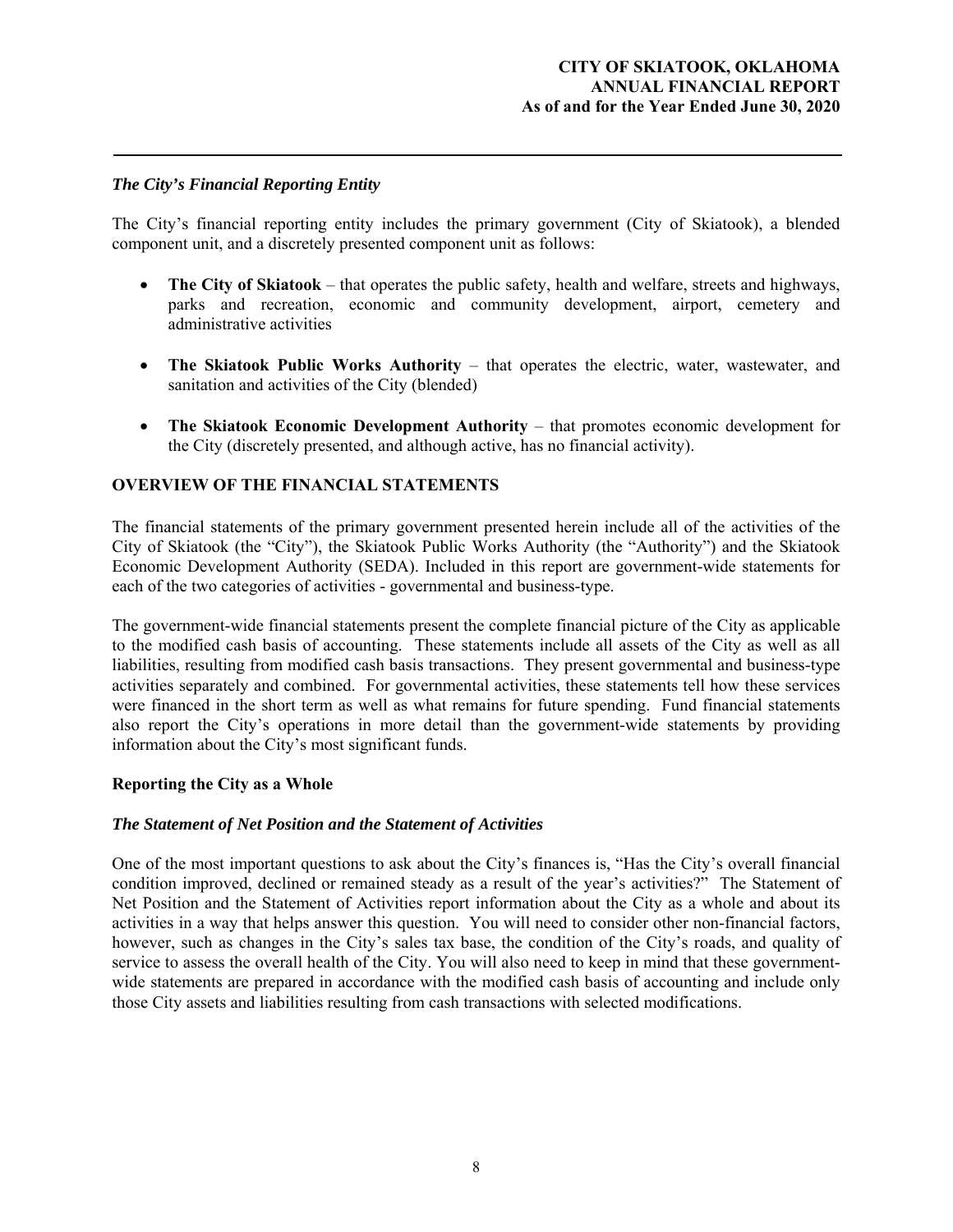In the Statement of Net Position and the Statement of Activities, we divide the City's primary government into two kinds of activities: *Governmental activities* - Most of the City's basic services are reported here, including the police, fire, administration, and streets. Sales taxes, franchise fees, fines, and state and federal grants finance most of these activities; and *Business-type activities* – Activities where the City typically charges a fee to customers to help cover all or most of the cost of certain services it provides are reported here. The City's electric, water, wastewater, and sanitation utilities are reported as business-type activities.

#### **Reporting the City's Most Significant Funds – Fund Financial Statements**

#### *Fund Financial Statements*

l

The fund financial statements provide detailed information about the City's most significant (major) funds -- not the City as a whole. Some funds are required to be established by State law and by debt covenants. However, the City Council may also establish certain other funds to help it control and manage money for particular purposes or to show that it is meeting legal responsibilities for using certain taxes, grants, and other money. The City uses two kinds of funds – *governmental and proprietary*.

*Governmental funds -* All of the City's basic services are reported in governmental funds, which focus on how money flows into and out of those funds and the balances left at year-end that are available for spending. Governmental funds report their activities on a modified cash basis of accounting. For example, these funds report the acquisition of capital assets and payments for debt principal as expenditures and not as changes to asset and debt balances. The governmental fund statements provide a detailed short-term view of the City's general government operations and the basic services it provides. Governmental fund information helps you determine (through a review of changes to fund balance) whether there are more or fewer financial resources that can be spent in the near future to finance the City's programs. The differences of results in the governmental fund financial statements to those in the government-wide financial statements are explained in a reconciliation following each governmental fund financial statement.

*Proprietary funds -* When the City, through the Public Works Authority, charges customers for the services it provides, these services are generally reported in proprietary funds. Proprietary funds are also reported on the modified cash basis of accounting. For example, these funds report the acquisition of capital assets and payments for debt principal as expenses and not as changes to asset and debt balances. The City's proprietary fund is the Skiatook Public Works Authority that accounts for the operation of the electric, water, wastewater and sanitation activities.

#### **Notes to the Financial Statements**

The notes provide additional information that is essential to gain an understanding of the data provided in the government-wide and fund financial statements. The Notes to the Financial Statements can be found on pages 25-39 of this report.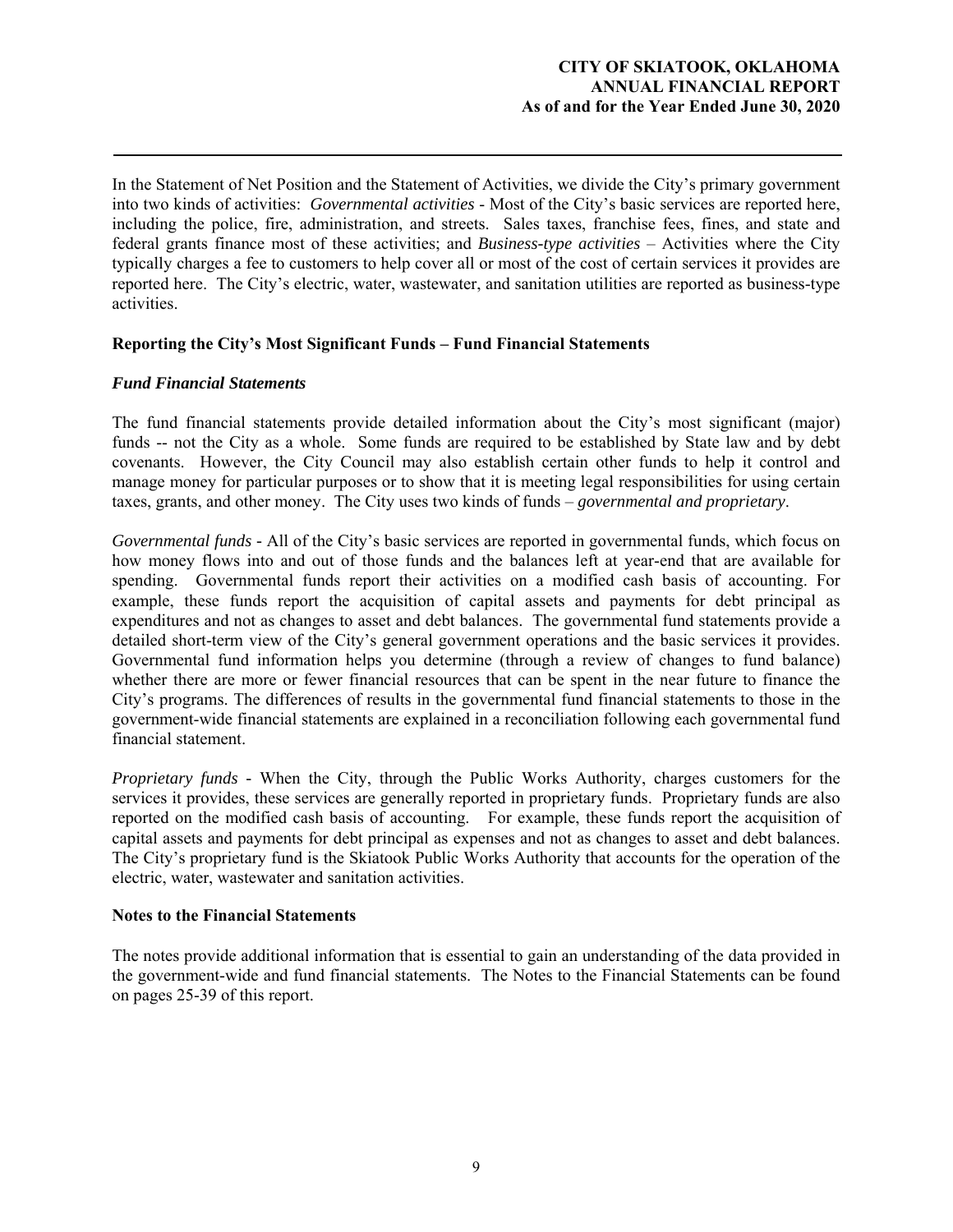#### **Other Information**

l

In addition to the basic financial statements and accompanying notes, this report also presents a Budgetary Comparison Schedule for the General Fund, federal and state award schedules and combining and individual fund financial statements and schedules.

#### **THE CITY AS A WHOLE**

#### **Net Position**

For the year ended June 30, 2020, net position on a modified cash basis for the governmental and business-type activities decreased \$1,216,884.

Following is a summary of net position reported on a modified cash basis for the City of Skiatook primary government.

#### **Net Position (Modified Cash Basis) June 30, 2020 (In Thousands)**

|                      |                     | $%$ Inc.<br>(Dec.)                                    |                  |                  | $%$ Inc.<br>(Dec.)                                   |                  |                  | $%$ Inc.<br>(Dec.)      |
|----------------------|---------------------|-------------------------------------------------------|------------------|------------------|------------------------------------------------------|------------------|------------------|-------------------------|
| 2020                 | 2019                |                                                       | 2020             | 2019             |                                                      | 2020             | 2019             |                         |
| 2,789<br>S.<br>2,789 | S<br>4,322<br>4,322 | $-35%$<br>$-35%$                                      | \$3.647<br>3,647 | \$3,311<br>3,311 | 10%<br>10%                                           | \$6,436<br>6,436 | \$7,633<br>7,633 | $-16%$<br>$-16%$        |
| 27<br>27             | 38<br>38            | $-29%$<br>$-29%$                                      | 643<br>643       | 612<br>612       | 5%<br>$5\%$                                          | 670<br>670       | 650<br>650       | 3%<br>3%                |
| 902<br>1,860         | 2,963<br>1,321      | $-70%$<br>41%                                         | 533<br>2,471     | 629<br>2,070     | $-15%$<br>19%                                        | 1,435<br>4,331   | 3,592<br>3,391   | $-60%$<br>28%<br>$-17%$ |
|                      |                     | Governmental<br><b>Activities</b><br>\$2,762<br>4,284 | $-36%$           | \$3,004          | <b>Business-Type</b><br><b>Activities</b><br>\$2,699 | 11%              | 5.766            | Total<br>\$6,983        |

Governmental and Business-type assets and restricted net position decreased in the current year due to prior year loan proceeds being spent on current year capital projects.

A portion of the City's net position, approximately \$1.4 million, represents resources that are subject to external restrictions on how they may be used. The remaining balance of unrestricted net position, approximately \$4.3 million, may be used to meet the government's ongoing needs.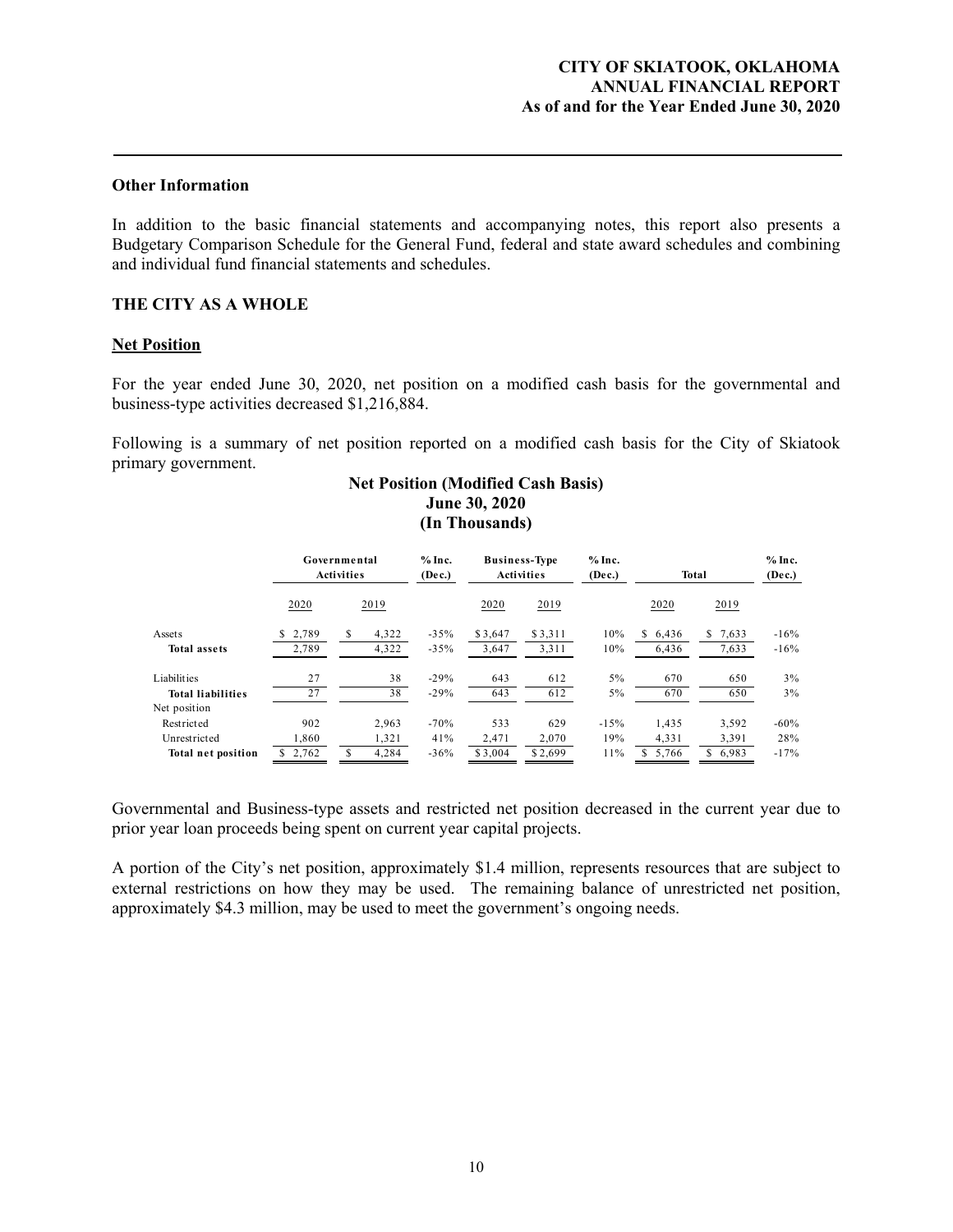#### **Changes in Net Position**

l

For the year ended June 30, 2020, net position of the primary government changed as follows:

#### **Changes in Net Position (Modified Cash Basis) June 30, 2020 (In Thousands)**

|                                               |             | Governmental<br><b>Activities</b> |             | $%$ Inc.<br>(Dec.) |    | <b>Business-type</b><br>Activities |    |         | $%$ Inc.<br>(Dec.) |             | Total       | $%$ Inc.<br>(Dec.) |
|-----------------------------------------------|-------------|-----------------------------------|-------------|--------------------|----|------------------------------------|----|---------|--------------------|-------------|-------------|--------------------|
|                                               |             | 2020                              | 2019        |                    |    | 2020                               |    | 2019    |                    | 2020        | 2019        |                    |
| Revenues:                                     |             |                                   |             |                    |    |                                    |    |         |                    |             |             |                    |
| Program revenues:                             |             |                                   |             |                    |    |                                    |    |         |                    |             |             |                    |
| Charges for Services                          | \$          | 1,768                             | \$<br>1,743 | $1\%$              | \$ | 10,496                             | \$ | 10,422  | $1\%$              | \$12,264    | \$12,165    | $1\%$              |
| Grants & Contributions                        |             | 102                               | 75          | 35%                |    |                                    |    |         |                    | 102         | 75          | 35%                |
| Capital Grants, Debt Proceeds & Contributions |             | 213                               | 281         | $-24%$             |    | 1,741                              |    | 4,399   | $-60%$             | 1,954       | 4,680       | $-58%$             |
| General Revenues:                             |             |                                   |             |                    |    |                                    |    |         |                    |             |             |                    |
| Sales Tax                                     |             | 4,250                             | 3,885       | 9%                 |    | ä,                                 |    | ٠       | ÷,                 | 4,250       | 3,885       | 9%                 |
| Intergovernmental                             |             | 57                                | 62          | $-7%$              |    |                                    |    |         |                    | 57          | 62          | $-7%$              |
| Other General Revenues                        |             | 293                               | 299         | $-2\%$             |    | 238                                |    | 184     | 29%                | 531         | 483         | 10%                |
| <b>Total Revenues</b>                         |             | 6,683                             | 6,345       | 5%                 |    | 12,475                             |    | 15,005  | $-17%$             | 19,157      | 21,350      | $-10%$             |
| Program Expenses:                             |             |                                   |             |                    |    |                                    |    |         |                    |             |             |                    |
| Town clerk                                    | $\mathbf S$ | 5                                 | \$<br>5     | 0%                 |    |                                    |    |         |                    | 5           | 5           | $0\%$              |
| Judge                                         |             | 23                                | 23          | ÷,                 |    |                                    |    |         |                    | 23          | 23          |                    |
| Police                                        |             | 1,730                             | 1,975       | $-12%$             |    |                                    |    |         |                    | 1,730       | 1,975       | $-12%$             |
| Fire                                          |             | 2,192                             | 1,988       | 10%                |    |                                    |    |         |                    | 2,192       | 1,988       | 10%                |
| Community development                         |             | 86                                | 81          | 6%                 |    |                                    |    |         |                    | 86          | 81          | 6%                 |
| <b>Streets</b>                                |             | 2,905                             | 2,600       | 12%                |    |                                    |    |         |                    | 2,905       | 2,600       | 12%                |
| Parks                                         |             | 427                               | 636         | $-33%$             |    |                                    |    |         | ٠                  | 427         | 636         | $-33%$             |
| General government                            |             | 1,607                             | 1,566       | 3%                 |    |                                    |    |         |                    | 1,607       | 1,566       | 3%                 |
| Senior Citizens                               |             | 86                                | 192         | $-55%$             |    |                                    |    |         |                    | 86          | 192         | $-55%$             |
| Economic development                          |             | 77                                | 32          | 140%               |    |                                    |    |         |                    | 77          | 32          | 140%               |
| Vehicle maintenance                           |             | 204                               | 239         | $-15%$             |    |                                    |    |         | $\overline{a}$     | 204         | 239         | $-15%$             |
| Cemetery                                      |             | 80                                | 76          | $5\%$              |    |                                    |    |         |                    | 80          | 76          | 5%                 |
| Airport                                       |             | 468                               | 272         | 72%                |    |                                    |    |         |                    | 468         | 272         | 72%                |
| Electric                                      |             | ÷                                 | ÷           | ä,                 |    | 5,403                              |    | 5,505   | $-2\%$             | 5,403       | 5,505       | $-2%$              |
| Water                                         |             |                                   |             | $\overline{a}$     |    | 2,338                              |    | 2,636   | $-11%$             | 2,338       | 2,636       | $-11%$             |
| Wastewater                                    |             |                                   |             | ä,                 |    | 2,380                              |    | 4,856   | $-51%$             | 2,380       | 4,856       | $-51%$             |
| Sanitation                                    |             |                                   |             |                    |    | 363                                |    | 373     | $-3%$              | 363         | 373         | $-3%$              |
| <b>Total Expenses</b>                         |             | 9.890                             | 9,685       | 2%                 |    | 10,484                             |    | 13,370  | $-22%$             | 20,374      | 23,055      | $-12%$             |
| Excess (Deficiency)                           |             | (3,207)                           | (3,340)     | $-4%$              |    | 1,990                              |    | 1,635   | 22%                | (1,217)     | (1,705)     | $-29%$             |
| Net Transfers                                 |             | 1,685                             | 1,691       |                    |    | (1,685)                            |    | (1,691) |                    |             |             |                    |
| Change in Net Position                        |             | (1,522)                           | (1,649)     | $-8%$              | \$ | 305                                | \$ | (56)    | $-645%$            | (1,217)     | (1,705)     | $-29%$             |
| Beginning Net Position                        |             | 4,284                             | 5,933       | $-28%$             |    | 2,699                              |    | 2,755   | $-2\%$             | 6,983       | 8,688       | $-20%$             |
| <b>Ending Net Position</b>                    | S.          | 2,762                             | \$<br>4,284 | $-36%$             | S  | 3.004                              | S  | 2,699   | 11%                | 5,766<br>\$ | 6,983<br>\$ | $-17%$             |

Governmental activities capital grants, as well as parks and senior citizens expenses decreased due to the capital grants received and spent for senior citizens and capital improvement monies used for parks projects in the prior year. Airport expenses increased due to improvements at the airport using FAA grant funds. Economic development expenses increased as the services provided continue to grow from previous years.

Business-type activities capital grants, debt proceeds and contributions revenue and wastewater expenses decreased due to a large amount of loan proceeds received in the prior year.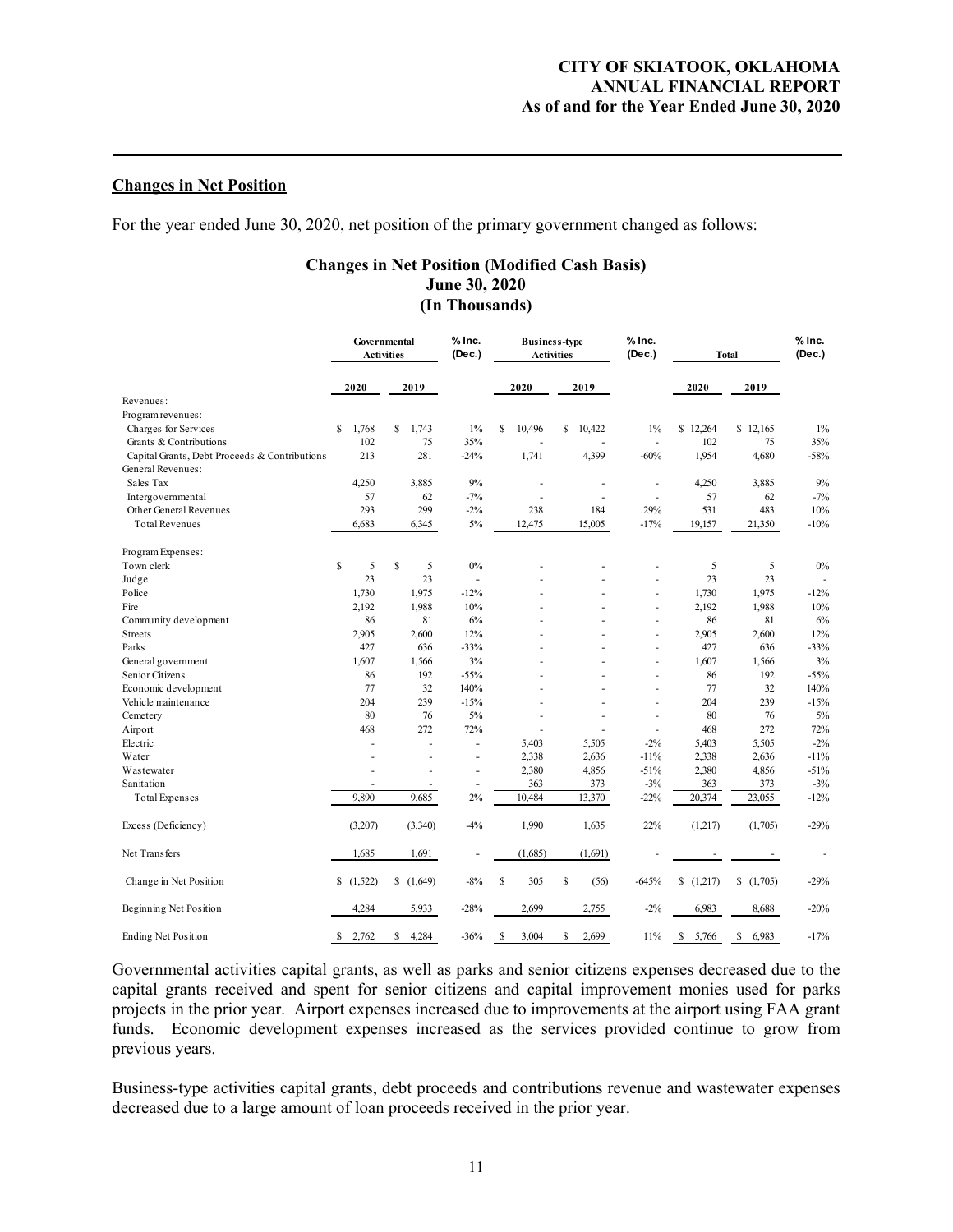#### **Governmental Activities**

l

The City's governmental activities had a decrease in net position of approximately \$1.5 million mostly due to capital projects in the current year. This is a 35.5% decrease from beginning net position.

|                       |                      |             | (In Thousands) | <b>Net Revenue (Expense) of Governmental Activities</b> |                                                |               |         |                    |
|-----------------------|----------------------|-------------|----------------|---------------------------------------------------------|------------------------------------------------|---------------|---------|--------------------|
|                       | <b>Total Expense</b> | of Services |                | $%$ Inc.<br>(Dec.)                                      | <b>Net Revenue</b><br>(Expense)<br>of Services |               |         | $%$ Inc.<br>(Dec.) |
|                       | 2020                 |             | 2019           |                                                         | 2020                                           |               | 2019    |                    |
| General government    | \$<br>1,607          | \$          | 1,566          | 3%                                                      | \$<br>(1, 437)                                 | <sup>\$</sup> | (1,540) | $-7\%$             |
| Town clerk            | 5                    |             | 5              | $\qquad \qquad \blacksquare$                            | (5)                                            |               | (5)     |                    |
| Judge                 | 23                   |             | 23             |                                                         | (23)                                           |               | (22)    | 4%                 |
| Police                | 1,730                |             | 1,975          | $-12%$                                                  | (1, 456)                                       |               | (1,347) | 8%                 |
| Fire                  | 2,192                |             | 1,988          | 10%                                                     | (1,192)                                        |               | (1,157) | 3%                 |
| Community development | 86                   |             | 81             | 6%                                                      | (41)                                           |               | (30)    | 35%                |
| <b>Streets</b>        | 2,905                |             | 2,600          | 12%                                                     | (2,835)                                        |               | (3,047) | $-7\%$             |
| Parks                 | 427                  |             | 636            | $-33%$                                                  | (427)                                          |               | (293)   | 46%                |
| Senior citizens       | 86                   |             | 192            | $-55%$                                                  | (80)                                           |               | (78)    | 3%                 |
| Economic development  | 77                   |             | 32             | 138%                                                    | 46                                             |               | 93      | $-51\%$            |
| Vehicle maintenance   | 204                  |             | 239            | $-15%$                                                  | (204)                                          |               | (142)   | 44%                |
| Cemetery              | 80                   |             | 76             | 6%                                                      | (18)                                           |               | (15)    | 20%                |
| Airport               | 468                  |             | 272            | 72%                                                     | (134)                                          |               | 13      | $-1133%$           |
| <b>Total</b>          | \$<br>9,890          | \$          | 9,685          | 2%                                                      | \$<br>(7, 807)                                 | \$            | (7,570) | 3%                 |

#### **Business-type Activities**

The business-type activities had an increase in net position of approximately \$305 thousand. This is a 11.3% increase from beginning net position.

#### **Net Revenue (Expense) of Business-Type Activities**

|              | <b>Total Expense</b> | of Services |        | $%$ Inc.<br>(Dec.) |               | <b>Net Revenue</b><br>(Expense)<br>of Services |    |         | $%$ Inc.<br>(Dec.) |
|--------------|----------------------|-------------|--------|--------------------|---------------|------------------------------------------------|----|---------|--------------------|
|              | 2020                 |             | 2019   |                    |               | 2020                                           |    | 2019    |                    |
| Water        | \$<br>2,338          | \$          | 2,636  | $-11\%$            | <sup>\$</sup> | 1.276                                          | \$ | 3,607   | $-65%$             |
| Wastewater   | 2,380                |             | 4,855  | $-51\%$            |               | (1,517)                                        |    | (3,977) | $-62%$             |
| Sanitation   | 363                  |             | 373    | $-3\%$             |               | 205                                            |    | 163     | 26%                |
| Electric     | 5,403                |             | 5,505  | $-2\%$             |               | 1,789                                          |    | 1,659   | 8%                 |
| <b>Total</b> | \$<br>10,484         | \$          | 13,369 | $-22\%$            | .S            | 1,752                                          | S  | 1,452   | 21%                |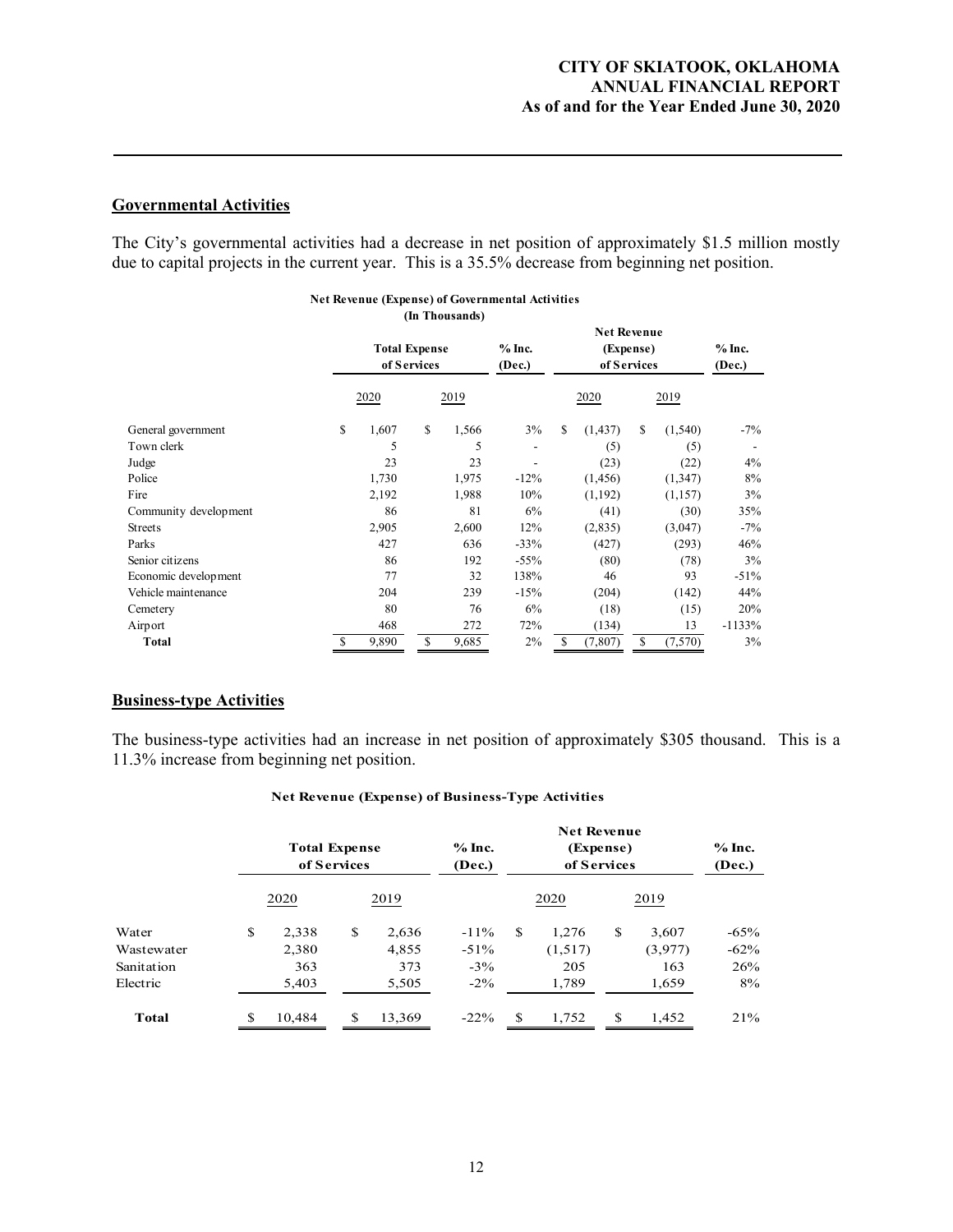#### **A FINANCIAL ANALYSIS OF THE CITY'S FUNDS**

As the City completed its 2020 fiscal year, the governmental funds reported a combined fund balance of \$2,762,351. For the year ended June 30, 2020, the General Fund's total fund balance increased by \$562,660 to \$1,794,052 which is the equivalent of 28.4% of annual revenues.

#### **Budgetary Highlights**

l

For the year ended June 30, 2020, the General Fund reported actual budgetary basis revenues over final estimates by \$464,471 or a 5.8% positive variance. General Fund actual expenditures were under final appropriations by \$160,338 or a 2.0% positive variance.

#### **Economic Factors and Next Year's Budget and Rates**

The following information outlines significant known factors that will affect subsequent year finances:

• For the upcoming fiscal year ending June 30, 2021, the City budgeted an increase in sales tax revenue of approximately 6.5% due to increasing projections of sales tax. With the projected sales tax increase, the City is able to reduce the transfer from the Public Works Authority. The City also budgeted an increase of approximately 2.4% in expenditures related to employee raises and other operating costs. Overall, the City anticipates to see continued growth due to increases in population and commercial activity.

#### **Contacting the City's Financial Management**

This report is designed to provide our citizens, taxpayers, customers and creditors with a general overview of the City's finances and to demonstrate the City's accountability for the money it receives. If you have questions about this report or need additional financial information, contact the City Clerk's office at 110 N. Broadway, Skiatook, Oklahoma 74070 or telephone at 918-396-2797.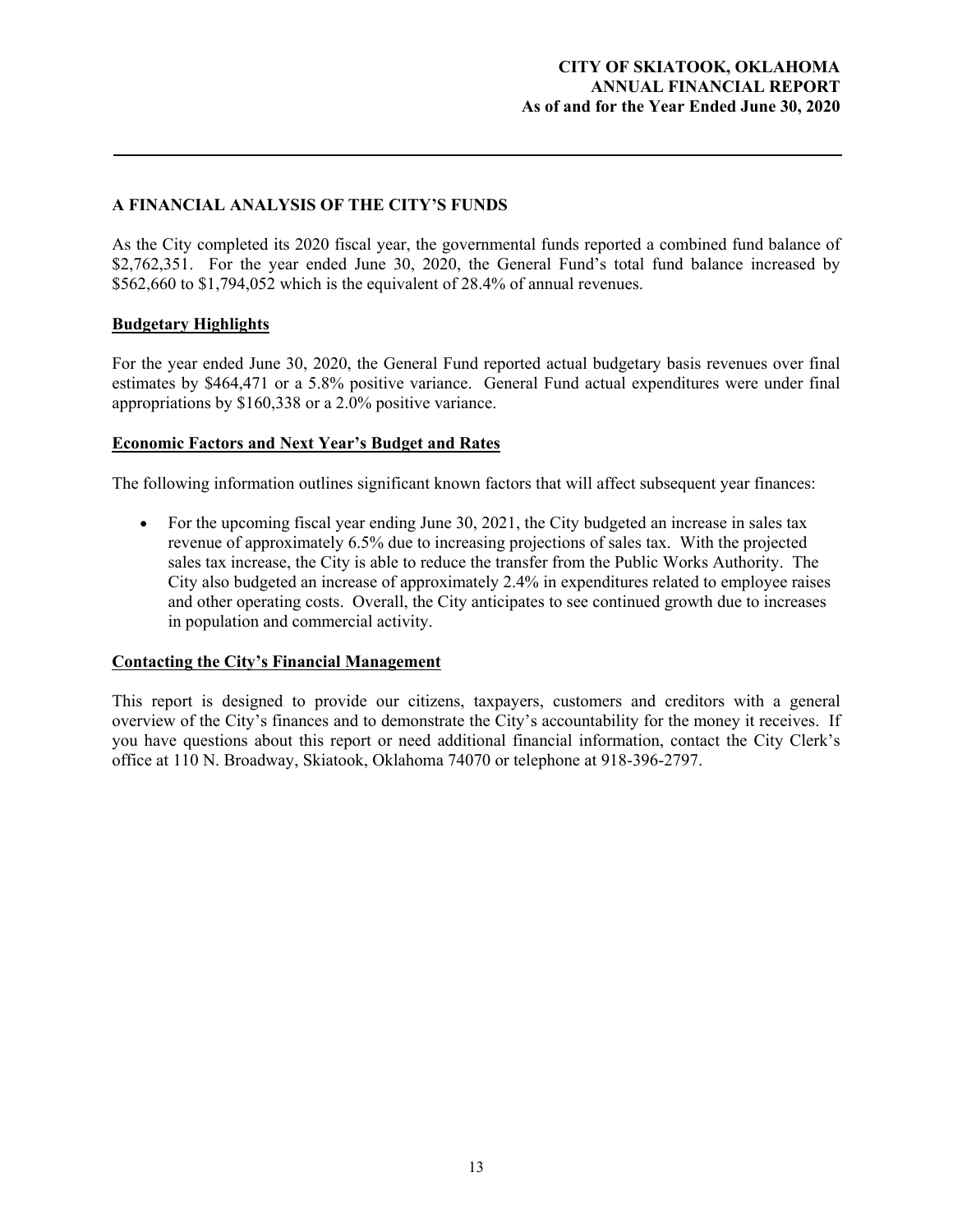**BASIC FINANCIAL STATEMENTS – GOVERNMENT-WIDE**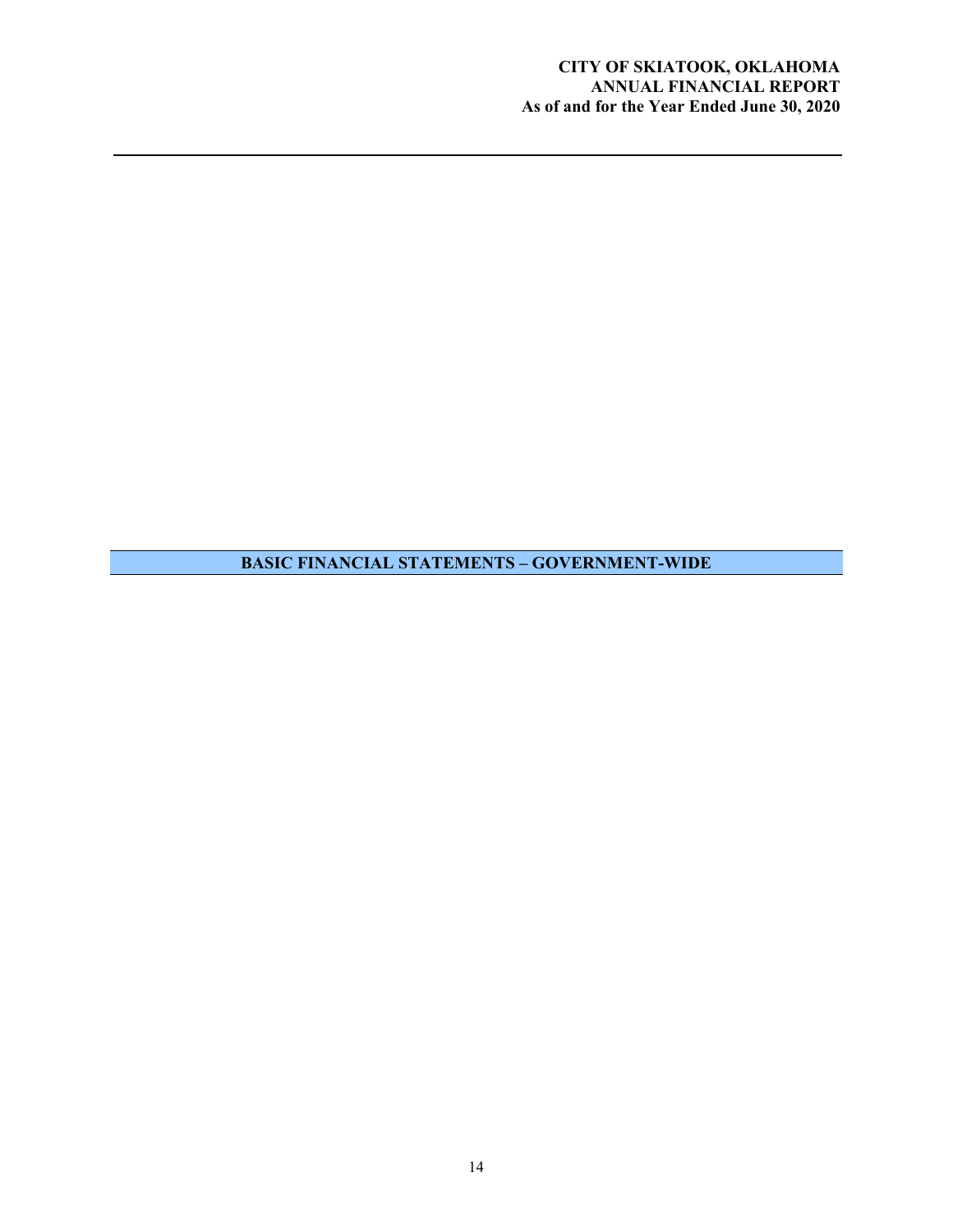## **Statement of Net Position (Modified Cash Basis) – June 30, 2020**

l

|                          | Governmental<br><b>Activities</b> | <b>Business-type</b><br><b>Activities</b> | <b>Total</b>    | <b>Skiatook Economic</b><br>Development<br><b>Authority</b> |
|--------------------------|-----------------------------------|-------------------------------------------|-----------------|-------------------------------------------------------------|
| <b>ASSETS</b>            |                                   |                                           |                 |                                                             |
| Cash and equivalents     | \$<br>1,311,974                   | \$<br>1,977,123                           | \$<br>3,289,097 | \$                                                          |
| Investments              | 1,477,544                         | 1,669,823                                 | 3,147,367       |                                                             |
| Total Assets             | 2,789,518                         | 3,646,946                                 | 6,436,464       |                                                             |
| <b>LIABILITIES</b>       |                                   |                                           |                 |                                                             |
| Due to other governments | 293                               |                                           | 293             |                                                             |
| Due to bond holders      | 6,350                             |                                           | 6,350           |                                                             |
| Unearned revenue         | 20,524                            |                                           | 20,524          |                                                             |
| Due to depositors        |                                   | 643,144                                   | 643,144         |                                                             |
| <b>Total</b> liabilities | 27,167                            | 643,144                                   | 670,311         |                                                             |
| <b>NET POSITION</b>      |                                   |                                           |                 |                                                             |
| Restricted for:          |                                   |                                           |                 |                                                             |
| Cemetery                 | 29,889                            |                                           | 29,889          |                                                             |
| Police                   | 76,171                            |                                           | 76,171          |                                                             |
| Capital projects         | 763,877                           |                                           | 763,877         |                                                             |
| Airport                  | 31,940                            |                                           | 31,940          |                                                             |
| Debt service             |                                   | 532,640                                   | 532,640         |                                                             |
| Unrestricted             | 1,860,474                         | 2,471,162                                 | 4,331,636       |                                                             |
| Total net position       | \$<br>2,762,351                   | \$<br>3,003,802                           | \$<br>5,766,153 | \$                                                          |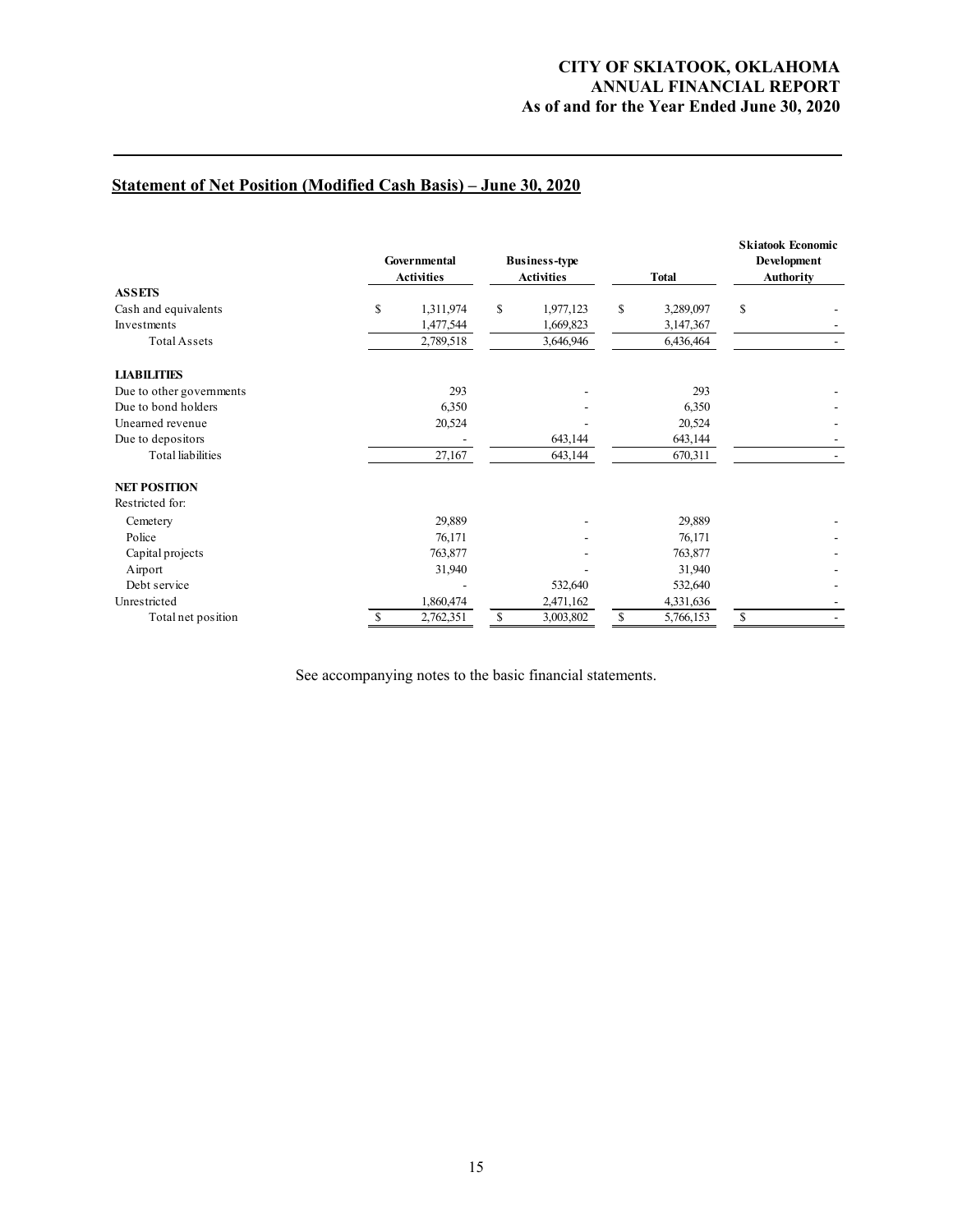## **Statement of Activities (Modified Cash Basis)–Year Ended June 30, 2020**

l

|                                |                          |                                                              |   |                    |    |                         |   |                          |    |                          |    |                           |   | Net (Expense) Revenue and Changes in Net Position |                          |        |
|--------------------------------|--------------------------|--------------------------------------------------------------|---|--------------------|----|-------------------------|---|--------------------------|----|--------------------------|----|---------------------------|---|---------------------------------------------------|--------------------------|--------|
|                                |                          |                                                              |   |                    |    | <b>Program Revenue</b>  |   |                          |    |                          |    | <b>Primary Government</b> |   |                                                   |                          |        |
|                                |                          |                                                              |   |                    |    |                         |   | Capital Grants,          |    |                          |    |                           |   |                                                   | <b>Skiatook Economic</b> |        |
|                                |                          |                                                              |   | <b>Charges</b> for |    | <b>Operating Grants</b> |   | <b>Debt Proceeds and</b> |    | Governmental             |    | <b>Business-type</b>      |   |                                                   | Development              |        |
| <b>Functions/Programs</b>      |                          | <b>Expenses</b>                                              |   | <b>Services</b>    |    | and Contributions       |   | <b>Contributions</b>     |    | <b>Activities</b>        |    | <b>Activities</b>         |   | <b>Total</b>                                      | <b>Authority</b>         |        |
| Primary government             |                          |                                                              |   |                    |    |                         |   |                          |    |                          |    |                           |   |                                                   |                          |        |
| Governmental Activities:       |                          |                                                              |   |                    |    |                         |   |                          |    |                          |    |                           |   |                                                   |                          |        |
| General government             | s                        | 1,607,282                                                    | s | 142,460            | s  | 27.383                  | s |                          | s  | (1,437,439)              | s  |                           | S | (1,437,439)                                       | s                        |        |
| Town clerk                     |                          | 5,190                                                        |   |                    |    |                         |   |                          |    | (5,190)                  |    |                           |   | (5,190)                                           |                          |        |
| Judge                          |                          | 22,960                                                       |   |                    |    | ٠                       |   |                          |    | (22,960)                 |    |                           |   | (22.960)                                          |                          |        |
| Police                         |                          | 1,729,456                                                    |   | 273,738            |    |                         |   |                          |    | (1,455,718)              |    |                           |   | (1,455,718)                                       |                          |        |
| Fire                           |                          | 2,192,301                                                    |   | 995.168            |    | 4.642                   |   |                          |    | (1,192,491)              |    |                           |   | (1,192,491)                                       |                          |        |
| Community development          |                          | 85,879                                                       |   | 45,307             |    |                         |   |                          |    | (40, 572)                |    |                           |   | (40, 572)                                         |                          |        |
| <b>Streets</b>                 |                          | 2,904,719                                                    |   |                    |    | 69,559                  |   |                          |    | (2,835,160)              |    |                           |   | (2,835,160)                                       |                          |        |
| Parks                          |                          | 427,003                                                      |   |                    |    |                         |   |                          |    | (427,003)                |    |                           |   | (427,003)                                         |                          |        |
| Senior citizens                |                          | 86,339                                                       |   |                    |    |                         |   | 5,947                    |    | (80, 392)                |    |                           |   | (80.392)                                          |                          |        |
| Economic development           |                          | 76,802                                                       |   | 122,560            |    |                         |   |                          |    | 45,758                   |    |                           |   | 45,758                                            |                          |        |
| Vehicle maintenance            |                          | 203,925                                                      |   |                    |    |                         |   |                          |    | (203, 925)               |    |                           |   | (203.925)                                         |                          |        |
| Cemetery                       |                          | 80,062                                                       |   | 62,016             |    |                         |   |                          |    | (18,046)                 |    |                           |   | (18,046)                                          |                          |        |
| Airport                        |                          | 468,070                                                      |   | 126,757            |    |                         |   | 207,034                  |    | (134, 279)               |    |                           |   | (134, 279)                                        |                          |        |
| Total governmental activities  |                          | 9,889,988                                                    |   | 1,768,006          |    | 101,584                 |   | 212,981                  |    | (7,807,417)              |    | $\sim$                    |   | (7,807,417)                                       |                          | $\sim$ |
| Business-type activities       |                          |                                                              |   |                    |    |                         |   |                          |    |                          |    |                           |   |                                                   |                          |        |
| Water                          |                          | 2,337,872                                                    |   | 1,873,167          |    |                         |   | 1,740,652                |    |                          |    | 1,275,947                 |   | 1,275,947                                         |                          |        |
| Wastewater                     |                          | 2,379,785                                                    |   | 862,656            |    |                         |   |                          |    |                          |    | (1,517,129)               |   | (1,517,129)                                       |                          |        |
| Sanitation                     |                          | 362,953                                                      |   | 567,812            |    |                         |   |                          |    |                          |    | 204,859                   |   | 204,859                                           |                          |        |
| Electric                       |                          | 5,403,630                                                    |   | 7,192,444          |    |                         |   |                          |    |                          |    | 1,788,814                 |   | 1,788,814                                         |                          |        |
| Total business-type activities |                          | 10,484,240                                                   |   | 10,496,079         |    |                         |   | 1,740,652                |    | $\overline{\phantom{a}}$ |    | 1,752,491                 |   | 1,752,491                                         |                          |        |
| Total primary government       | -S                       | 20,374,228                                                   | S | 12,264,085         | S. | 101,584                 | s | 1,953,633                |    | (7,807,417)              |    | 1,752,491                 |   | (6,054,926)                                       |                          |        |
|                                |                          |                                                              |   |                    |    |                         |   |                          |    |                          |    |                           |   |                                                   |                          |        |
|                                | <b>General revenues:</b> |                                                              |   |                    |    |                         |   |                          |    |                          |    |                           |   |                                                   |                          |        |
|                                | Taxes:                   | Sales tax and use tax                                        |   |                    |    |                         |   |                          |    | 4,249,730                |    |                           |   | 4,249,730                                         |                          |        |
|                                |                          | Franchise and public service taxes                           |   |                    |    |                         |   |                          |    | 34,919                   |    |                           |   | 34.919                                            |                          |        |
|                                |                          | Intergovemmental revenue not restricted to specific programs |   |                    |    |                         |   |                          |    | 57,444                   |    |                           |   | 57,444                                            |                          |        |
|                                |                          | Investment income                                            |   |                    |    |                         |   |                          |    | 65,970                   |    | 34,606                    |   | 100,576                                           |                          |        |
|                                |                          | Miscellaneous                                                |   |                    |    |                         |   |                          |    | 192,201                  |    | 203.172                   |   | 395,373                                           |                          |        |
|                                |                          | Transfers - internal activity                                |   |                    |    |                         |   |                          |    | 1,685,236                |    | (1,685,236)               |   |                                                   |                          |        |
|                                |                          |                                                              |   |                    |    |                         |   |                          |    | 6,285,500                |    | (1,447,458)               |   | 4,838,042                                         |                          |        |
|                                |                          | Total general revenues and transfers                         |   |                    |    |                         |   |                          |    |                          |    |                           |   |                                                   |                          |        |
|                                |                          | Change in net position                                       |   |                    |    |                         |   |                          |    | (1,521,917)              |    | 305,033                   |   | (1,216,884)                                       |                          |        |
|                                |                          | Net position - beginning                                     |   |                    |    |                         |   |                          |    | 4,284,268                |    | 2,698,769                 |   | 6,983,037                                         |                          |        |
|                                |                          | Net position - ending                                        |   |                    |    |                         |   |                          | -S | 2,762,351                | -S | 3,003,802                 | s | 5,766,153                                         | s                        |        |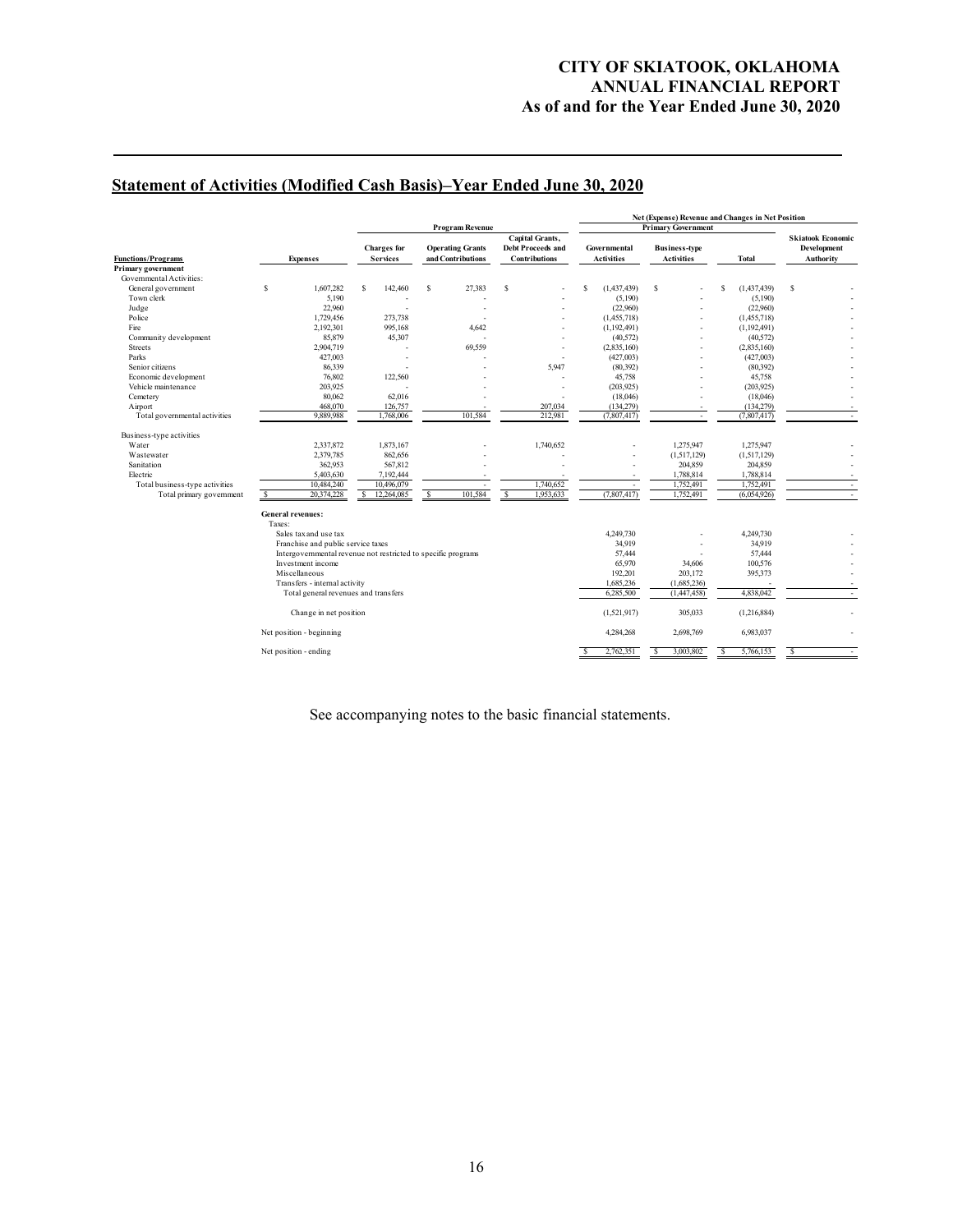**BASIC FINANCIAL STATEMENTS - GOVERNMENTAL FUNDS**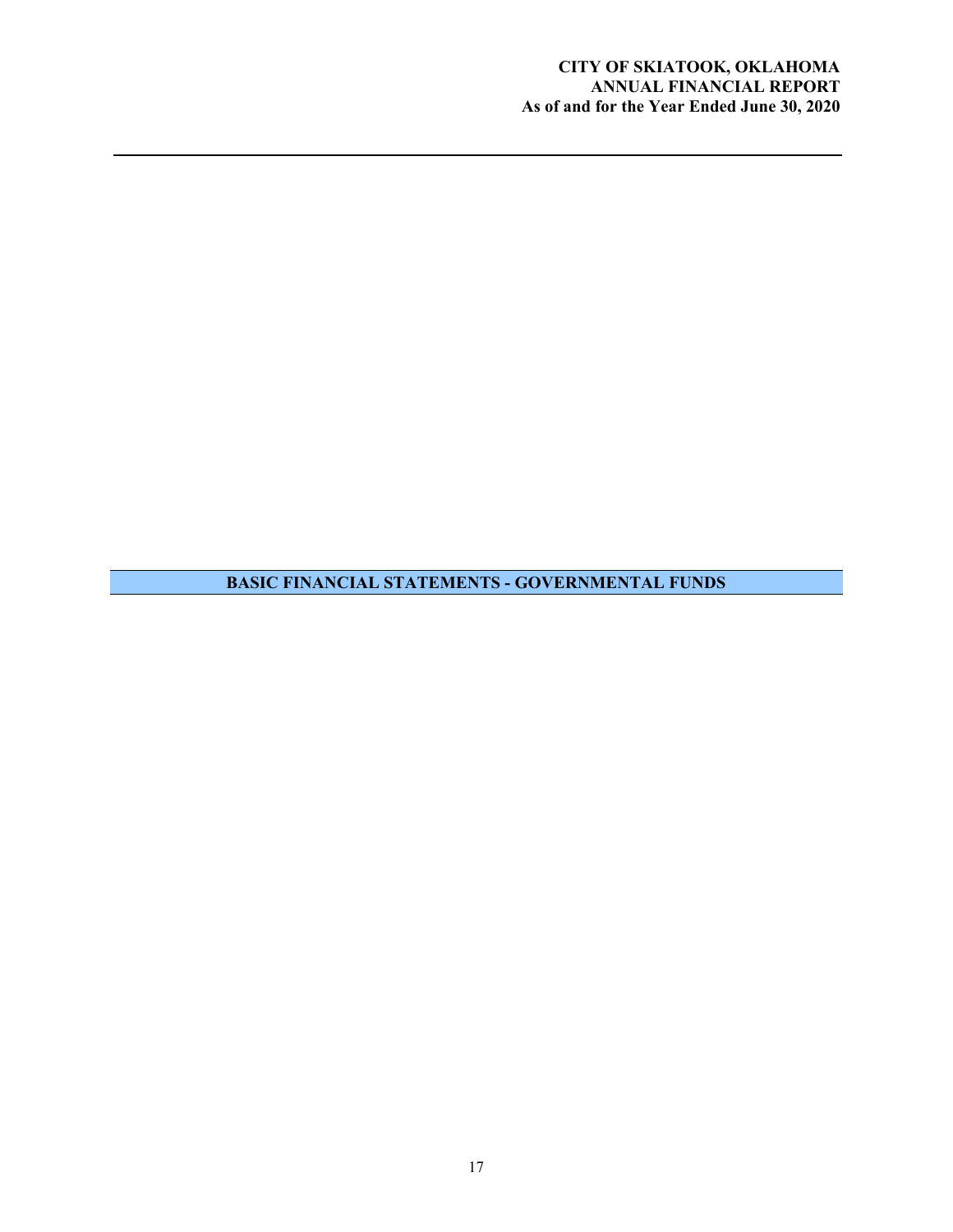## **Governmental Funds Balance Sheet (Modified Cash Basis) - June 30, 2020**

l

|                                      |               | <b>General Fund</b> | Capital<br><b>Improvement Fund</b> |              | Other<br>Governmental<br><b>Funds</b> | <b>Total</b><br>Governmental<br><b>Funds</b> |
|--------------------------------------|---------------|---------------------|------------------------------------|--------------|---------------------------------------|----------------------------------------------|
| <b>ASSETS</b>                        |               |                     |                                    |              |                                       |                                              |
| Cash and cash equivalents            | \$            | 320,389             | \$<br>837,163                      | \$           | 154,422                               | \$<br>1,311,974                              |
| Investments                          |               | 1,427,544           |                                    |              | 50,000                                | 1,477,544                                    |
| Due from other funds                 |               | 137,277             |                                    |              |                                       | 137,277                                      |
| Total assets                         | <sup>\$</sup> | 1,885,210           | 837,163                            | $\mathbb{S}$ | 204,422                               | \$<br>2,926,795                              |
| <b>LIABILITIES AND FUND BALANCES</b> |               |                     |                                    |              |                                       |                                              |
| Liabilities:                         |               |                     |                                    |              |                                       |                                              |
| Due to other funds                   | \$            | 63,991              | \$<br>73,286                       | \$           |                                       | \$<br>137,277                                |
| Due to bondholders                   |               | 6.350               |                                    |              |                                       | 6,350                                        |
| Due to other governments             |               | 293                 |                                    |              |                                       | 293                                          |
| Unearned revenue                     |               | 20,524              |                                    |              |                                       | 20,524                                       |
| <b>Total</b> liabilities             |               | 91,158              | 73,286                             |              |                                       | 164,444                                      |
| Fund balances:                       |               |                     |                                    |              |                                       |                                              |
| Restricted:                          |               |                     |                                    |              |                                       |                                              |
| For capital outlay                   |               |                     | 763,877                            |              |                                       | 763,877                                      |
| For police                           |               | 76,171              |                                    |              |                                       | 76,171                                       |
| For airport                          |               |                     |                                    |              | 31,940                                | 31,940                                       |
| For cemetery care                    |               |                     |                                    |              | 29,889                                | 29,889                                       |
| Committed for cemetery care          |               |                     |                                    |              | 142,593                               | 142,593                                      |
| Assigned to economic development     |               | 679,767             |                                    |              |                                       | 679,767                                      |
| Unassigned                           |               | 1,038,114           |                                    |              |                                       | 1,038,114                                    |
| Total fund balances                  |               | 1,794,052           | 763,877                            |              | 204,422                               | 2,762,351                                    |
| Total liabilities and fund balances  | \$            | 1,885,210           | \$<br>837,163                      | \$           | 204,422                               | \$<br>2,926,795                              |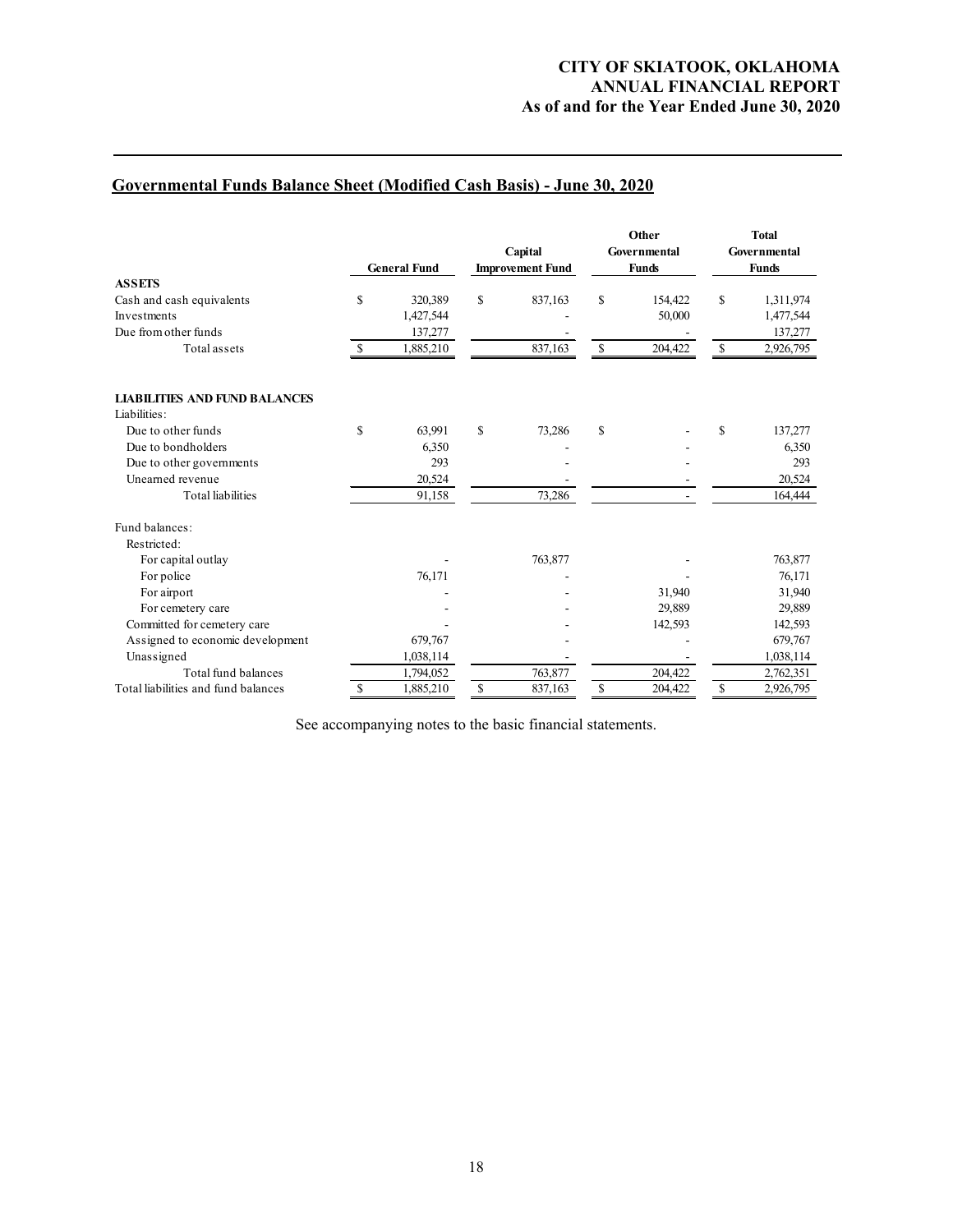#### **Governmental Funds Statement of Revenues, Expenditures and Changes in Fund Balances (Modified Cash Basis) – Year Ended June 30, 2020**

l

|                                        | <b>General Fund</b> | Capital<br>Improvement<br><b>Fund</b> | Other<br>Governmental<br>Funds | <b>Total</b><br>Governmental<br><b>Funds</b> |
|----------------------------------------|---------------------|---------------------------------------|--------------------------------|----------------------------------------------|
| <b>REVENUES</b>                        |                     |                                       |                                |                                              |
| Taxes                                  | \$<br>4,284,649     | \$                                    | \$                             | \$<br>4,284,649                              |
| Intergovernmental                      | 164,975             |                                       | 207,034                        | 372,009                                      |
| Licenses and permits                   | 42,192              |                                       |                                | 42,192                                       |
| Charges for services                   | 1,513,824           |                                       | 142,261                        | 1,656,085                                    |
| Fines and forfeitures                  | 70,704              |                                       |                                | 70,704                                       |
| Investment income                      | 40,741              | 23,904                                | 1,325                          | 65,970                                       |
| Miscellaneous                          | 191,169             |                                       | 57                             | 191,226                                      |
| <b>Total Revenues</b>                  | 6,308,254           | 23,904                                | 350,677                        | 6,682,835                                    |
| <b>EXPENDITURES</b>                    |                     |                                       |                                |                                              |
| Current:                               |                     |                                       |                                |                                              |
| Town clerk                             | 5,190               |                                       |                                | 5,190                                        |
| General government                     | 1,063,857           |                                       |                                | 1,063,857                                    |
| Judge                                  | 22,960              |                                       |                                | 22,960                                       |
| Police                                 | 1,572,845           |                                       |                                | 1,572,845                                    |
| Fire                                   | 1,997,990           |                                       |                                | 1,997,990                                    |
| Community development                  | 85,879              |                                       |                                | 85,879                                       |
| Senior citizens                        | 83,334              |                                       |                                | 83,334                                       |
| Swimming pool/park                     | 121,857             |                                       |                                | 121,857                                      |
| Street                                 | 645,582             |                                       |                                | 645,582                                      |
| Vehicle maintenance                    | 197,657             |                                       |                                | 197,657                                      |
| Economic development                   | 76,802              |                                       |                                | 76,802                                       |
| Airport                                |                     |                                       | 97,014                         | 97,014                                       |
| Cemetery                               | 80,062              |                                       |                                | 80,062                                       |
| Capital Outlay                         | 179,384             | 1,989,735                             | 371,056                        | 2,540,175                                    |
| Debt Service:                          |                     |                                       |                                |                                              |
| Principal                              |                     | 415,000                               |                                | 415,000                                      |
| Interest and other charges             |                     | 183,751                               |                                | 183,751                                      |
| <b>Total Expenditures</b>              | 6,133,399           | 2,588,486                             | 468,070                        | 9,189,955                                    |
| Excess (deficiency) of revenues over   |                     |                                       |                                |                                              |
| expenditures                           | 174,855             | (2,564,582)                           | (117, 393)                     | (2,507,120)                                  |
| OTHER FINANCING SOURCES (USES)         |                     |                                       |                                |                                              |
| Transfers in                           | 2,180,000           | 597,398                               |                                | 2,777,398                                    |
| Transfers out                          | (1,792,195)         |                                       |                                | (1,792,195)                                  |
| Total other financing sources and uses | 387,805             | 597,398                               | $\sim$                         | 985,203                                      |
|                                        |                     |                                       |                                |                                              |
| Net change in fund balances            | 562,660             | (1,967,184)                           | (117,393)                      | (1,521,917)                                  |
| Fund balances - beginning              | 1,231,392           | 2,731,061                             | 321,815                        | 4,284,268                                    |
| Fund balances - ending                 | \$<br>1,794,052     | \$<br>763,877                         | \$<br>204,422                  | \$<br>2,762,351                              |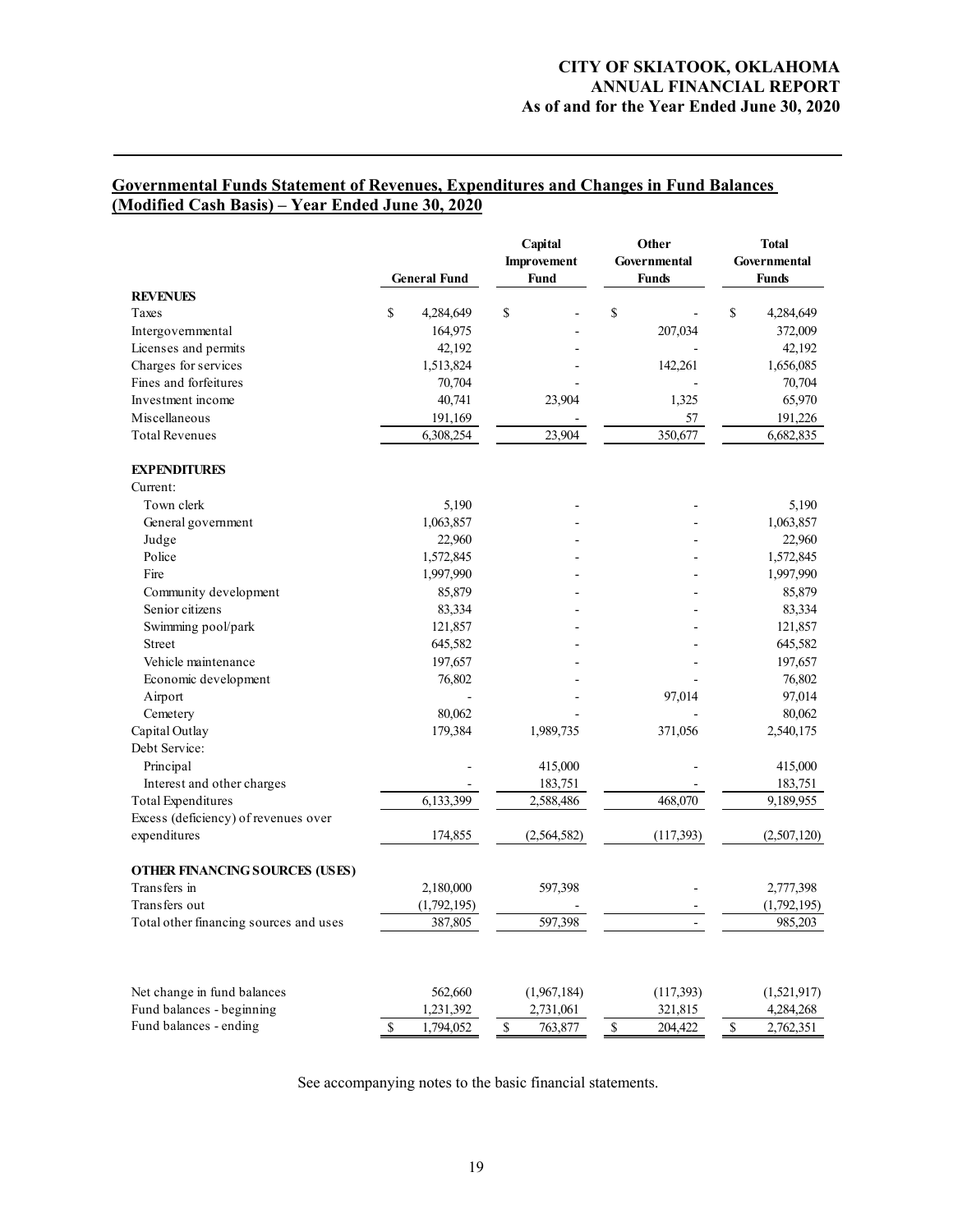**BASIC FINANCIAL STATEMENTS - PROPRIETARY FUND**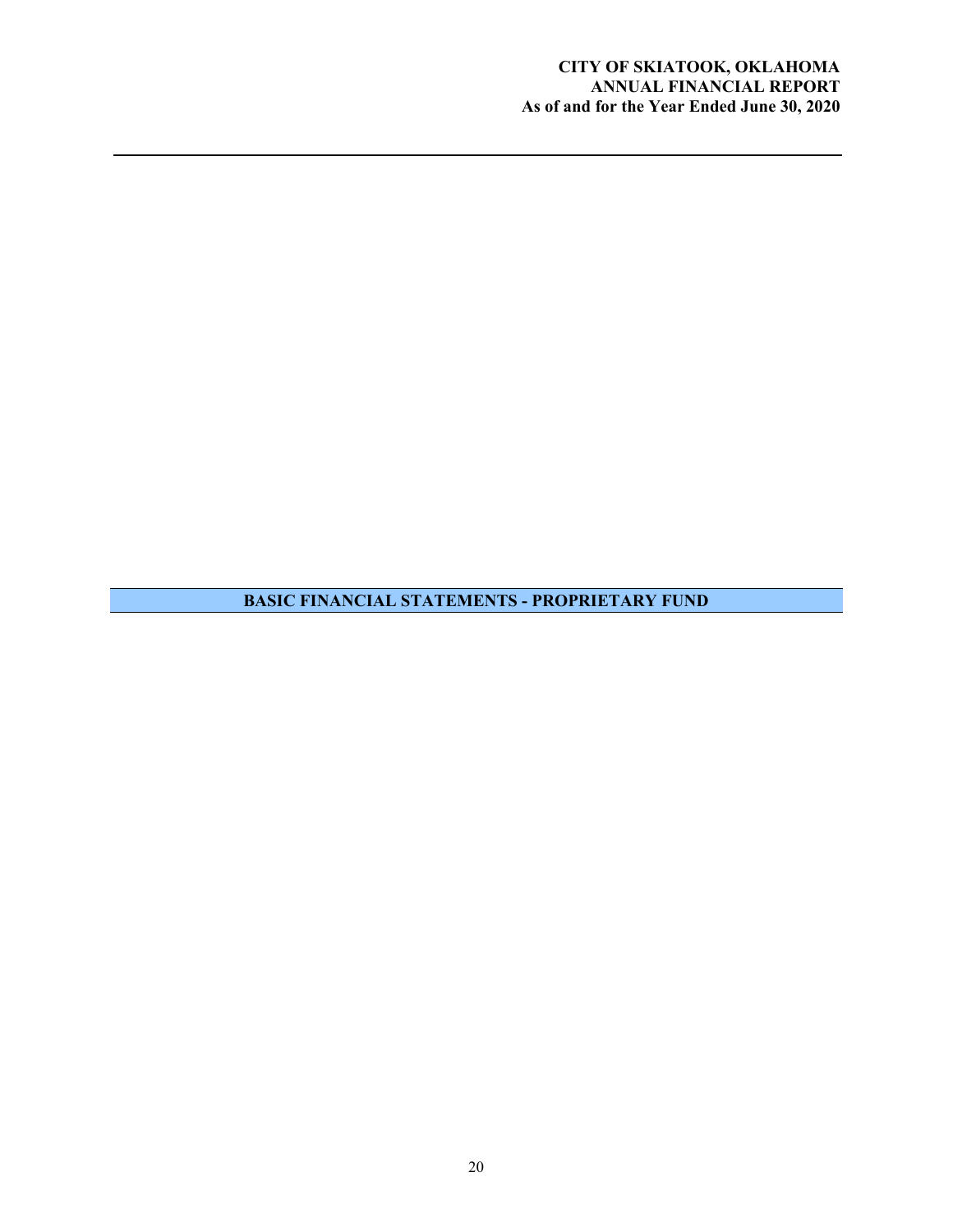## **Proprietary Fund Statement of Net Position (Modified Cash Basis) - June 30, 2020**

l

|                             |             | <b>SPWA</b><br><b>ENTERPRISE</b><br><b>FUND</b> |
|-----------------------------|-------------|-------------------------------------------------|
| <b>ASSETS</b>               |             |                                                 |
| Current assets:             |             |                                                 |
| Cash and cash equivalents   | \$          | 1,253,365                                       |
| Investments                 |             | 1,196,496                                       |
| Restricted:                 |             |                                                 |
| Cash and cash equivalents   |             | 723,758                                         |
| Investments                 |             | 473,327                                         |
| Total assets                |             | 3,646,946                                       |
| <b>LIABILITIES</b>          |             |                                                 |
| Due to depositors           |             | 643,144                                         |
| <b>Total liabilities</b>    |             | 643,144                                         |
| <b>NET POSITION</b>         |             |                                                 |
| Restricted for debt service |             | 532,640                                         |
| Unrestricted                |             | 2,471,162                                       |
| Total net position          | $\mathbf S$ | 3,003,802                                       |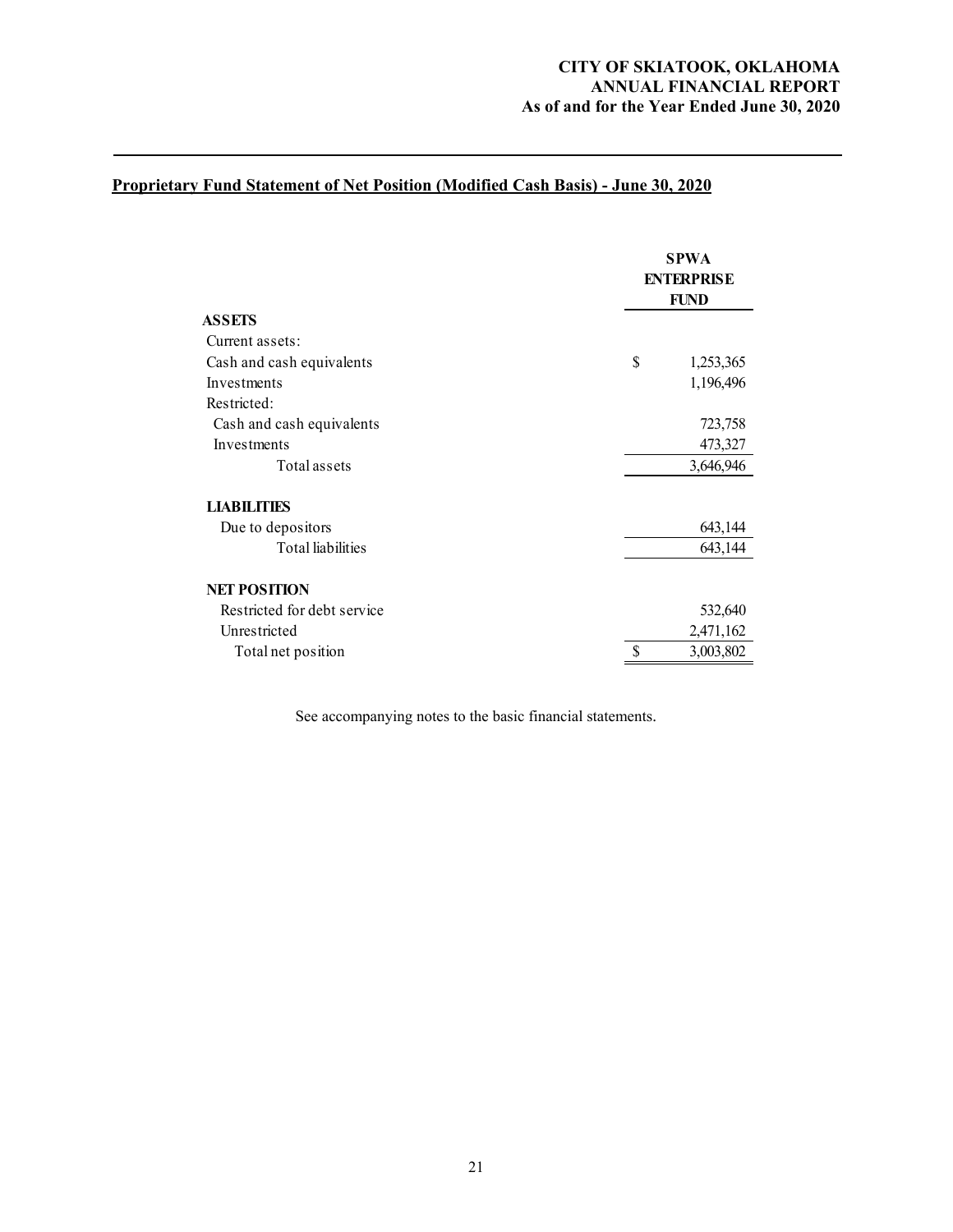| <u>Year Ended June 30, 2020</u>          | <b>SPWA</b><br><b>ENTERPRISE</b><br><b>FUND</b> |
|------------------------------------------|-------------------------------------------------|
| <b>REVENUES</b>                          |                                                 |
| Charges for Services:                    |                                                 |
| Electric                                 | \$<br>6,875,649                                 |
| Water                                    | 1,858,117                                       |
| Sewer                                    | 859,106                                         |
| Sanitation                               | 567,812                                         |
| Sales tax on utility sales               | 316,795                                         |
| Water taps                               | 15,050                                          |
| Sewer taps                               | 3,550                                           |
| Other                                    | 201,463                                         |
| Total operating revenues                 | 10,697,542                                      |
| <b>OPERATING EXPENSES</b>                |                                                 |
| Electric                                 | 5,396,548                                       |
| Water                                    | 1,377,379                                       |
| Sewer                                    | 2,024,771                                       |
| Sanitation                               | 355,871                                         |
| Other                                    | 425,847                                         |
| <b>Total Operating Expenses</b>          | 9,580,416                                       |
| Operating income                         | 1,117,126                                       |
| <b>NON-OPERATING REVENUES (EXPENSES)</b> |                                                 |
| Interest income                          | 34,606                                          |
| Loan proceeds                            | 1,740,652                                       |
| Debt service:                            |                                                 |
| Principal retirement                     | (1,089,773)                                     |
| Interest expense and fiscal agent fees   | (514,084)                                       |
| Other                                    | 1,709                                           |
| Total non-operating revenue (expenses)   | 173,110                                         |
| Income before transfers                  | 1,290,236                                       |
| Transfers in                             | 1,194,797                                       |
| Transfers out                            | (2,180,000)                                     |
| Net transfers                            | (985, 203)                                      |
| Change in net position                   | 305,033                                         |
|                                          | 2,698,769                                       |
| Total net position - beginning           |                                                 |

## **Proprietary Fund Statement of Revenues, Expenses, and Changes in Net Position (Modified Cash Basis**) - Y

l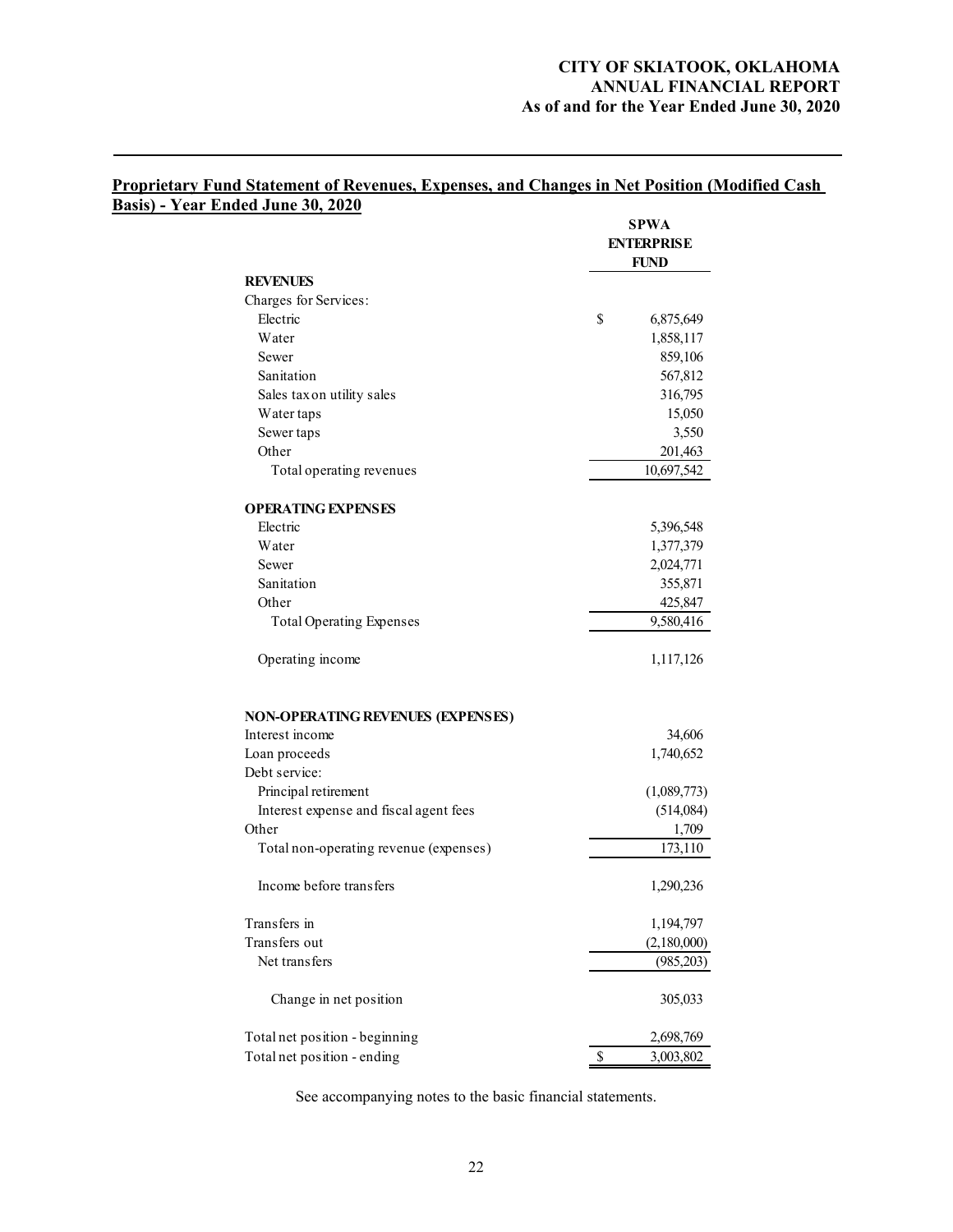## **Proprietary Fund Statement of Cash Flows (Modified Cash Basis) - Year Ended June 30, 2020**

l

|                                                                                      |    | <b>SPWA</b><br><b>ENTERPRISE</b><br>FUND |
|--------------------------------------------------------------------------------------|----|------------------------------------------|
| <b>CASH FLOWS FROM OPERATING ACTIVITIES</b>                                          |    |                                          |
| Receipts from customers                                                              | S  | 10,697,542                               |
| Payments to suppliers and employees                                                  |    | (7,973,862)                              |
| Payments to employees<br>Receipts of customer utility deposits                       |    | (1,606,554)                              |
| Refunds of customer utility deposits                                                 |    | 123,725                                  |
| Interfund receipts/payments                                                          |    | (92, 530)<br>272,769                     |
| Other income                                                                         |    | 1,709                                    |
| Net cash provided by operating activities                                            |    | 1,422,799                                |
| <b>CASH FLOWS FROM NONCAPITAL FINANCING ACTIVITIES</b><br>Transfers from other funds |    | 1,194,797                                |
| Transfers to other funds                                                             |    | (2,180,000)                              |
|                                                                                      |    |                                          |
| Net cash provided by (used in) noncapital financing activities                       |    | (985,203)                                |
| CASH FLOWS FROM CAPITAL AND RELATED<br><b>FINANCING ACTIVITIES</b>                   |    |                                          |
| Principal paid on capital debt                                                       |    | (1,077,773)                              |
| Interest and fiscal agent fees paid on debt                                          |    | (526,084)                                |
| Proceeds from loan                                                                   |    | 1,740,652                                |
| Net cash provided by capital and related financing activities                        |    | 136,795                                  |
| <b>CASH FLOWS FROM INVESTING ACTIVITIES</b>                                          |    |                                          |
| Investment income                                                                    |    | 34,606                                   |
| Sale (purchase) of investments                                                       |    | (10, 522)                                |
| Net cash provided by investing activities                                            |    | 24,084                                   |
| Net increase in cash and cash equivalents                                            |    | 598,475                                  |
| <b>Balances - beginning of year</b>                                                  |    | 1,378,648                                |
| <b>Balances - end of year</b>                                                        | \$ | 1,977,123                                |
|                                                                                      |    |                                          |
| <b>Reconciliation to Statement of Net Position:</b>                                  |    |                                          |
| Cash and cash equivalents<br>Restricted cash and cash equivalents                    | \$ | 1,253,365                                |
| Total cash and cash equivalents, end of year                                         | \$ | 723,758<br>1,977,123                     |
|                                                                                      |    |                                          |
| Reconciliation of operating income to net cash provided by<br>operating activities:  |    |                                          |
| Operating income                                                                     | \$ | 1,117,126                                |
| Adjustments to reconcile operating income to net cash provided                       |    |                                          |
| by operating activities:                                                             |    |                                          |
| Other income                                                                         |    | 1,709                                    |
| Change in assets and liabilities:                                                    |    |                                          |
| Due from other funds                                                                 |    | 272,769                                  |
| Customer deposits                                                                    |    | 31,195                                   |
| Net cash provided by operating activities                                            | \$ | 1,422,799                                |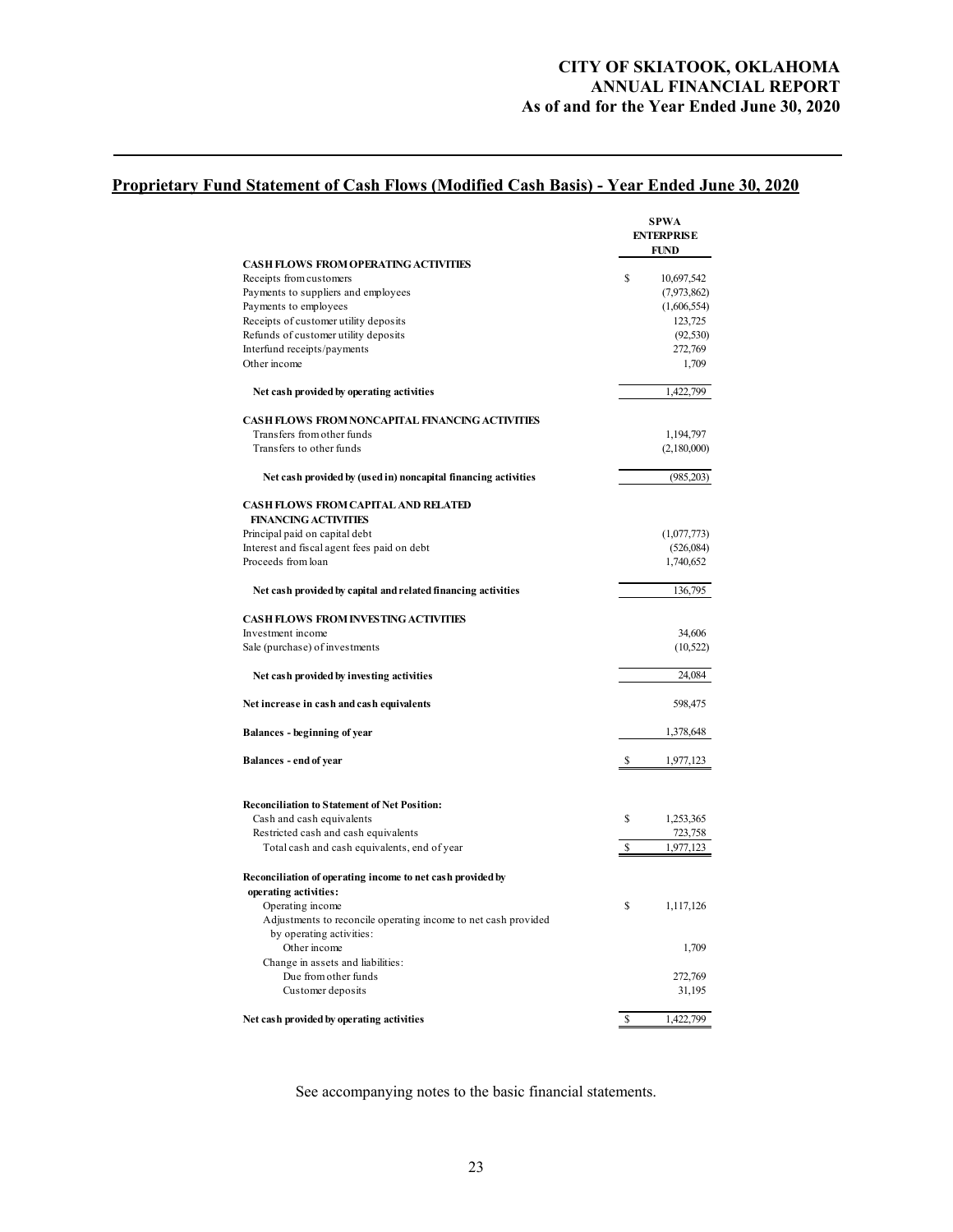**FOOTNOTES TO THE BASIC FINANCIAL STATEMENTS**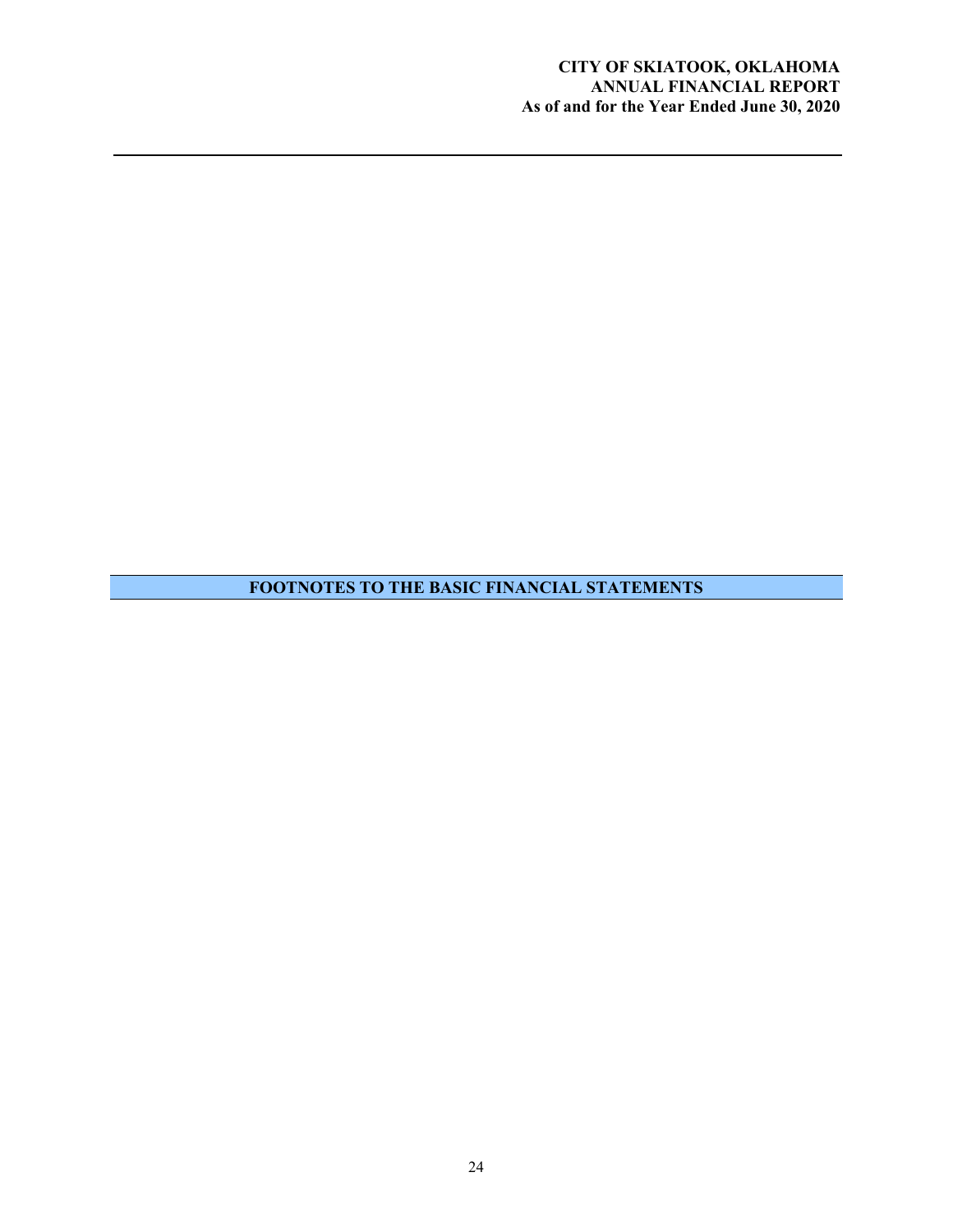#### **Footnotes to the Basic Financial Statements:**

#### **1. Summary of Significant Accounting Policies**

#### **A. Financial Reporting Entity**

l

The City of Skiatook, Oklahoma (the "City") financial reporting entity includes the primary government, a blended component unit, and a discretely-presented component unit as follows.

- **The City of Skiatook** that operates the public safety, health and welfare, streets and highways, parks and recreation, economic and community development, airport, cemetery and administrative activities
- **The Skiatook Public Works Authority (SPWA)** that operates the electric, water, wastewater and sanitation services and activities of the City (blended)
- **The Skiatook Economic Development Authority** that promotes economic development for the City (discretely presented, and although active, has no financial activity).

In determining the financial reporting entity, the City complies with the provisions of Governmental Accounting Standards Council Statement No. 14, "*The Financial Reporting Entity"* as amended by GASB Statement No. 61, *"The Financial Reporting Entity: Omnibus"* that requires the primary government and all component units for which the primary government is financially accountable be included in the financial report.

The component units are Public Trusts established pursuant to Title 60 of Oklahoma State law. Public Trusts (Authorities) have no taxing power. The Authorities are generally created to finance City services through issuance of revenue bonds or other non-general obligation debt and to enable the City Council to delegate certain functions to the governing body (Trustees) of the Authority. The Authorities generally retain title to assets which are acquired or constructed with Authority debt or other Authority generated resources. In addition, the City has leased certain existing assets at the creation for the Authorities to the Trustees on a long-term basis. The City, as beneficiary of the Public Trusts, receives title to any residual assets when a Public Trust is dissolved. The City Council either serves as the governing body of the trust or appoints the trustees. In addition, as required by state law, all debt obligations incurred by the trusts must be approved by two-thirds vote of the City Council. This is considered sufficient imposition of will to include the trusts within the City's financial reporting entity. The public trusts do not issue separate annual financial statements.

#### **B. Basis of Presentation and Accounting**

#### *Government-Wide Financial Statements:*

The statement of net position and statement of activities display information about the reporting of the government as a whole. They include all funds of the reporting entity. The statements distinguish between governmental and business-type activities. Governmental activities are generally financed through taxes, intergovernmental revenues, and other nonexchange revenues. Business-type activities are financed in whole or in part by fees charged to external parties for goods and services.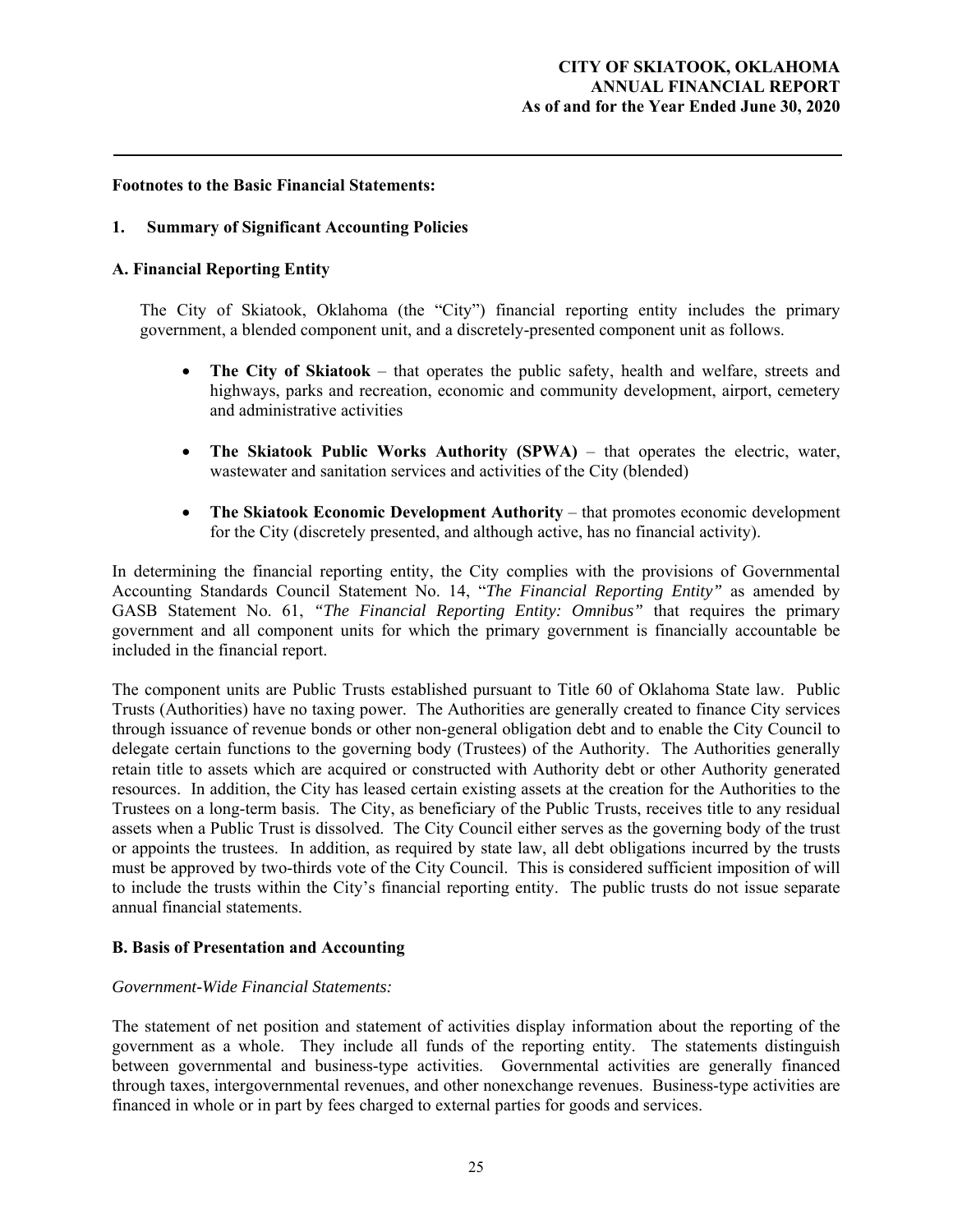The statement of net position and statement of activities are reported on a modified cash basis of accounting. The modified cash basis of accounting is based on the recording of cash and cash equivalents and changes therein, and only recognizes revenues, expenses, assets and liabilities resulting from cash transactions adjusted for modifications that have substantial support in generally accepted accounting principles.

These modifications include adjustments for the following balances arising from cash transactions:

- cash-based interfund receivables and payables
- assets that normally convert to cash or cash equivalents (certificates of deposit, marketable investments, and receivables resulting from cash)
- liabilities for cash (or cash equivalents) held on behalf of others, held in escrow, or received in advance of being earned

As a result of the use of this modified cash basis of accounting, certain assets and their related revenues (such as accounts receivable and revenue for billed or provided services not yet collected, and accrued revenue and receivables) and certain liabilities and their related expenses (such as accounts payable and expenses for goods or services received but not yet paid, and accrued expenses and liabilities) are not recorded in these financial statements.

Program revenues within the statement of activities are derived directly from each activity or from parties outside the City's taxpayers. The City has the following program revenues in each activity:

> General Government - penalties on utilities Police - traffic fines and fees, 911 fees, and operating grants Fire - ambulance fees, fire run fees, operating grants and capital grants Cemetery - cemetery openings and closings and other charges for services Economic development - refuse economic development charges Community development - licenses and permits Street - commercial vehicle and gas excise tax and operating grants Airport - user fees, capital grants and contributions Senior citizens - capital grants and contributions Park - pool receipts and capital grants and contributions

#### *Governmental Funds:*

l

The City's governmental funds are comprised of the following:

#### **Major Funds:**

- General Fund accounts for all activities not accounted for in other special-purpose funds. The Cemetery Maintenance account is combined with the General Fund for reporting purposes.
- Capital Improvement Fund accounts for resources restricted for the acquisition or construction of specific projects or items.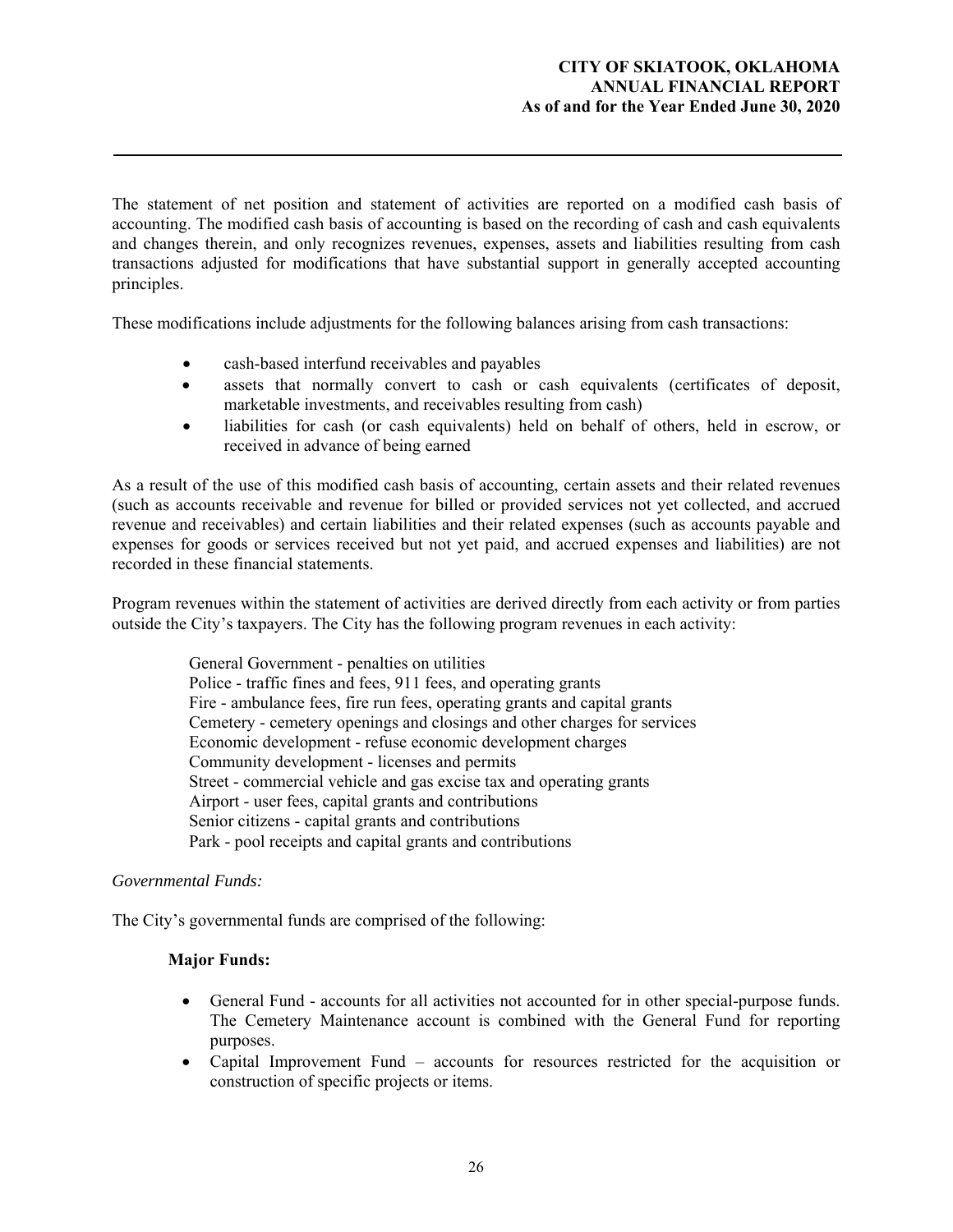#### **Non-Major Funds (Reported as Other Governmental Funds):**

- Cemetery Care accounts for 25% of all cemetery revenue of which 12.5% is legally restricted by State law for cemetery capital improvements
- Airport Fund accounts for hanger rent and grant revenues and expenditures of the municipal airport in a separate fund required by State law

The governmental funds are reported on a modified cash basis of accounting. Only current financial assets and liabilities resulting from cash transactions are included on the fund balance sheets. The operating statements present sources and uses of available spendable financial resources during a given period. These fund financial statements use fund balance as their measure of available spendable financial resources at the end of the period.

#### *Proprietary Funds:*

l

The City's proprietary fund is comprised of the following:

#### *Enterprise Fund:*

 Skiatook Public Works Authority – accounts for the operation of the electric, water, wastewater and sanitation services of the City

The proprietary fund is reported on a modified cash basis, as defined above.

For purposes of the statement of revenues, expenses and changes in fund net position, operating revenues and expenses are considered those whose cash flows are related to operating activities, while revenues and expenses related to financing, capital and investing activities are reported as non-operating or transfers and contributions.

#### **C. Cash, Cash Equivalents, and Investments**

Cash and cash equivalents includes all demand and savings accounts, certificates of deposit or short-term investments with an original maturity of three months or less, and money market accounts. Investments consist of long-term certificates of deposits and are reported at cost.

#### **D. Compensated Absences**

As a result of the use of the modified cash basis of accounting, liabilities related to accrued compensated absences are not recorded in the financial statements. Expenditures/expenses related to compensated absences are recorded when paid. The amount of accrued compensated absences for accumulated, unpaid compensatory time that would be due employees upon termination is reported as a commitment in Note 8.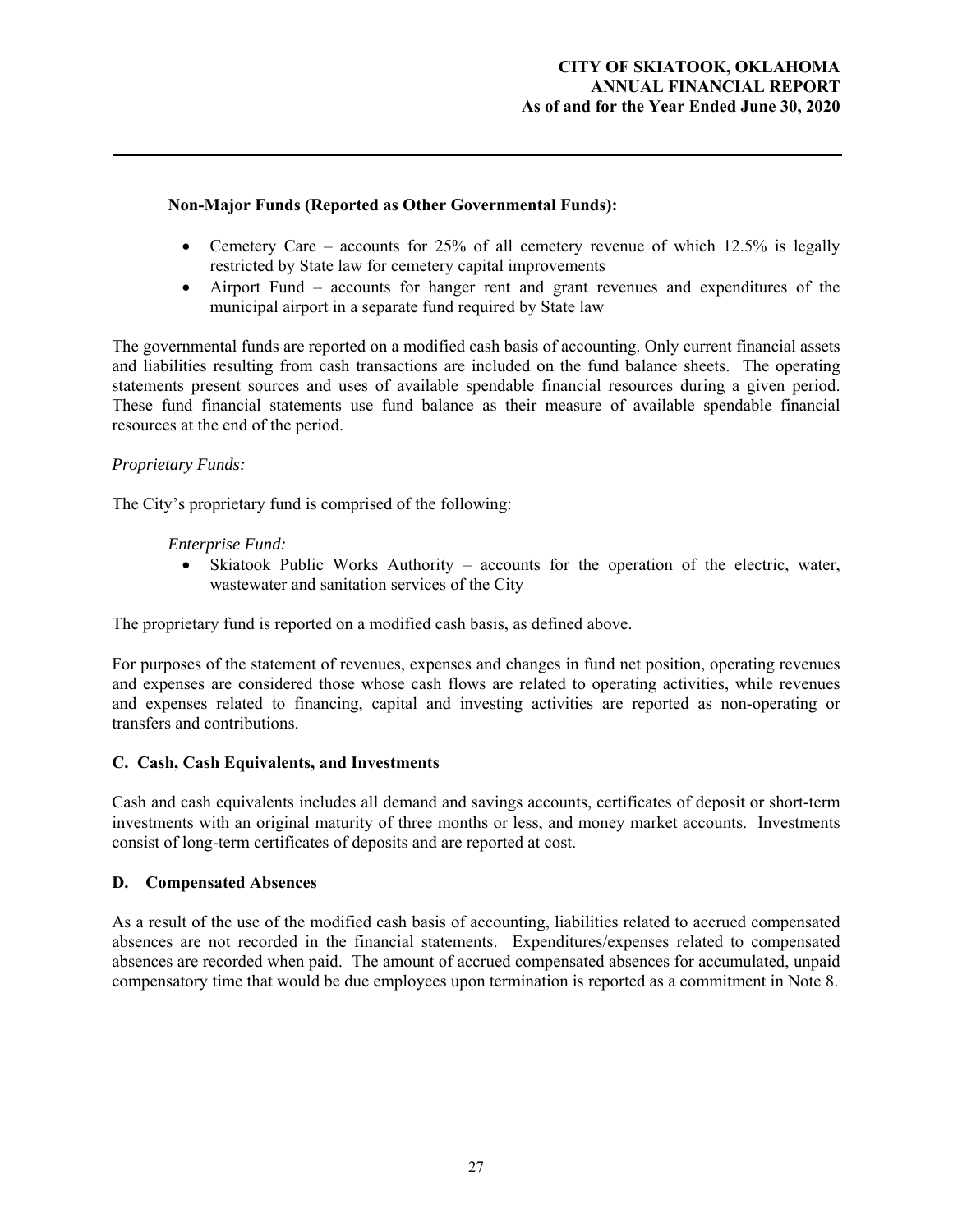#### **E. Fund Balances and Net Position**

#### *Fund Balances:*

l

Governmental fund equity is classified as fund balance. Fund balance can be further classified as nonspendable, restricted, committed, assigned and unassigned. These classifications are defined as:

- a. Nonspendable includes amounts that cannot be spent because they are either (a) not in spendable form or (b) legally or contractually required to be maintained intact.
- b. Restricted consists of fund balance with constraints placed on the use of resources either by (1) external groups such as creditors, grantors, contributors, or laws or regulations of other governments, or (2) laws through constitutional provisions or enabling legislation.
- c. Committed include amounts that can only be used for specific purposes pursuant to constraints imposed by formal action of the City's highest level of decision making. The City's highest level of decision-making authority is made by ordinance.
- d. Assigned include amounts that are constrained by the City's intent to be used for specific purposes but are neither restricted nor committed. Assignments of fund balance may be made by City Council action or management decision when the City Council has delegated that authority. Assignments for transfers and interest income for governmental funds are made through budgetary process.
- e. Unassigned represents fund balance that has not been assigned to other funds and has not been restricted, committed, or assigned to specific purposes within the General Fund.

It is the City's policy to first use restricted fund balance prior to the use of the unrestricted fund balance when an expense is incurred for purposes for which both restricted and unrestricted fund balance are available. The City's policy for the use of unrestricted fund balance amounts require that committed amounts would be reduced first, followed by assigned amounts and then unassigned amounts when expenditures are incurred for purposes for which amounts in any of those unrestricted fund balance classifications could be used.

#### *Net Position:*

Net position is displayed in two components:

- a. *Restricted net position* Consists of net position with constraints placed on the use either by 1) external groups such as creditors, grantors, contributors, or laws and regulations of other governments, or 2) law through constitutional provisions or enabling legislation.
- b. *Unrestricted net position* All other net position that does not meet the definition of "restricted."

It is the City's policy to first use restricted net position prior to the use of unrestricted net position when an expense is incurred for purposes for which both restricted and unrestricted net position are available.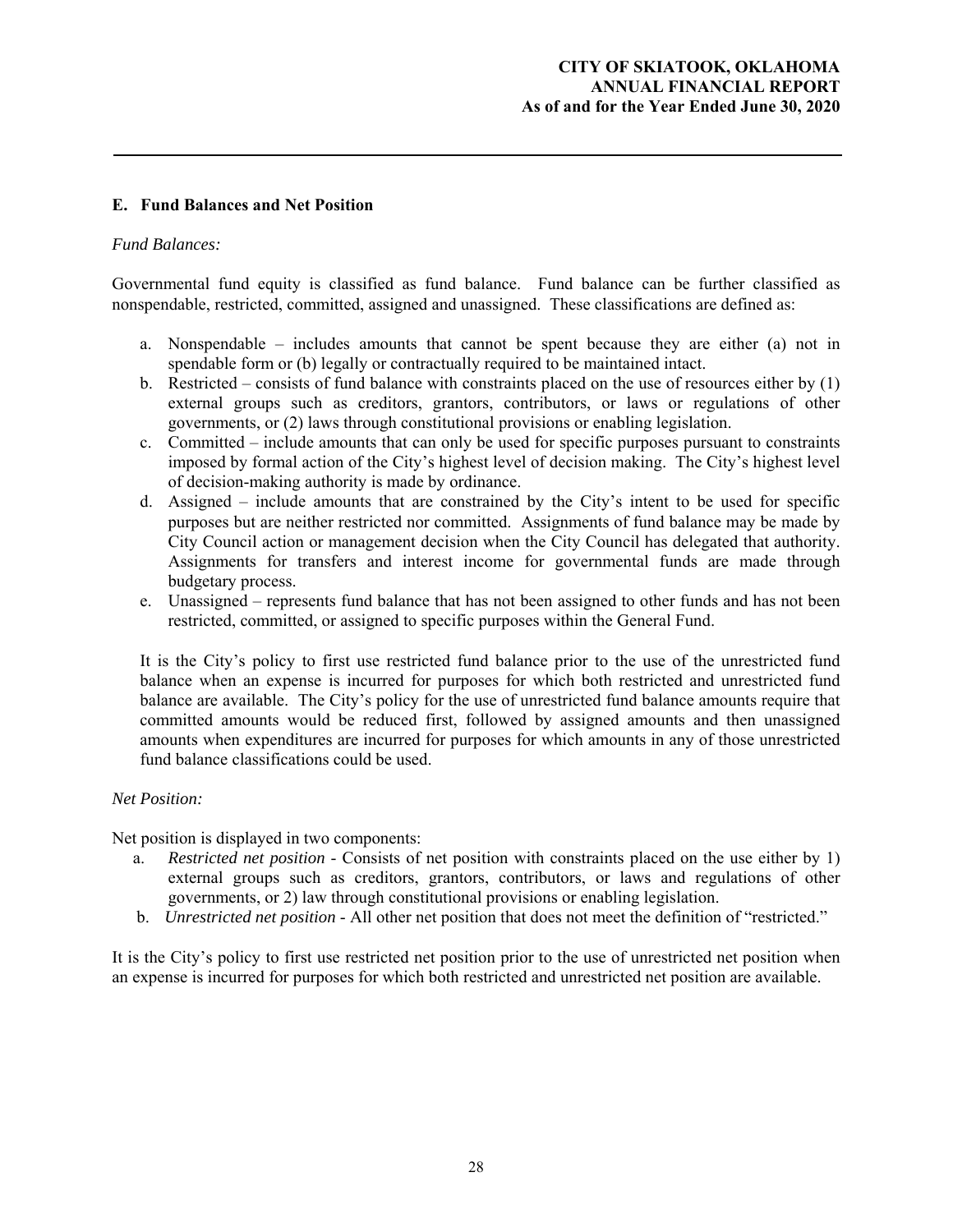#### **F. Internal and Interfund Balances and Transfers**

The City's policy is to eliminate interfund transfers and balances in the statement of activities and net position to avoid the grossing up of balances. Only the residual balances transferred between governmental and business-type activities are reported as internal transfers and internal balances then offset in the total column in the government-wide statements. Internal transfers and balances between funds are not eliminated in the fund financial statements.

#### **2. Deposits and Investments**

l

For the year ended June 30, 2020, the City recognized \$100,576 of investment income. Due to the minimal rates of return on allowable investments in the current environment, most of the City's deposits are in demand and short-term time deposits.

At June 30, 2020, the primary government held the following deposits and investments:

| Credit                                              |        | Carrying |           |  |  |
|-----------------------------------------------------|--------|----------|-----------|--|--|
| <b>Type of Deposits and Investments</b>             | Rating | Value    |           |  |  |
|                                                     |        |          |           |  |  |
| Deposits:                                           |        |          |           |  |  |
| Petty cash                                          |        | S        | 2,490     |  |  |
| Demand deposits                                     |        |          | 1,916,804 |  |  |
| Time deposits                                       |        |          | 3,147,367 |  |  |
|                                                     |        |          | 5,066,661 |  |  |
| Investments:                                        |        |          |           |  |  |
| Invesco Treasury - Cash Mngmt and Premier Funds     | AAAm   |          | 1,369,803 |  |  |
|                                                     |        |          | 1,369,803 |  |  |
|                                                     |        |          |           |  |  |
| <b>Total deposits and investments</b>               |        |          | 6,436,464 |  |  |
|                                                     |        |          |           |  |  |
|                                                     |        |          |           |  |  |
| <b>Reconciliation to Statement of Net Position:</b> |        |          |           |  |  |
| Cash and cash equivalents                           |        | S        | 3,289,097 |  |  |
| Investments                                         |        |          | 3,147,367 |  |  |
|                                                     |        | \$       | 6.436.464 |  |  |

#### *Custody Credit Risk*

Custodial credit risk is the risk that in the event of a bank failure, the government deposits may not be returned to it. The City is governed by the State Public Deposit Act which requires that the City obtain and hold collateral whose fair value exceeds the amount of uninsured deposits. Investment securities are exposed to custody credit risk if the securities are uninsured, are not registered in the name of the government, and if held by either a counterparty or a counterparty's trust, department or agent, but not in the government's name.

As of June 30, 2020, the City had no bank deposits exposed to credit risk.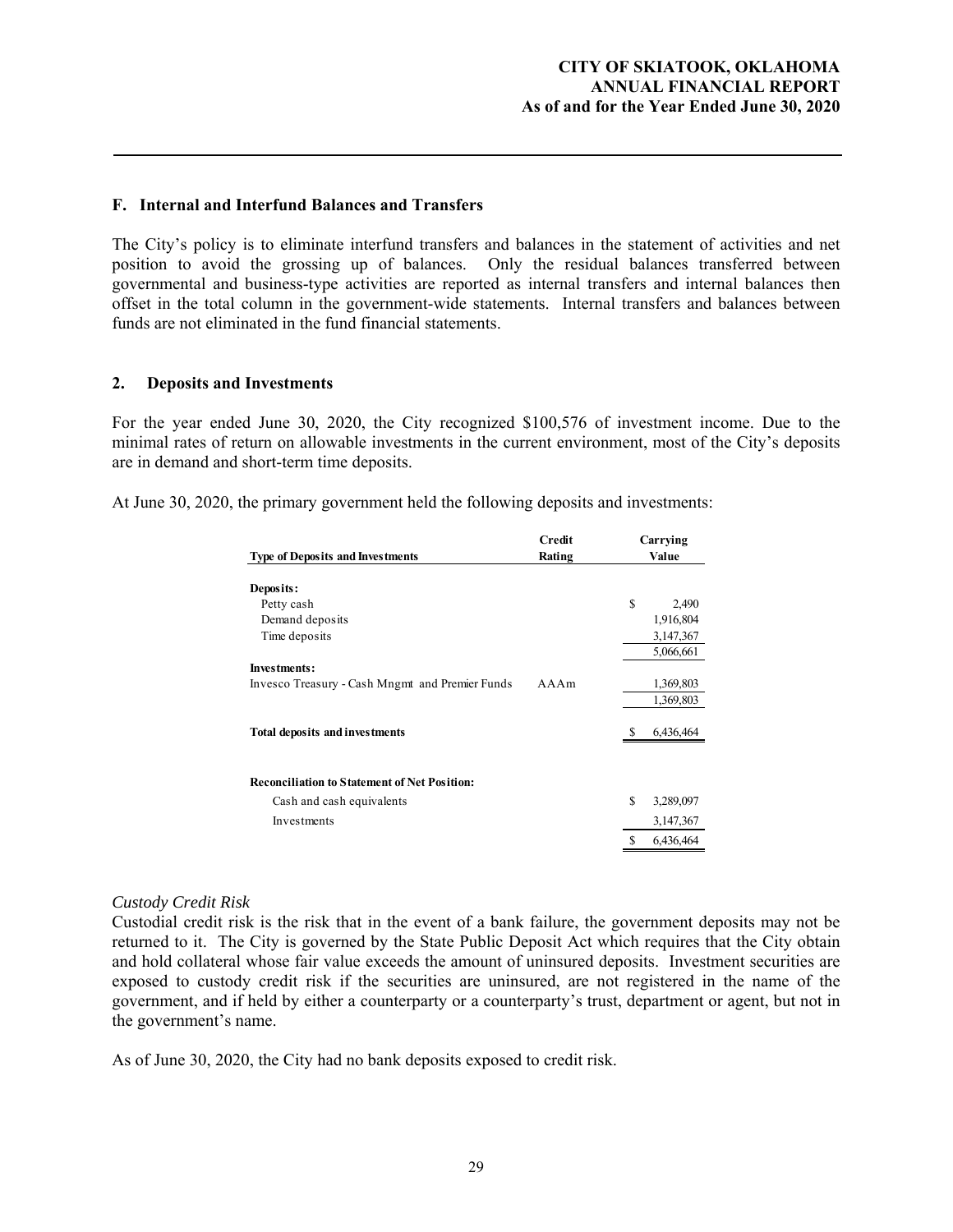#### *Investment Interest Rate Risk*

l

Interest rate risk is the risk that changes in interest rates will adversely affect the fair value of an investment. The City has no investment policy that limits investments based on maturity. The City discloses its exposure to interest rate risk by disclosing the maturity dates of its various investments, where applicable. The City's only investments with maturity dates are non-negotiable certificates of deposit with maturities no later than June 2020.

#### *Investment Credit Risk*

The City has no investment policy that limits its investment choices other than the limitations of state law that generally authorize investments in: (1) full faith and credit, direct obligations of the U.S. Government, its agencies and instrumentalities, and the State of Oklahoma and certain mortgage insured federal debt; (2) certificates of deposit or savings accounts that are either insured or secured with acceptable collateral; (3) negotiable certificates of deposit, prime bankers acceptances, prime commercial paper and repurchase agreements with certain limitations; (4) county, municipal or school district tax supported debt obligations, bond or revenue anticipation notes, money judgments, or bond or revenue anticipation notes of public trusts whose beneficiary is a county, municipality or school district; and government money market funds regulated by the SEC. These investment limitations do not apply to the City's public trusts.

#### *Concentration of Investment Credit Risk*

Exposure to concentration of credit risk is considered to exist when investments in any one issuer represent a significant percent of total investments of the City (any over 5% are disclosed). Investments issued or explicitly guaranteed by the U.S. government and investments in mutual funds, external investment pools, and other pooled investments are excluded from this consideration. The City has no investment policy regarding concentration of credit risk.

At June 30, 2020, the City had no concentration of credit risk as defined above.

*Restricted Cash and Investments –* The amounts reported as restricted assets on the proprietary fund statement of net position are comprised of amounts held for utility deposits, restricted for debt service, debt reserve, or construction purposes. The restricted assets as of June 30, 2020 are as follows:

|                   | Current<br>Cash and cash<br>equivalents |         | Investments |         |  |  |
|-------------------|-----------------------------------------|---------|-------------|---------|--|--|
| Utility deposits  | S                                       | 191,118 | S           | 473,327 |  |  |
| Trustee accounts: |                                         |         |             |         |  |  |
| Debt service:     |                                         |         |             |         |  |  |
| 2010 series       |                                         | 95,385  |             |         |  |  |
| 2012 series       |                                         | 111,764 |             |         |  |  |
| 2013 series       |                                         | 193,323 |             |         |  |  |
| 2014 series       |                                         | 132,168 |             |         |  |  |
| Total             |                                         | 723,758 |             | 473,327 |  |  |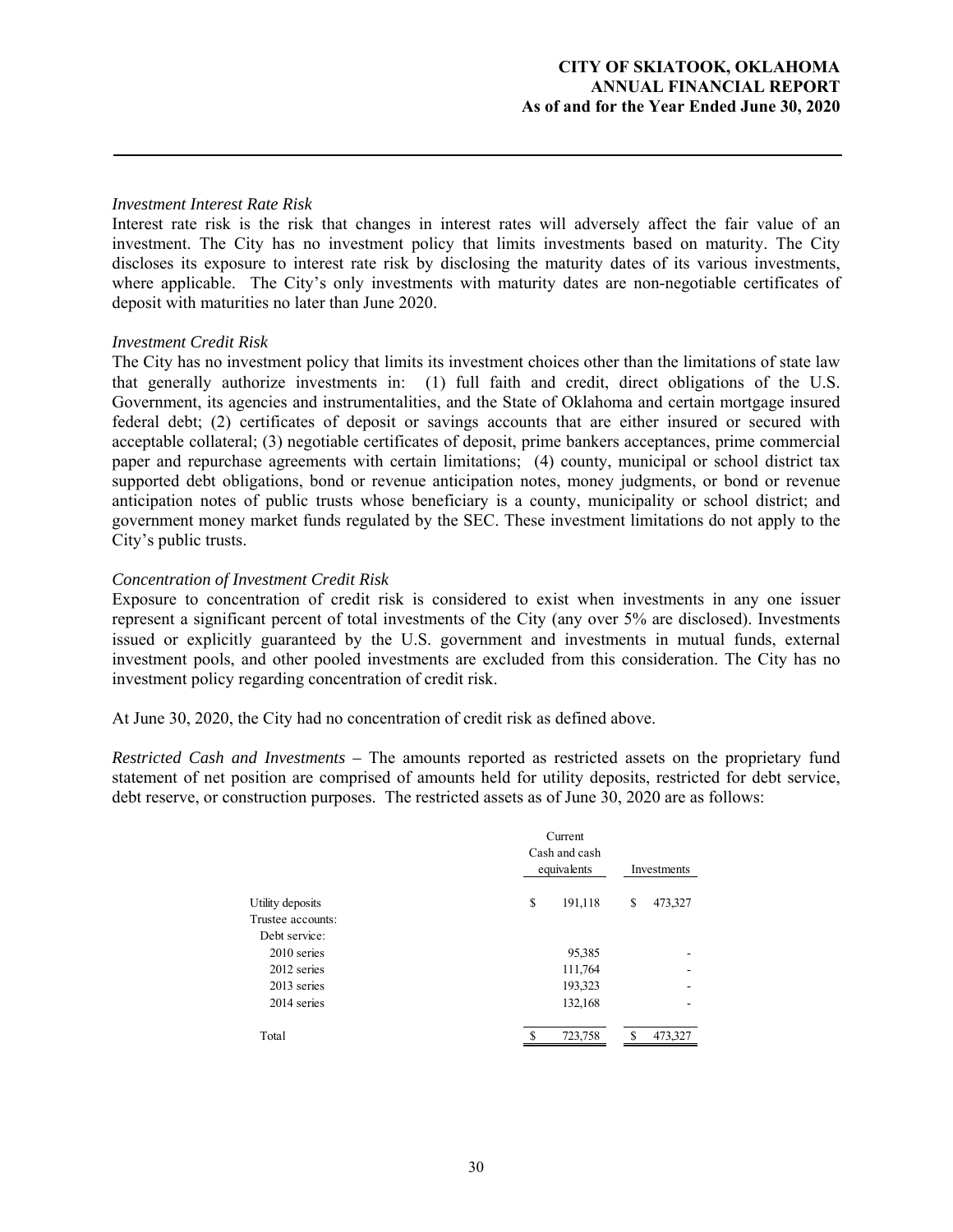#### **3. Sales Tax Revenue**

l

Sales tax revenue represents a 3.5 cent local tax on each dollar of taxable sales within the City in accordance with City Code Section 7 as amended by Ordinance 98-12. The sales tax received is recorded as sales tax revenue within the General Fund. The City is required to transfer one cent of its three and a half cents sales tax to the SPWA for debt retirement as required by the sales tax agreement in the bond indenture and Ordinance 98-12. Any remaining sales tax monies left after debt payments are made are required to be transferred back to the General Fund for operations. Ordinance 2015-14 requires the City to transfer half a cent sales tax to the Capital Improvement fund for constructing, improving, repairing and maintaining streets, roads, alleys, bridges and sidewalks.

#### **4. Property Tax Levy**

The City presently levies no property tax. In accordance with state law, a municipality may only levy a property tax to retire general obligation debt approved by the voters and to pay judgments rendered against the City.

#### **5. Internal and Interfund Transfers**

Internal balances between funds and activities for the year ended June 30, 2020, were as follows:

| Due To                                              | Due From                     |                   | <b>Nature of Internal Balances</b> |  |
|-----------------------------------------------------|------------------------------|-------------------|------------------------------------|--|
| General Fund<br>General Fund                        | Cemetery Maintenance Account | 63,991<br>-S      | To cover negative cash             |  |
| Total                                               | Capital Improvement Fund     | 73,286<br>137,277 | To cover negative cash             |  |
| <b>Reconciliation to Fund Financial Statements:</b> |                              |                   |                                    |  |
|                                                     | Due From                     | Due To            | Net Internal Balances              |  |
| Governmental Funds                                  | S<br>137,277                 | (137,277)<br>S    | S                                  |  |
| Proprietary Funds                                   |                              |                   |                                    |  |
| Total                                               | 137.277                      | (137,277)         |                                    |  |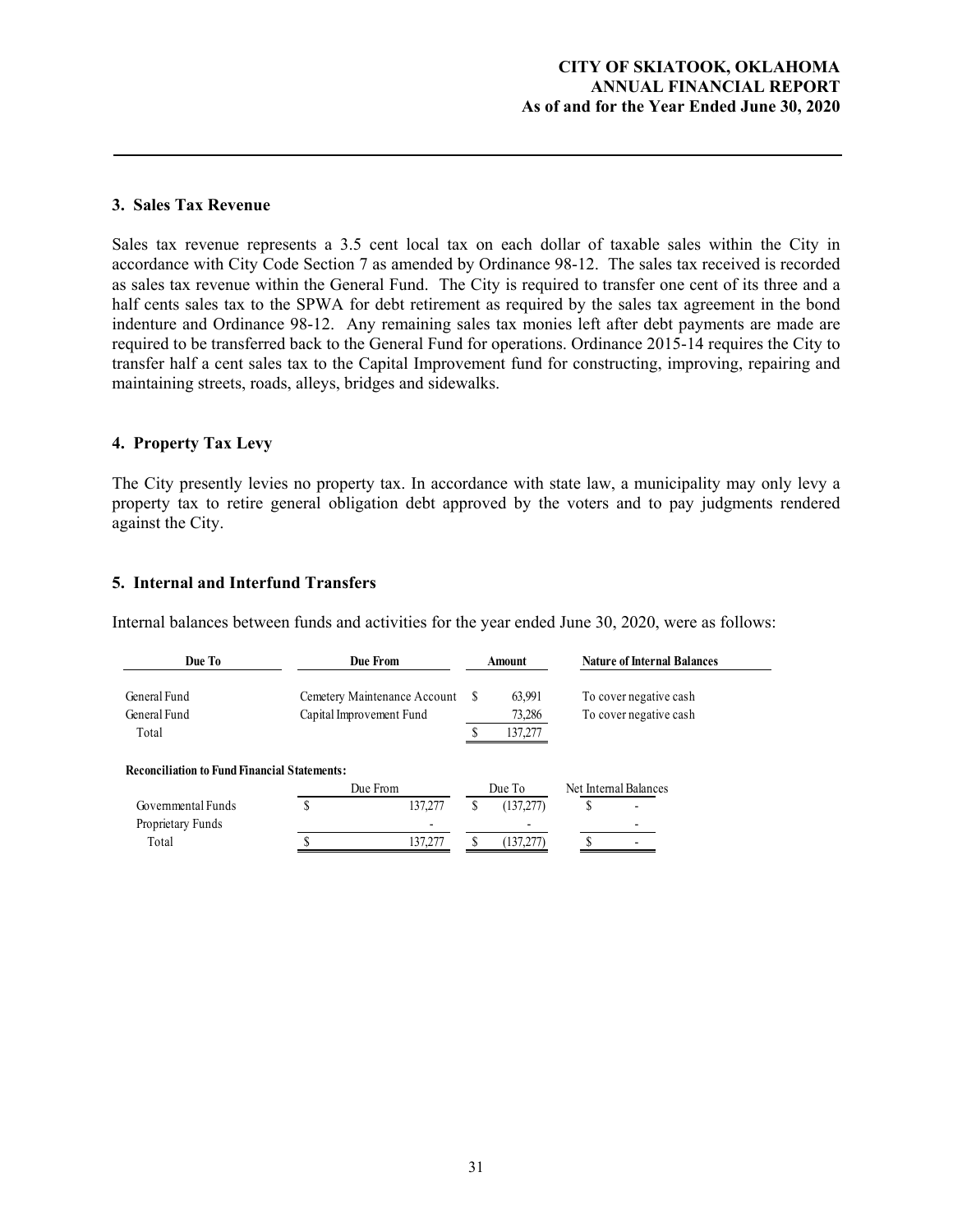#### Internal transfers between funds and activities for the year ended June 30, 2020, were as follows:

| <b>Transfer From</b>                                |                          | <b>Transfer To</b><br>Amount |    | <b>Purpose of Transfer</b> |                                                 |
|-----------------------------------------------------|--------------------------|------------------------------|----|----------------------------|-------------------------------------------------|
| General Fund                                        | <b>SPWA</b>              |                              | S  | 1,194,797                  | Required sales tax transfer                     |
| <b>SPWA</b>                                         | General Fund             |                              |    | 2,180,000                  | Transfer for operations and return of sales tax |
| General Fund                                        | Capital Improvement Fund |                              |    | 597,398                    | To fund purchase of capital assets              |
| Business-type activities                            | Governmental activities  |                              |    | 700,033                    | Transfer of governmental activity expenses      |
| Total                                               |                          |                              |    | 4,672,228                  |                                                 |
| <b>Reconciliation to Fund Financial Statements:</b> |                          |                              |    |                            |                                                 |
|                                                     |                          | Transfers In                 |    | Transfers Out              | Net Transfers                                   |
| Governmental Funds                                  | S                        | 2,777,398                    | S  | (1,792,195)                | S<br>985,203                                    |
| Proprietary Funds                                   |                          | 1,194,797                    |    | (2,180,000)                | (985,203)                                       |
| Fund Totals                                         | S                        | 3,972,195                    | S  | (3,972,195)                | S                                               |
| Transfer of governmental activity expenses          |                          | 700,033                      |    | (700, 033)                 |                                                 |
| Government-wide Totals                              |                          | 4,672,228                    |    | (4,672,228)                | S                                               |
| <b>Reconciliation to Statement of Activities:</b>   |                          |                              |    |                            |                                                 |
| Net Transfers                                       |                          |                              | \$ | (985,203)                  |                                                 |
| Transfer of expenses to governmental activity       |                          |                              |    | (700, 033)                 |                                                 |
| Transfers - internal activity                       |                          |                              |    | (1,685,236)                |                                                 |

#### **6. Risk Management**

l

The City is exposed to various risks of loss related to torts; theft of, damage to, or destruction of assets; errors and omissions; injuries to employees; employee health and life; and natural disasters. The City manages these various risks of loss by securing commercial insurance for all risks, except for participation in the Oklahoma Municipal Assurance Group risk entity pool for certain coverage. Management believes such insurance coverage is sufficient to preclude any significant uninsured losses to the City. Settled claims have not exceeded this insurance coverage in any of the past three fiscal years.

#### **7. Employee Retirement Plan Participation**

The City of Skiatook participates in four pension or retirement plans:

- 1. Oklahoma Firefighter's Pension and Retirement System (OFPRS) a statewide cost-sharing plan
- 2. Oklahoma Police Pension and Retirement System (OPPRS) a statewide cost-sharing plan
- 3. Oklahoma Municipal Retirement System (OkMRF-DCP) an agent multiple-employer defined contribution plan
- 4. Oklahoma Municipal Retirement System (OkMRF-DBP) an agent multiple-employer defined benefit plan

#### *OFPRS:*

*Plan Summary Information.* The City of Skiatook, as the employer, participates in a statewide costsharing multiple employer defined benefit pension plan through the Oklahoma Firefighter's Pension and Retirement System (OFPRS). The OFPRS defined benefit pension plan provides retirement and disability benefits, annual cost-of-living adjustments, and death benefits to plan members and beneficiaries. Pursuant to the requirements of Title 11, section 22-102, the City must participate in the plan if they employ full-time or volunteer firefighters.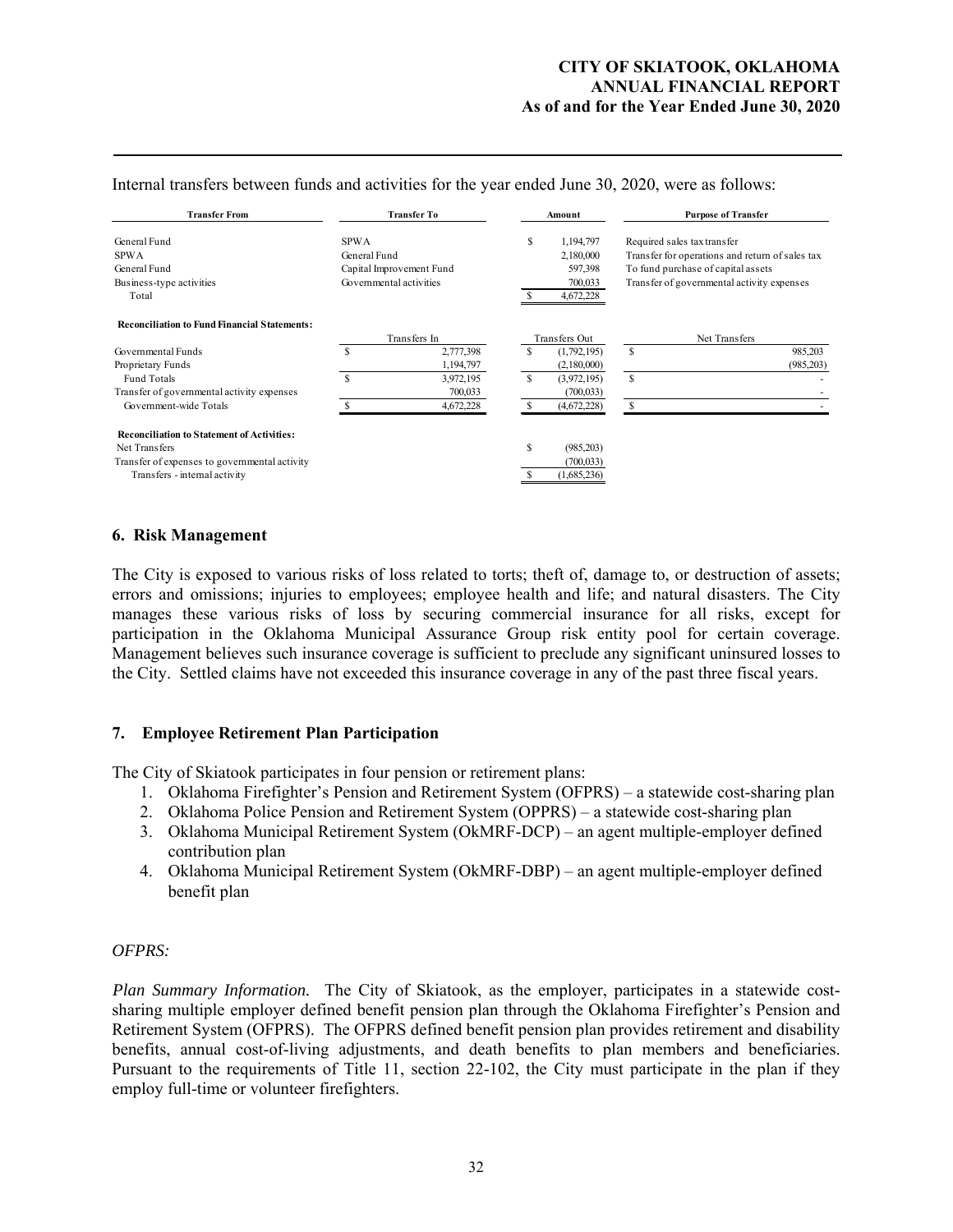The OFPRS issues a publicly available financial report that includes financial statements and required supplementary information. That report may be obtained by writing to OFPRS, 4545 N. Lincoln Blvd., Suite 265, Oklahoma City, OK 73105-3414.

*Funding Policy.* OFPRS plan members that are volunteer firefighters are not required to contribute to the plan. The City is required by state law to contribute \$60 per year for each volunteer firefighter. The OFPRS plan members are required to contribute 9% to the plan. The City is required by state law to contribute 14% per year of covered payroll per paid firefighter. The plan is funded by contributions from participants, employers, insurance premium taxes, and state appropriations, as necessary.

The OFPRS contributions are as follows:

|             | Required     | Amount      |
|-------------|--------------|-------------|
| Fiscal Year | Contribution | Contributed |
| 2018        | \$132,138    | \$132,138   |
| 2019        | \$150,463    | \$150,463   |
| 2020        | \$174,357    | \$174,357   |

#### *OPPRS:*

l

*Plan Summary Information.* The City of Skiatook, as the employer, participates in a statewide costsharing multiple employer defined benefit pension plan through the Oklahoma Police Pension and Retirement System (OPPRS). The OPPRS defined benefit pension plan provides retirement and disability benefits, annual cost-of-living adjustments, and death benefits to plan members and beneficiaries. Pursuant to the requirements of Title 11, section 22-102, the City must participate in the plan if they employ a certain number of fulltime police officers.

The OPPRS issues a publicly available financial report that includes financial statements and required supplementary information. That report may be obtained by writing to:

**OPPRS** 1001 N.W. 63rd St., Suite 305 Oklahoma City, OK 73116-7335

*Funding Policy.* The City is required by state law to contribute 13% of covered payroll per year for each police officer. Employees contribute 8% of covered payroll. The plan is funded by contributions from participants, employers, insurance premium taxes, and state appropriations, as necessary. The OPPRS contributions are as follows:

|             | Required     | Amount      |
|-------------|--------------|-------------|
| Fiscal Year | Contribution | Contributed |
| 2018        | \$99,203     | \$99,203    |
| 2019        | \$108,162    | \$108,162   |
| 2020        | \$93,790     | \$93,790    |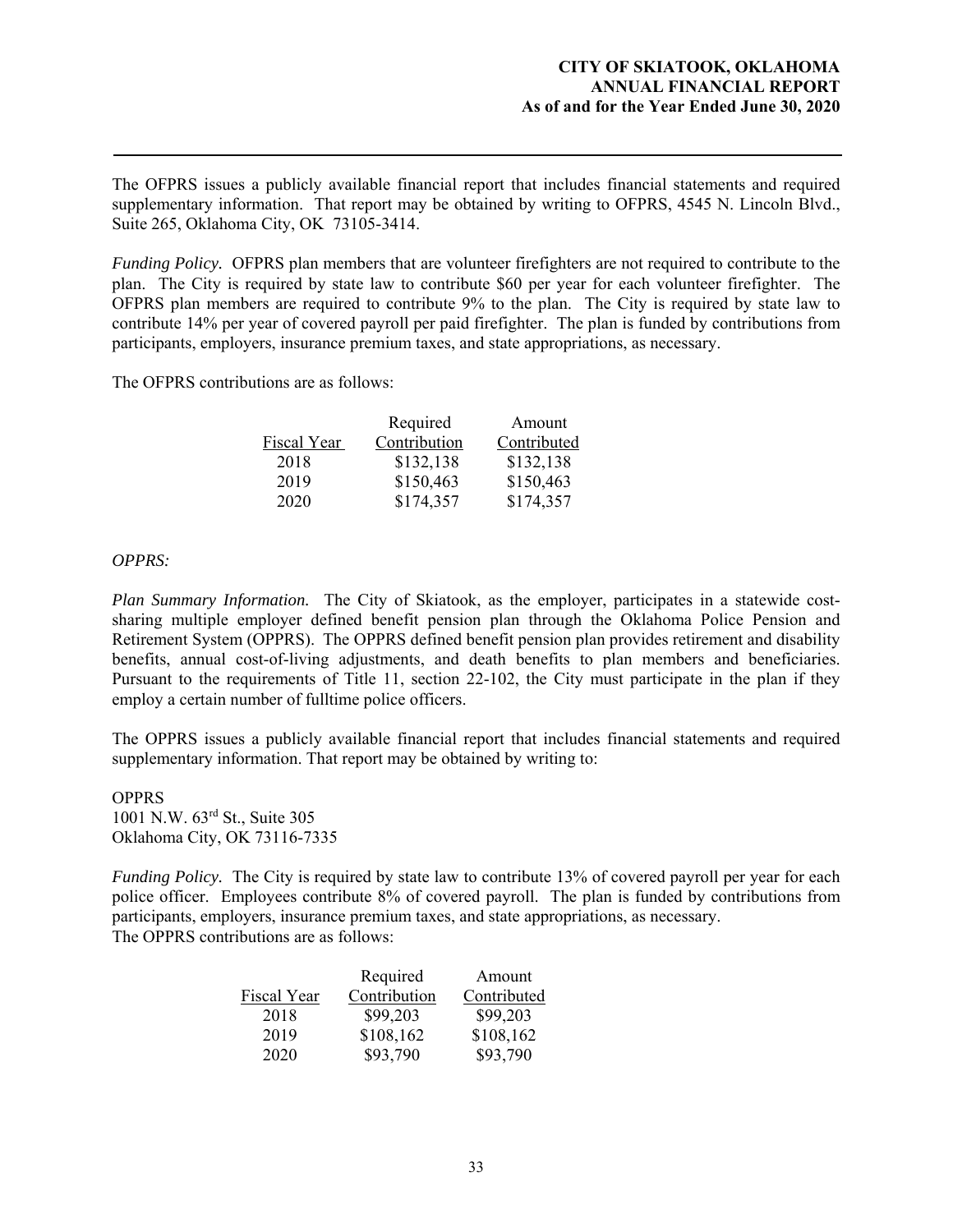#### *OkMRF Defined Contribution Plan:*

l

*Plan Summary Information*. The City has provided a defined contribution plan and trust known as the City of Skiatook Plan and Trust (the "Plan") in the form of The Oklahoma Municipal Retirement System Master Defined Contribution Plan (OkMRF). OkMRF operations are supervised by a nine-member Board of Trustees elected by the participating municipalities. The plan is administered by JP Morgan Chase of Oklahoma City. The defined contribution plan is available to all full-time employees except those participating in the state fire or police programs. Benefits depend solely on amounts contributed to the plan plus investment earnings. Employees are eligible to participate after completion of three months of service to the City.

OkMRF issues separate plan financial statements which may be obtained by contacting the Oklahoma Municipal Retirement Fund, 525 Central Park Drive, Oklahoma City, Oklahoma, 73105.

*Funding Policy*. Employees may voluntarily contribute to the maximum IRS limit.

#### *OkMRF Defined Benefit Plan:*

*Plan Summary Information*. The City has provided a defined benefit plan and trust known as the City of Skiatook Plan and Trust (the "Plan") in the form of The Oklahoma Municipal Retirement System Master Defined Benefit Plan (OkMRF). OkMRF operations are supervised by a nine-member Board of Trustees elected by the participating municipalities. The defined benefit plan is available to all full-time employees except those participating in the state fire or police programs. Benefits are based on the vested employees five highest consecutive years of salaries out of the last ten years of service and are eligible for full retirement benefits if retirement occurs at the age of 65 or older. Those that retire prior to the age of 65 are eligible for early retirement benefits if termination of employment occurs after the age of 55 and with seven years of vested service. Employees are eligible to participate on the Employee's Employment Commencement date.

OMRF issues separate plan financial statements which may be obtained by contacting the Oklahoma Municipal Retirement Fund, 525 Central Park Drive, Oklahoma City, Oklahoma, 73105.

*Funding Policy*. Employees participating in the Plan are required to contribute 4.5%. By City ordinance, the City, as employer, is required to make contributions to the plan, based upon employee contributions under the pick-up option, at a current rate of 9.26% of covered payroll. The City's contributions for each employee are vested after seven years of service. The authority to establish and amend the provisions of the plan rests with the City Council.

|             | Required     | Amount      |
|-------------|--------------|-------------|
| Fiscal Year | Contribution | Contributed |
| 2018        | \$181,294    | \$181,294   |
| 2019        | \$191,048    | \$191,048   |
| 2020        | \$181,136    | \$181,136   |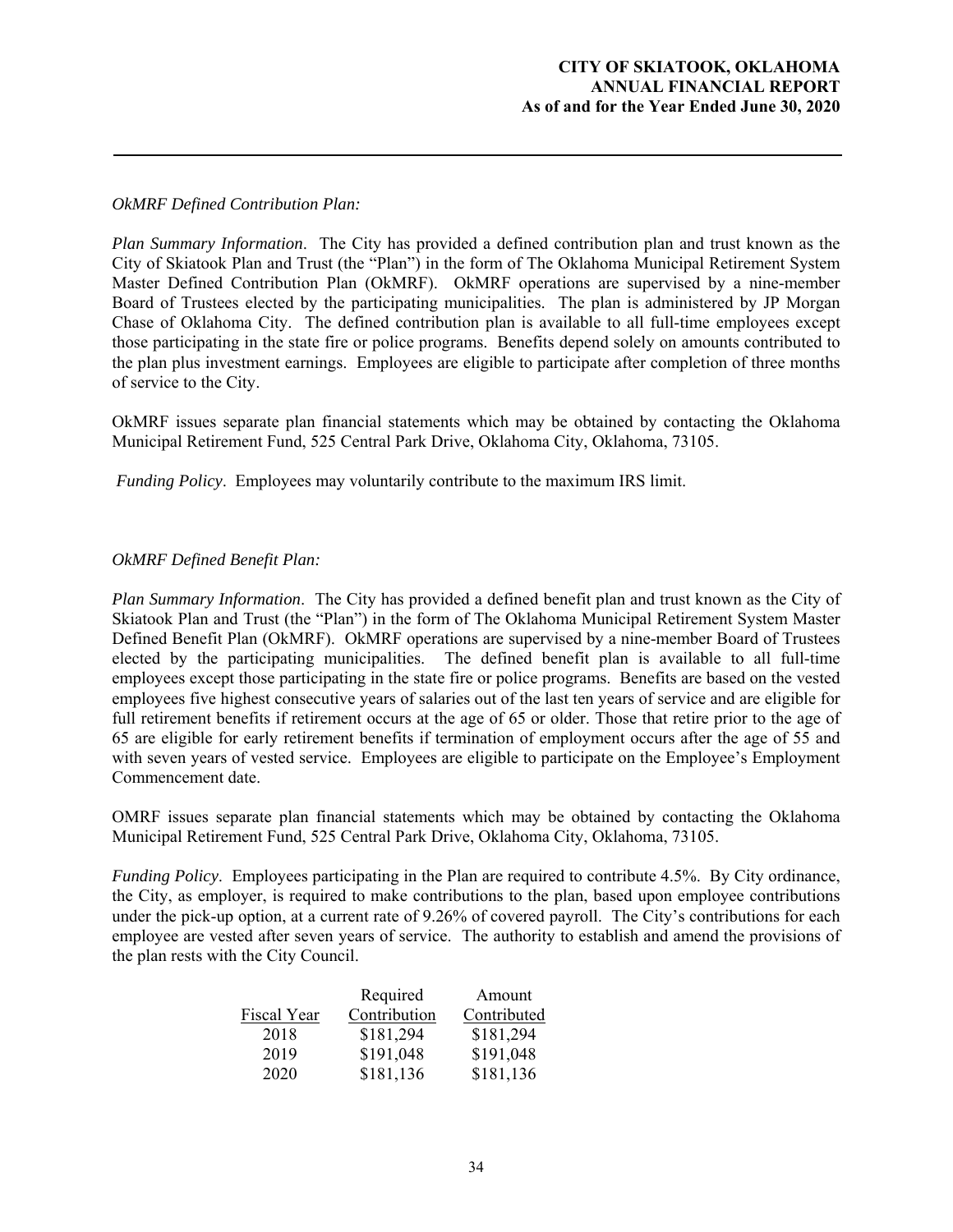#### **8. Commitments and Contingencies**

l

For the year ended June 30, 2020, the reporting entity's long-term debt changed as follows:

|                                      |   | Balance       |   |                          |            |    | Balance       | Due Within |
|--------------------------------------|---|---------------|---|--------------------------|------------|----|---------------|------------|
| Type of Debt                         |   | July 01, 2019 |   | Additions                | Deductions |    | June 30, 2020 | One Year   |
| <b>Governmental Activities:</b>      |   |               |   |                          |            |    |               |            |
| Notes payable (direct borrowing)     | S | 7,230,000     |   |                          | 415,000    | \$ | 6,815,000     | 425,000    |
| <b>Total Governmental Activities</b> |   | 7.230,000     | S | $\overline{\phantom{0}}$ | 415,000    |    | 6,815,000     | 425,000    |
|                                      |   |               |   |                          |            |    |               |            |
| <b>Business-Type Activities:</b>     |   |               |   |                          |            |    |               |            |
| Notes payable (direct borrowing)     |   | 17,307,358    |   | 1.740.652                | 1,089,773  |    | 17,958,237    | 1,129,777  |
| Total Business-Type Activities       |   | 17,307,358    |   | 1,740,652                | 1,089,773  | S  | 17,958,237    | 1,129,777  |
|                                      |   |               |   |                          |            |    |               |            |

*Governmental activities* long-term debt payable from direct borrowings and direct placements include the following:

2016 Sales Tax Revenue Note dated April 7, 2016, original amount \$8,100,000, due in semiannual principal installments each April 1 and October 1, beginning April 2017, final installment due April 2031 with a 2.55% interest rate payable semi-annually based on principal outstanding. The collateral for this note is a pledge of revenues. In the event of default, the lender has all rights and remedies as allowed by law including: 1) suit for specific performance of any or all of the covenants of the borrower contained in the note indenture, the Sales Tax Agreement or the notes; 2) requiring the Sales Tax Revenue be deposited directly as received with the Bank; 3) acceleration of the payment of principal and of interest accrued on all notes; 4) suit at law or equity to enforce or enjoin the action or inaction of parties under the provisions of the note indenture or the Sales Tax Agreement. \$ 6,815,000

|                             | ۰IJ | 0,012,000 |
|-----------------------------|-----|-----------|
|                             |     |           |
| Current portion             |     | 425,000   |
| Noncurrent portion          |     | 6,390,000 |
| Total Revenue Bonds Payable | S   | 6,815,000 |

#### *Business-type activities* long-term debt payable from direct borrowings and direct placements include the following:

#### Notes Payable:

2014 OWRB CWSRF Promissory Note dated February 12, 2014, original amount \$520,000, due in semi-annual principal installments each March 15 and September 15, beginning September 2015, final installment due March 15, 2035 with an administration fee of 0.5% and interest a 2.13% payable semi-annually based on principal outstanding. The OWRB loan is collateralized by the pledge of revenues. In the event default, the lender may: 1) file suit to require any or all of the borrower covenants be performed; 2) accelerate the payment of principal and interest accrued on the note; 3) appoint the temporary trustees to take over, operate and maintain the System on a profitable basis; or 4) file suit to enforce or enjoin the action or inaction of the borrower under the provisions of the loan agreement.  $\qquad \qquad$  402,148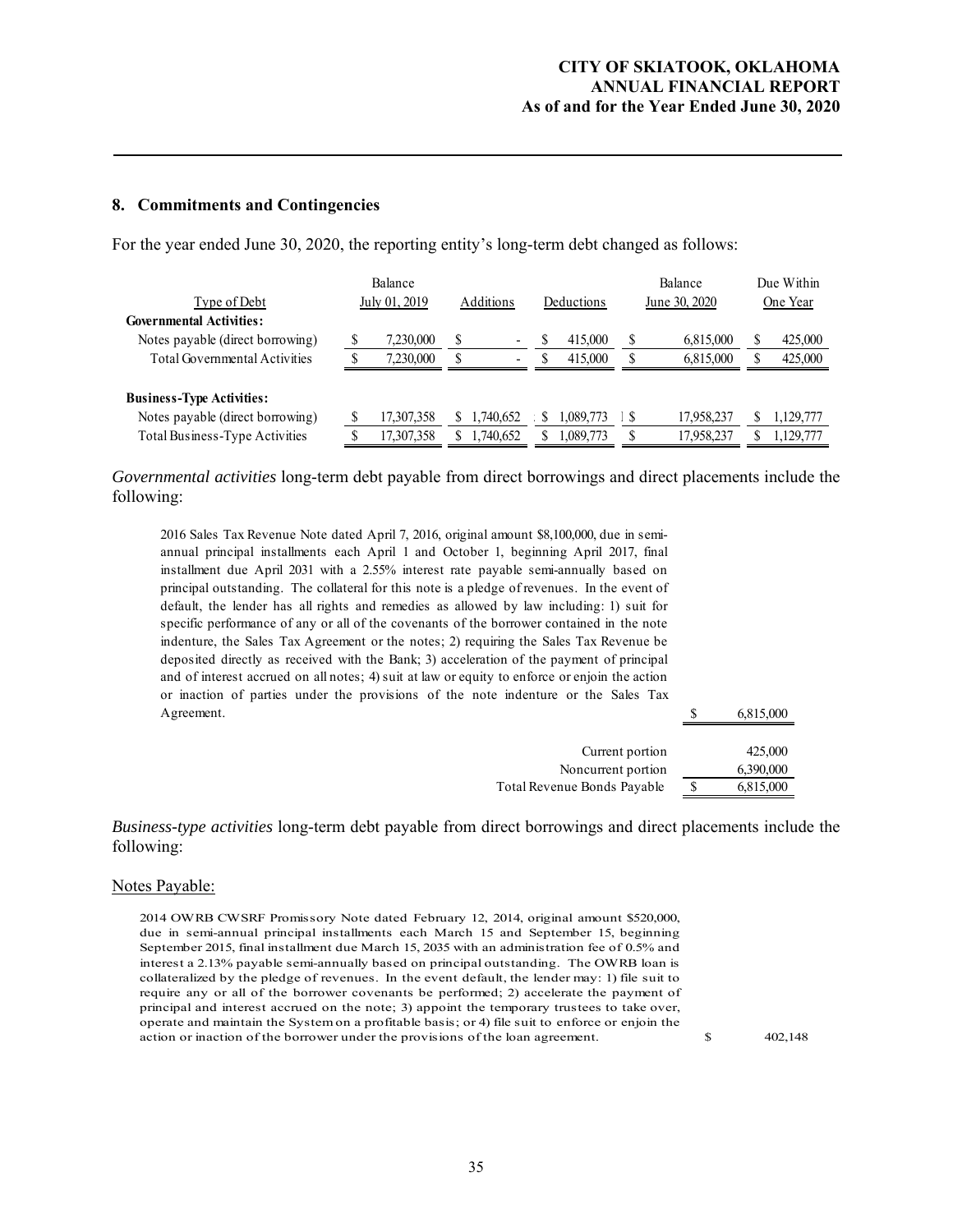2013 Sales Tax Revenue Note dated December 13, 2013, original amount \$4,510,000, due in semi-annual principal installments each March 1 and September 1, beginning March 1, 2014, final installment due September 1, 2023 with interest at 2.62% payable semi-annually based on principal outstanding. The collateral for this note is a pledge of revenues. In the event of default, the lender has all rights and remedies as allowed by law including: 1) suit for specific performance of any or all of the covenants of the borrower contained in the note indenture, the Sales Tax Agreement or the notes; 2) requiring the Sales Tax Revenue be deposited directly as received with the Bank; 3) acceleration of the payment of principal and of interest accrued all notes; 4) suit at law or equity to enforce or enjoin the action or inaction of parties under the provisions of the note indenture or the Sales Tax Agreement. 1,875,000

l

Promissory Note dated January 1, 2001, original amount \$125,000, due in monthly installments of \$521 beginning February 1, 2001, final installment due January 1, 2021. The collateral for this note is a pledge of revenues. In the event of default, the lender has all rights and remedies as allowed by law including: 1) suit for specific performance of any or all of the covenants of the borrower contained in the note indenture, the Sales Tax Agreement or the notes; 2) requiring the Sales Tax Revenue be deposited directly as received with the Bank; 3) acceleration of the payment of principal and of interest accrued on all notes; 4) suit at law or equity to enforce or enjoin the action or inaction of parties under the provisions of the note indenture or the Sales Tax Agreement. 3,646

2010 Sales TaxRevenue Note dated March 31, 2010, original amount \$4,000,000, due in semiannual principal installments each April 1 and October 1, beginning October 1, 2010, final installment due April 1, 2025 with interest at 4.85% payable semi-annually based on principal outstanding. The collateral for this note is a pledge of revenues. In the event of default, the lender has all rights and remedies as allowed by law including: 1) suit for specific performance of any or all of the covenants of the borrower contained in the note indenture, the Sales Tax Agreement or the notes; 2) requiring the Sales Tax Revenue be deposited directly as received with the Bank; 3) acceleration of the payment of principal and of interest accrued on all notes; 4) suit at law or equity to enforce or enjoin the action or inaction of parties under the provisions of the note indenture or the Sales Tax Agreement. 1,665,000

2014 Sales Tax Revenue Note dated February 1, 2014, original amount \$3,905,000, due in semi-annual principal installments each March 1 and September 1, beginning March 1, 2015, final installment due March 1, 2026 with interest at 2.90% payable semi-annually based on principal outstanding. The collateral for this note is a pledge of revenues. In the event of default, the lender has all rights and remedies as allowed by law including: 1) suit for specific performance of any or all of the covenants of the borrower contained in the note indenture, the Sales Tax Agreement or the notes; 2) requiring the Sales Tax Revenue be deposited directly as received with the Bank; 3) acceleration of the payment of principal and of interest accrued on all notes; 4) suit at law or equity to enforce or enjoin the action or inaction of parties under the provisions of the note indenture or the Sales Tax Agreement. 2,905,000

2016 OWRB Promissory Note dated December 20, 2016, original amount \$12,453,000, due in semi-annual principal installments each September 15 and March 15, beginning September 2017, final installment due March 15, 2038 with interest at 2.01% payable semi-annually based on principal outstanding. The OWRB loan is collateralized by the pledge of revenues. In the event default, the lender may: 1) file suit to require any or all of the borrower covenants be be performed; 2) accelerate the payment of principal and interest accrued on the note; 3) appoint the temporary trustees to take over, operate and maintain the System on a profitable basis; or 4) file suit to enforce or enjoin the action or inaction of the borrower under the provisions of the loan agreement. 10,407,443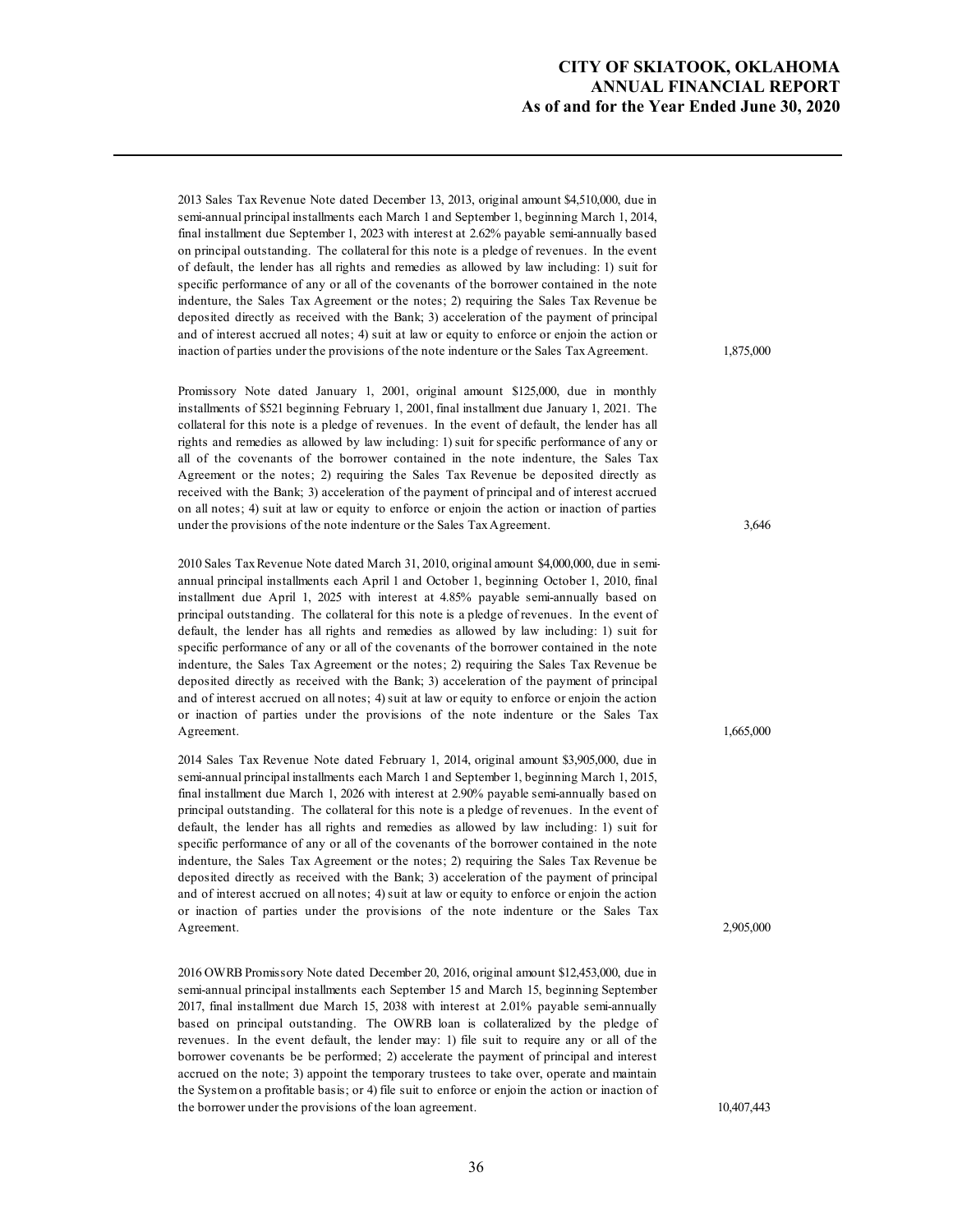2012 OWRB Promissory Note dated March 28, 2012, original amount \$975,000, due in semiannual principal installments each September 15 and March 15, beginning September 2012, final installment due September 15, 2032 with interest at 3.44% payable semi-annually based on principal outstanding. The OWRB loan is collateralized by the pledge of revenues. In the event default, the lender may: 1) file suit to require any or all of the borrower covenants be be performed; 2) accelerate the payment of principal and interest accrued on the note; 3) appoint the temporary trustees to take over, operate and maintain the System on a profitable basis; or 4) file suit to enforce or enjoin the action or inaction of the borrower under the provisions of the loan agreement. 700,000

| Total Notes Payable | S | 17,958,237 |
|---------------------|---|------------|
| Current portion     |   | 1,129,777  |
| Noncurrent portion  |   | 16,828,460 |
| Total Notes Payable |   | 17.958.237 |

Long-term debt service requirements to maturity are as follows:

|                      |                               | Governmental Activities |  |  |
|----------------------|-------------------------------|-------------------------|--|--|
|                      | Sales Tax                     |                         |  |  |
|                      | Revenue Note                  |                         |  |  |
|                      | (direct borrowings and direct |                         |  |  |
| Year Ending June 30, | placements)                   |                         |  |  |
|                      | Principal                     | Interest                |  |  |
|                      |                               |                         |  |  |
| 2021                 | 425,000                       | 171,105                 |  |  |
| 2022                 | 440,000                       | 160,140                 |  |  |
| 2023                 | 455,000                       | 148,856                 |  |  |
| 2024                 | 470,000                       | 137,126                 |  |  |
| 2025                 | 485,000                       | 125,077                 |  |  |
| 2026-2030            | 3,725,000                     | 370,897                 |  |  |
| 2031                 | 815,000                       | 15,619                  |  |  |
|                      |                               |                         |  |  |
| Totals               | \$<br>6.815,000               | \$<br>1.128.820         |  |  |

|                            | <b>SPWA</b>      |                               |
|----------------------------|------------------|-------------------------------|
|                            | Notes Payable    |                               |
|                            |                  | (direct borrowings and direct |
| Year Ending June 30,       |                  | placements)                   |
|                            | Principal        | Interest                      |
|                            |                  |                               |
| 2021                       | 1,129,777        | 455,809                       |
| 2022                       | 1,161,724        | 407,720                       |
| 2023                       | 1,199,334        | 358,103                       |
| 2024                       | 1,237,937        | 306,879                       |
| 2025                       | 1,285,603        | 252,605                       |
| 2026-2030                  | 4,974,268        | 779,579                       |
| 2031-2035                  | 5,770,149        | 364,565                       |
| 2036-2038                  | 3,233,002        | 37,400                        |
| Totals                     | \$<br>19,991,794 | \$<br>2,962,660               |
| Less: Amount not yet drawn | (2,033,557)      |                               |
| Outstanding balance        | \$<br>17,958,237 |                               |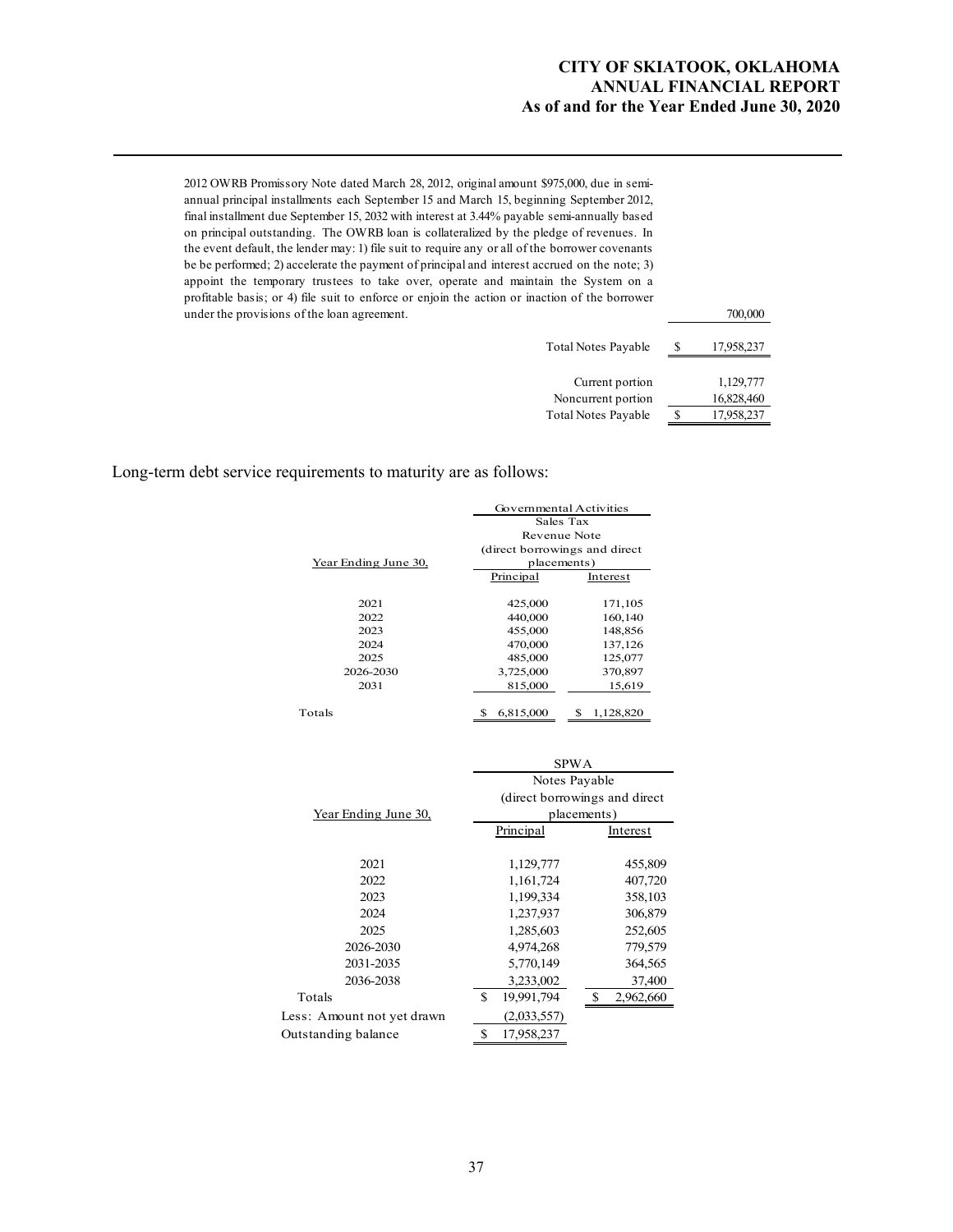#### **Pledge of Future Revenues**

l

#### *Sales Tax Revenues Pledge*

The City has pledged one cent (or 28.6%) of future sales tax revenues to repay the 2012 OWRB Promissory Note of \$975,000, the 2013 Sales Tax Revenue Note of \$4,510,000, the 2014 OWRB Promissory Note of \$520,000, the 2014 Sales Tax Revenue Note of \$3,905,000, the 2016 OWRB Promissory Note of \$12,453,000, and the CDBG Loan #8679. Proceeds from the bonds and notes were used for capital assets. The bonds and notes are payable from pledged sales tax revenues transferred to the SPWA and are payable through 2033, 2024, 2035, 2026, 2037, and 2021 respectively. The total principal and interest payable for the remainder of the life of these bonds is \$21,059,806 including \$2,033,557 remaining to be drawn. Pledged sales taxes received in the current year were \$1,104,272. Debt service payments of \$1,226,179 for the current fiscal year were 111% of pledged sales taxes.

The City has pledged two cents (or 57.1%) of future sales tax revenues to repay the 2010 Sales Tax Revenue Note of \$4,000,000, and the 2016 Sales Tax Revenue Note of \$8,100,000. Proceeds from the bonds and notes were used for capital assets. The bonds and notes are payable from pledged sales tax revenues transferred to the SPWA and are payable through 2025, and 2031 respectively. The total principal and interest payable for the remainder of the life of these bonds is \$9,838,468. Pledged sales taxes received in the current year were \$2,208,543. Debt service payments of \$976,431 for the current fiscal year were 44.2% of pledged sales taxes.

#### *Utility Net Revenues Pledge*

The City has pledged future water and sewer net utility revenues to repay the Series 2012 OWRB Promissory Note of \$975,000, the 2013 Sales Tax Revenue Note of \$4,510,000, the 2014 OWRB Promissory Note of \$520,000 and the 2016 OWRB Promissory Note. The bonds and notes are payable from pledged water and sewer utility revenues of the SPWA and are payable through 2032, 2023, 2035 and 2038, respectively. The total principal and interest payable for the remainder of the life of these bonds is \$17,795,112. Pledged water and sewer utility net revenues for the current year were \$1,210,351. Debt service payments of \$934,407 for the current fiscal year were 77% of pledged water and sewer utility net revenues.

#### *Contingent receivable and payable*

The discretely presented component unit, the Skiatook Economic Development Authority, is the pass through entity on an Oklahoma Housing Financing Agency loan in the amount of \$300,000 to a developer in prior years. The loan has a 1% interest rate and is related to the HOME Grant from the Oklahoma Housing Financing Agency. In the terms of the agreement, if the developer does not make a profit they don't have to make payments for the term of the note which is 30 years. No payment toward this receivable has been made. When payments are received, the Skiatook Economic Development Authority will remit the payments to the City so that they may in turn remit such payments to Oklahoma Housing Financing Agency in accordance with the grant. No activity has occurred in FY 2020.

#### *Compensated Absences:*

As a result of the City's use of the modified cash basis of accounting, accrued liabilities related to compensated absences (vacation, sick and comp leave) earned but unpaid at year-end are not reflected in the basic financial statements. The compensated absence commitment at June 30, 2020, is summarized as follows:

• City – accrued compensated absences  $$525,132$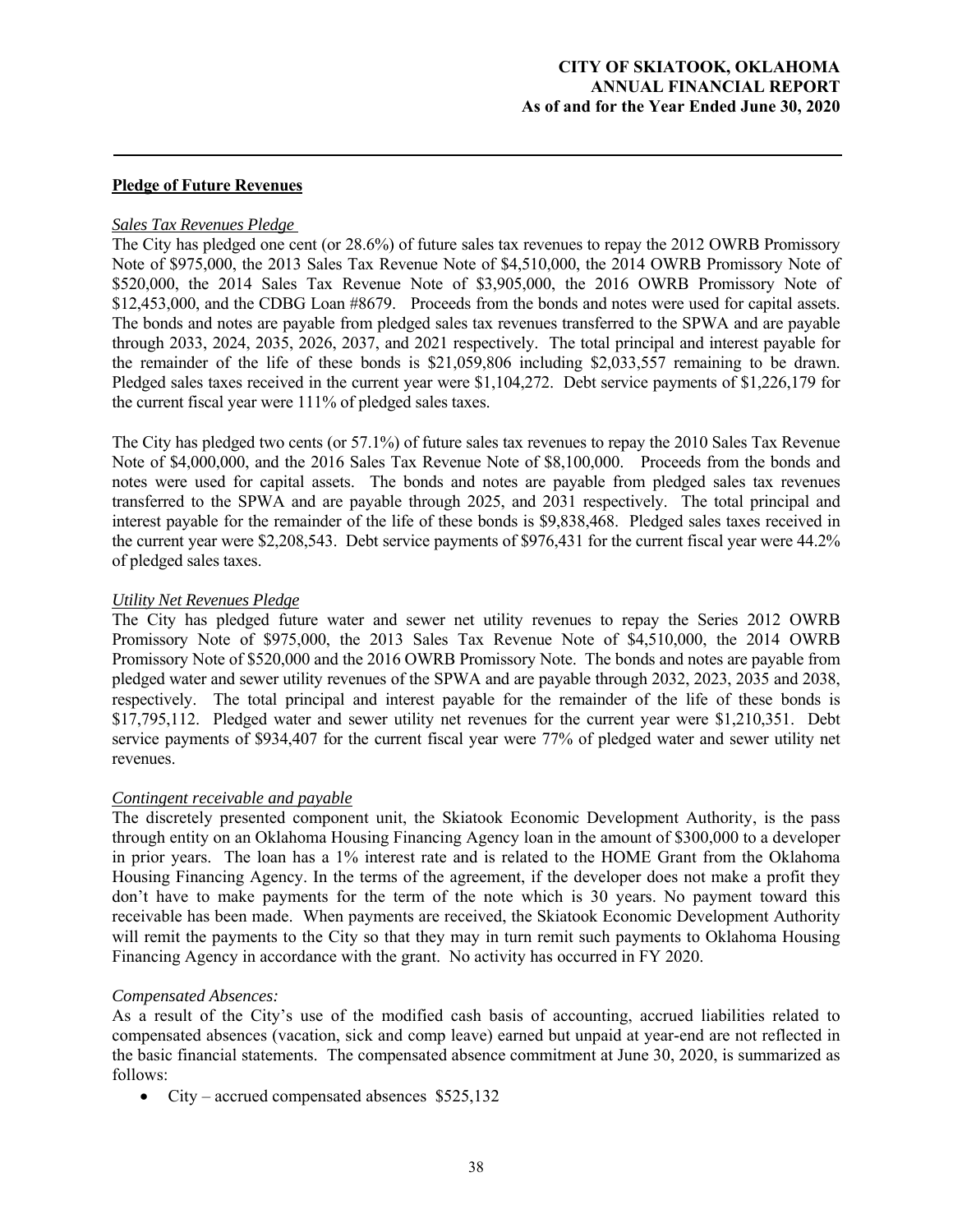• SPWA – accrued compensated absences \$180,511

#### *Litigation:*

l

The City is party to various legal proceedings which normally occur in the course of governmental operations. The financial statements do not include accruals or provisions for loss contingencies that may result from these proceedings. State statutes provide for the levy of an ad valorem tax over a three-year period by a City "Sinking Fund" for the payment of any court assessed judgment rendered against the City. These statutory provisions do not apply to the City's public trust Authorities. While the outcome of the above noted proceedings cannot be predicted, due to the insurance coverage maintained by the City and the State statute relating to judgments, the City feels that any settlement or judgment not covered by insurance would not have a material adverse effect on the financial condition of the City.

#### *Federal and State Award Programs:*

The City of Skiatook participates in various federal or state grant/loan programs from year to year. In 2020, the City's involvement in federal and state award programs was not significant. The grant/loan programs are often subject to additional audits by agents of the granting or loaning agency, the purpose of which is to ensure compliance with the specific conditions of the grant or loan. The City has not been notified of any noncompliance with federal or state award requirements.

#### *Capital Assets Pledged for Debt:*

At June 30, 2020, the roll forward schedule to report infrastructure assets pledged as collateral for the Oklahoma Water Resource Board Series 2012, 2014 and 2016 debts, and related accumulated depreciation is as follows:

| <b>DEPARTMENT</b>              | <b>BALANCE</b><br>JUNE 30, 2019 | <b>ADDITIONS</b> | <b>DISPOSALS</b> | <b>BALANCE</b><br><b>JUNE 30, 2020</b> |
|--------------------------------|---------------------------------|------------------|------------------|----------------------------------------|
| SPWA:                          |                                 |                  |                  |                                        |
| Utility Property Improvements  |                                 |                  |                  |                                        |
| Water                          | \$<br>5,251,544                 | $\mathbf S$      | \$               | S<br>5,251,544                         |
| Sewer                          | 1,337,160                       |                  |                  | 1,337,160                              |
| Subtotal                       | 6,588,704                       |                  |                  | 6,588,704                              |
| Total Property, Plant, Equip.  | 6,588,704                       |                  |                  | 6,588,704                              |
| Accumulated Depreciation       |                                 |                  |                  |                                        |
| Utility Property Improvements  |                                 |                  |                  |                                        |
| Water                          | 1,414,525                       | 137,263          |                  | 1,551,788                              |
| Sewer                          | 496,938                         | 67,258           |                  | 564,196                                |
|                                | 1,911,463                       | 204,521          |                  | 2,115,984                              |
| Net Property, Plant, Equip.    | 4,677,241                       | (204, 521)       |                  | 4,472,720                              |
| Water Construction in Progress | 3,517,302                       | 107,433          |                  | 3,624,735                              |
| Sewer Construction in Progress | 8,522,192                       | 1,743,475        |                  | 10,265,667                             |
| Total Construction in progress | 12,039,494                      | 1,850,908        |                  | 13,890,402                             |
| Net PPE and CIP                | \$<br>16,716,735                | \$1,646,387      | \$               | 18,363,122<br>s                        |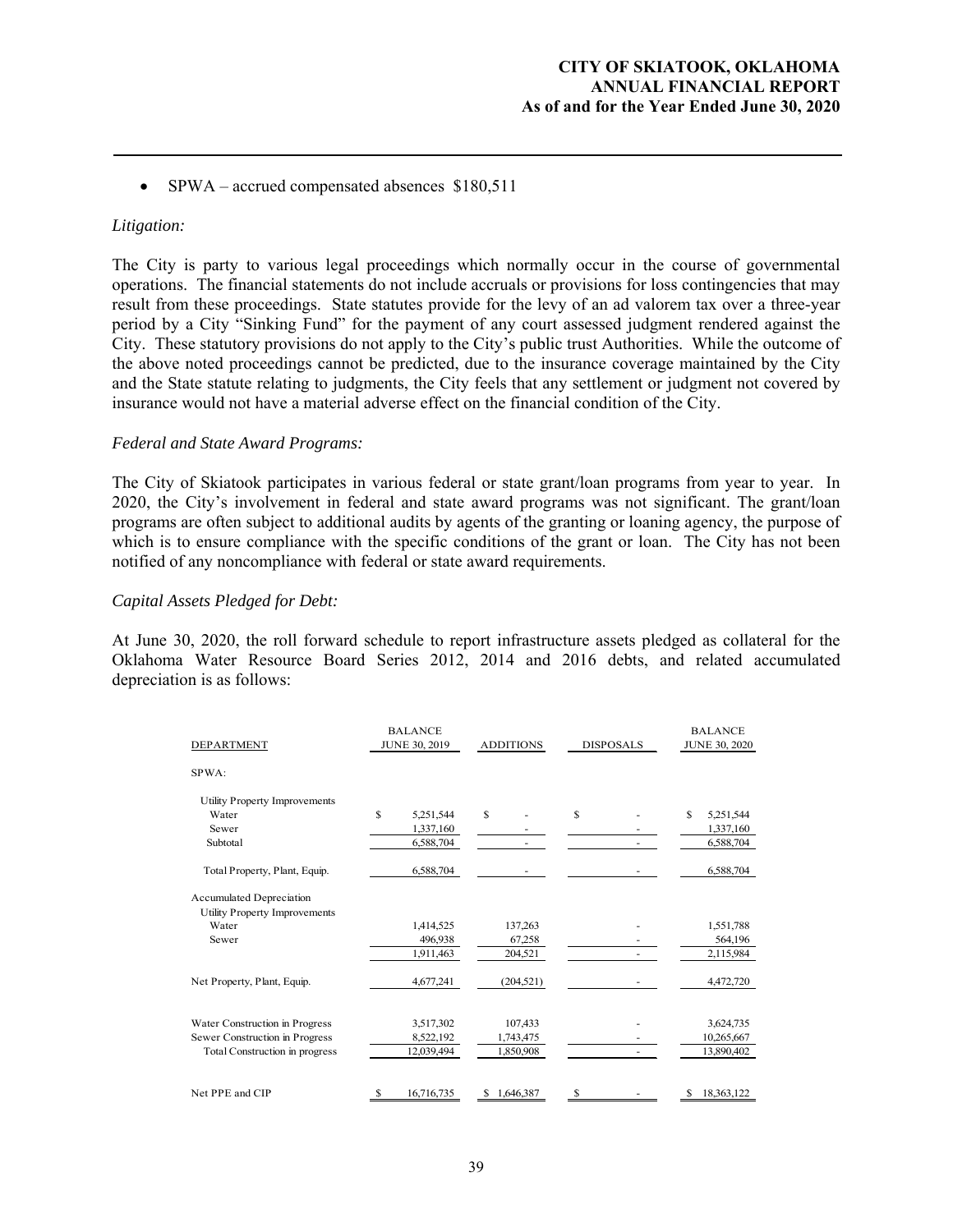**SUPPLEMENTARY AND OTHER INFORMATION**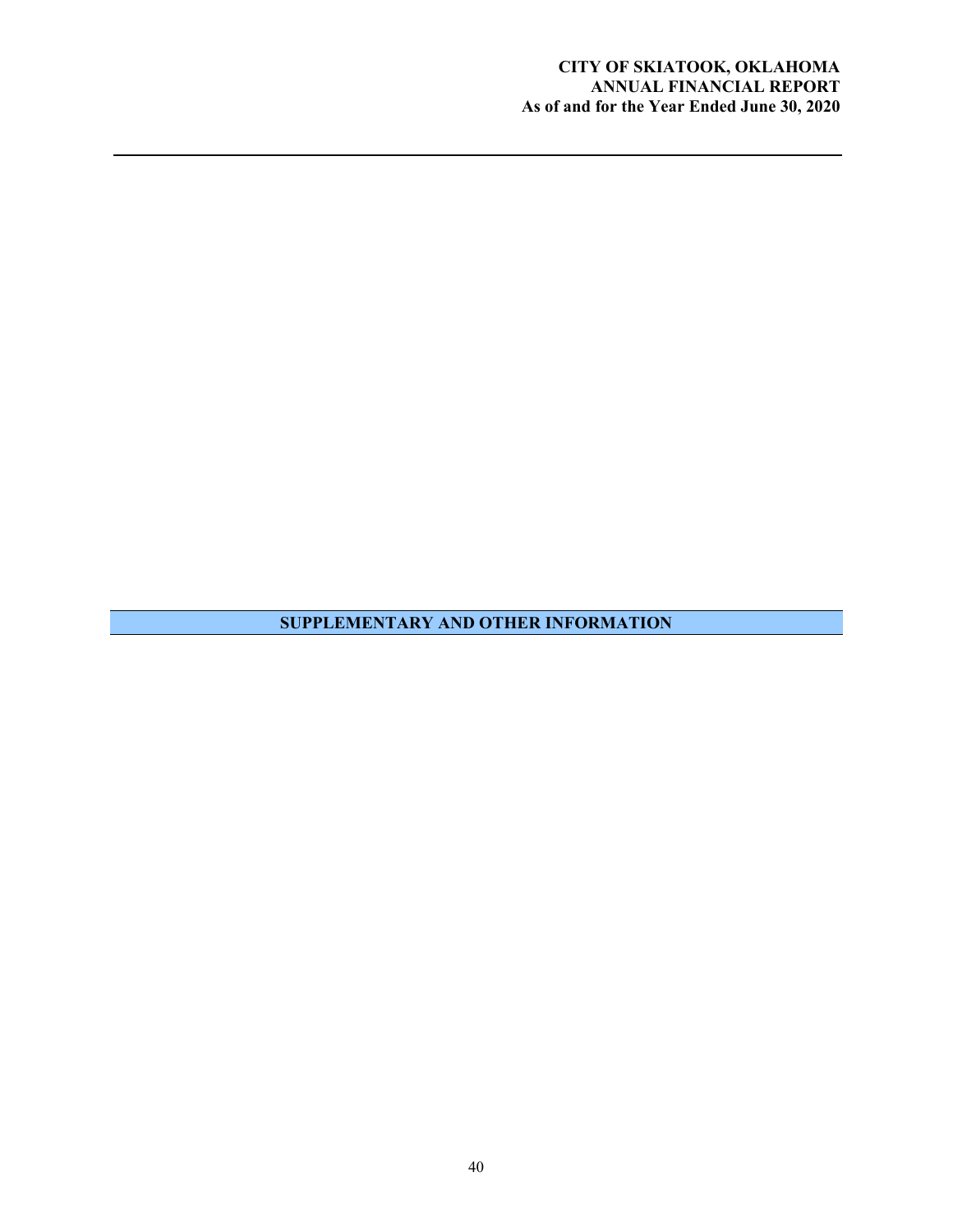#### **Budgetary Comparison Schedule (Budgetary Basis) – Year Ended June 30, 2020**

l

|                                              | <b>GENERAL FUND</b>     |             |                          |                                      |  |
|----------------------------------------------|-------------------------|-------------|--------------------------|--------------------------------------|--|
|                                              | <b>Budgeted Amounts</b> |             | Actual                   | Variance with<br><b>Final Budget</b> |  |
|                                              | Original                | Final       | <b>Amounts</b>           | <b>Positive (Negative)</b>           |  |
| <b>Beginning Budgetary Fund Balance:</b>     | \$1,231,392             | \$1,231,392 | \$1,231,392              |                                      |  |
| <b>Resources (Inflows):</b>                  |                         |             |                          |                                      |  |
| Taxes                                        | 3,911,250               | 3,911,250   | 4,284,649                | 373,399                              |  |
| Licenses and permits                         | 46,000                  | 46,000      | 42,192                   | (3,808)                              |  |
| Intergovernmental                            | 127,000                 | 127,000     | 164,975                  | 37,975                               |  |
| Charges for services                         | 1,314,500               | 1,314,500   | 1,466,337                | 151,837                              |  |
| Fines and forfeitures                        | 155,000                 | 155,000     | 70,704                   | (84,296)                             |  |
| Miscellaneous                                | 195,546                 | 195,546     | 191,169                  | (4,377)                              |  |
| Interest                                     | 12,000                  | 12,000      | 40,741                   | 28,741                               |  |
| <b>Total Revenue</b>                         | 5,761,296               | 5,761,296   | 6,260,767                | 499,471                              |  |
| Other Financing Sources:                     |                         |             |                          |                                      |  |
| Transfers from other funds                   | 2,215,000               | 2,215,000   | 2,180,000                | (35,000)                             |  |
| Total Other Financing Sources                | 2,215,000               | 2,215,000   | 2,180,000                | (35,000)                             |  |
| <b>Total Resources</b>                       | 7,976,296               | 7,976,296   | 8,440,767                | 464,471                              |  |
| Amounts available for appropriation          | 9,207,688               | 9,207,688   | 9,672,159                | 464,471                              |  |
| <b>Charges to Appropriations (Outflows):</b> |                         |             |                          |                                      |  |
| Town Clerk                                   | 5,189                   | 5,192       | 5,190                    | 2                                    |  |
| Judge                                        | 23,700                  | 23,697      | 22,960                   | 737                                  |  |
| Police                                       | 1,915,834               | 1,824,148   | 1,675,207                | 148,941                              |  |
| Fire                                         | 2,036,836               | 2,072,008   | 2,072,007                | -1                                   |  |
| Community development                        | 88,854                  | 88,747      | 85,879                   | 2,868                                |  |
| Street                                       | 653,999                 | 645,583     | 645,582                  |                                      |  |
| Vehicle maintenance                          | 205,054                 | 200,685     | 197,657                  | 3.028                                |  |
| Park                                         | 108,966                 | 121,858     | 121,857                  | $\mathbf{1}$                         |  |
| General government                           | 2,794,566               | 1,136,316   | 1,063,857                | 72,459                               |  |
| Senior citizen's                             | 83,580                  | 89,098      | 86,339                   | 2,759                                |  |
| Economic development                         | 52,907                  | 76,803      | 76,802                   | $\mathbf{1}$                         |  |
| Emergency management                         | 2,000                   | 2,000       | $\overline{\phantom{a}}$ | 2.000                                |  |
| <b>Total Charges</b>                         | 7,971,485               | 6,286,135   | 6,053,337                | 232,798                              |  |
| Other Financing Uses:                        |                         |             |                          |                                      |  |
| Transfers to other funds                     | 1,658,250               | 1,719,735   | 1,792,195                | (72, 460)                            |  |
| <b>Total Other Financing Uses</b>            | 1,658,250               | 1,719,735   | 1,792,195                | (72, 460)                            |  |
| <b>Total Charges to Appropriations</b>       | 9,629,735               | 8,005,870   | 7,845,532                | 160,338                              |  |
| <b>Ending Budgetary Fund Balance</b>         | $(*422,047)$            | \$1,201,818 | \$1,826,627              | \$624,809                            |  |
|                                              |                         |             |                          |                                      |  |

Reconciliation to Statement of Changes in Revenues, Expenditures and Changes in Fund Balance: Cemetery Maintenance Account (32,575)

\$1,794,052

See accompanying notes to this schedule.

#### **Footnotes to Budgetary Comparison Schedules:**

**1.** The budgetary comparison schedules are reported on the same modified cash basis as governmental funds within the basic financial statements.

**2.** The legal level of appropriation control is the department level within a fund. Transfers of appropriation within a department require the City Manager's approval without further City Council approval, while supplemental appropriations require City Council approval.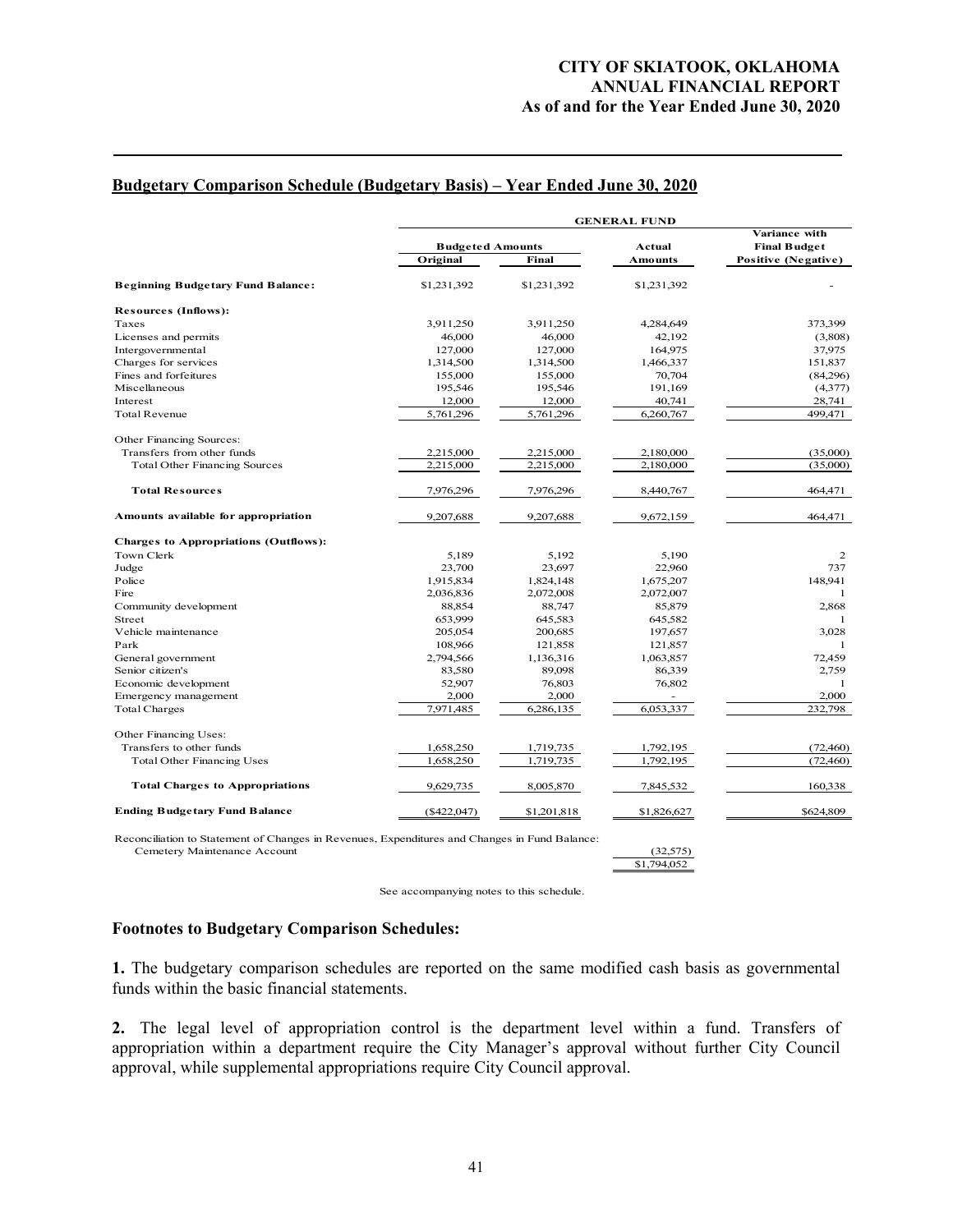## **Combining Balance Sheet – General Fund Accounts – June 30, 2020**

|                                                      | <b>General Fund</b> | <b>Cemetery</b><br><b>Maintenance</b><br><b>Account</b> | <b>Total General</b><br><b>Fund</b> |  |
|------------------------------------------------------|---------------------|---------------------------------------------------------|-------------------------------------|--|
| <b>ASSETS</b>                                        |                     |                                                         |                                     |  |
| Cash and cash equivalents                            | \$<br>320,389       | \$                                                      | \$<br>320,389                       |  |
| Investments                                          | 1,427,544           |                                                         | 1,427,544                           |  |
| Due from other funds                                 | 137,277             |                                                         | 137,277                             |  |
| Total assets                                         | 1,885,210           |                                                         | 1,885,210                           |  |
| <b>LIABILITIES AND FUND BALANCES</b><br>Liabilities: |                     |                                                         |                                     |  |
|                                                      |                     |                                                         |                                     |  |
| Due to other funds                                   |                     | 63,991                                                  | 63,991                              |  |
| Payable to other governments                         | 293                 |                                                         | 293                                 |  |
| Due to bondholders                                   | 6,350               |                                                         | 6,350                               |  |
| Unearned revenue                                     | 20,524              |                                                         | 20,524                              |  |
| <b>Total liabilities</b>                             | 27,167              | 63,991                                                  | 91,158                              |  |
| Fund balances:                                       |                     |                                                         |                                     |  |
| Restricted                                           | 76,171              |                                                         | 76,171                              |  |
| Assigned to economic development                     | 679,767             |                                                         | 679,767                             |  |
| Unassigned (deficit)                                 | 1,102,105           | (63,991)                                                | 1,038,114                           |  |
| Total fund balances                                  | 1,858,043           | (63,991)                                                | 1,794,052                           |  |
| Total liabilities and fund balances                  | 1,885,210<br>\$     | \$                                                      | \$<br>1,885,210                     |  |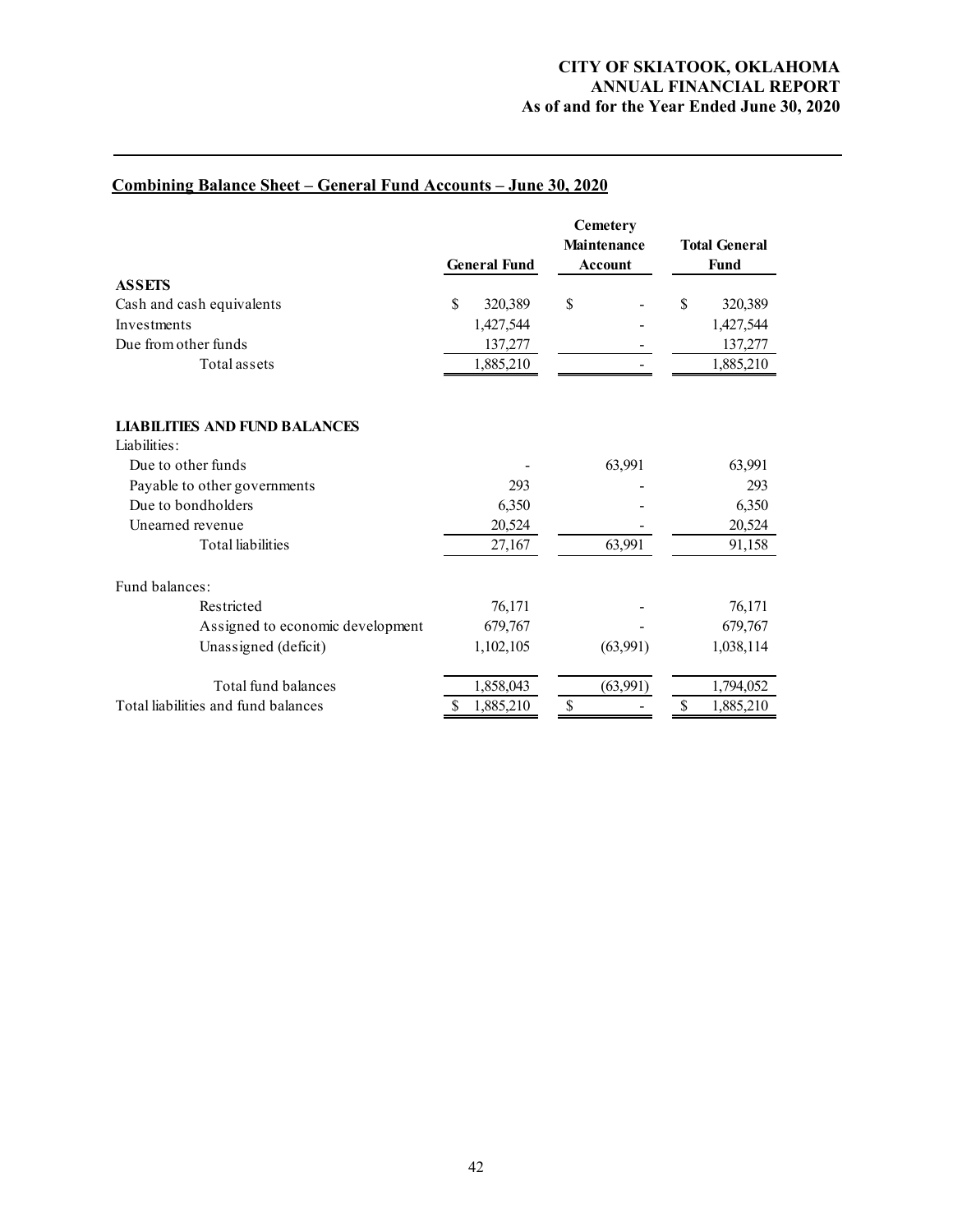## **Combining Schedule of Revenues, Expenditures, and Changes in Fund Balance – General Fund Accounts – For the Year Ended June 30, 2020**

| <b>Total</b><br><b>General Fund</b><br>Account<br><b>REVENUES</b><br>\$<br>\$<br>\$<br>Taxes<br>4,284,649<br>4,284,649<br>Licenses and permits<br>42,192<br>42,192<br>164,975<br>Intergovernmental<br>164,975<br>Charges for services<br>1,466,337<br>47,487<br>1,513,824<br>Fines and forfeitures<br>70,704<br>70,704<br>Investment income<br>40,741<br>40,741<br>Miscellaneous<br>191,169<br>191,169<br>6,308,254<br><b>Total Revenues</b><br>6,260,767<br>47,487<br><b>EXPENDITURES</b><br>Current:<br>Town clerk<br>5,190<br>5,190<br>1,063,857<br>General government<br>1,063,857<br>Judge<br>22,960<br>22,960<br>Police<br>1,572,845<br>1,572,845<br>Fire<br>1,997,990<br>1,997,990<br>Community development<br>85,879<br>85,879<br>Senior citizens<br>83,334<br>83,334<br>Swimming pool/park<br>121,857<br>121,857<br>Street<br>645,582<br>645,582<br>Vehicle Maintenance<br>197,657<br>197,657<br>Economic development<br>76,802<br>76,802<br>Cemetery<br>80,062<br>80,062<br>Capital Outlay<br>179,384<br>179,384<br><b>Total Expenditures</b><br>6,053,337<br>80,062<br>6,133,399<br>Excess (deficiency) of revenues over<br>expenditures<br>207,430<br>(32, 575)<br>174,855<br>OTHER FINANCING SOURCES (USES)<br>Transfers in<br>2,180,000<br>2,180,000<br>Transfers out<br>(1,792,195)<br>(1,792,195)<br>Total other financing sources and uses<br>387,805<br>387,805<br>595,235<br>562,660<br>Net change in fund balances<br>(32, 575)<br>Fund balances - beginning<br>1,262,808<br>(31, 416)<br>1,231,392<br>\$<br>\$<br>\$<br>Fund balances - ending<br>1,858,043<br>(63,991)<br>1,794,052 |  |  | Cemetery<br>Maintenance |  |
|-----------------------------------------------------------------------------------------------------------------------------------------------------------------------------------------------------------------------------------------------------------------------------------------------------------------------------------------------------------------------------------------------------------------------------------------------------------------------------------------------------------------------------------------------------------------------------------------------------------------------------------------------------------------------------------------------------------------------------------------------------------------------------------------------------------------------------------------------------------------------------------------------------------------------------------------------------------------------------------------------------------------------------------------------------------------------------------------------------------------------------------------------------------------------------------------------------------------------------------------------------------------------------------------------------------------------------------------------------------------------------------------------------------------------------------------------------------------------------------------------------------------------------------------------------------------------------------------------------------|--|--|-------------------------|--|
|                                                                                                                                                                                                                                                                                                                                                                                                                                                                                                                                                                                                                                                                                                                                                                                                                                                                                                                                                                                                                                                                                                                                                                                                                                                                                                                                                                                                                                                                                                                                                                                                           |  |  |                         |  |
|                                                                                                                                                                                                                                                                                                                                                                                                                                                                                                                                                                                                                                                                                                                                                                                                                                                                                                                                                                                                                                                                                                                                                                                                                                                                                                                                                                                                                                                                                                                                                                                                           |  |  |                         |  |
|                                                                                                                                                                                                                                                                                                                                                                                                                                                                                                                                                                                                                                                                                                                                                                                                                                                                                                                                                                                                                                                                                                                                                                                                                                                                                                                                                                                                                                                                                                                                                                                                           |  |  |                         |  |
|                                                                                                                                                                                                                                                                                                                                                                                                                                                                                                                                                                                                                                                                                                                                                                                                                                                                                                                                                                                                                                                                                                                                                                                                                                                                                                                                                                                                                                                                                                                                                                                                           |  |  |                         |  |
|                                                                                                                                                                                                                                                                                                                                                                                                                                                                                                                                                                                                                                                                                                                                                                                                                                                                                                                                                                                                                                                                                                                                                                                                                                                                                                                                                                                                                                                                                                                                                                                                           |  |  |                         |  |
|                                                                                                                                                                                                                                                                                                                                                                                                                                                                                                                                                                                                                                                                                                                                                                                                                                                                                                                                                                                                                                                                                                                                                                                                                                                                                                                                                                                                                                                                                                                                                                                                           |  |  |                         |  |
|                                                                                                                                                                                                                                                                                                                                                                                                                                                                                                                                                                                                                                                                                                                                                                                                                                                                                                                                                                                                                                                                                                                                                                                                                                                                                                                                                                                                                                                                                                                                                                                                           |  |  |                         |  |
|                                                                                                                                                                                                                                                                                                                                                                                                                                                                                                                                                                                                                                                                                                                                                                                                                                                                                                                                                                                                                                                                                                                                                                                                                                                                                                                                                                                                                                                                                                                                                                                                           |  |  |                         |  |
|                                                                                                                                                                                                                                                                                                                                                                                                                                                                                                                                                                                                                                                                                                                                                                                                                                                                                                                                                                                                                                                                                                                                                                                                                                                                                                                                                                                                                                                                                                                                                                                                           |  |  |                         |  |
|                                                                                                                                                                                                                                                                                                                                                                                                                                                                                                                                                                                                                                                                                                                                                                                                                                                                                                                                                                                                                                                                                                                                                                                                                                                                                                                                                                                                                                                                                                                                                                                                           |  |  |                         |  |
|                                                                                                                                                                                                                                                                                                                                                                                                                                                                                                                                                                                                                                                                                                                                                                                                                                                                                                                                                                                                                                                                                                                                                                                                                                                                                                                                                                                                                                                                                                                                                                                                           |  |  |                         |  |
|                                                                                                                                                                                                                                                                                                                                                                                                                                                                                                                                                                                                                                                                                                                                                                                                                                                                                                                                                                                                                                                                                                                                                                                                                                                                                                                                                                                                                                                                                                                                                                                                           |  |  |                         |  |
|                                                                                                                                                                                                                                                                                                                                                                                                                                                                                                                                                                                                                                                                                                                                                                                                                                                                                                                                                                                                                                                                                                                                                                                                                                                                                                                                                                                                                                                                                                                                                                                                           |  |  |                         |  |
|                                                                                                                                                                                                                                                                                                                                                                                                                                                                                                                                                                                                                                                                                                                                                                                                                                                                                                                                                                                                                                                                                                                                                                                                                                                                                                                                                                                                                                                                                                                                                                                                           |  |  |                         |  |
|                                                                                                                                                                                                                                                                                                                                                                                                                                                                                                                                                                                                                                                                                                                                                                                                                                                                                                                                                                                                                                                                                                                                                                                                                                                                                                                                                                                                                                                                                                                                                                                                           |  |  |                         |  |
|                                                                                                                                                                                                                                                                                                                                                                                                                                                                                                                                                                                                                                                                                                                                                                                                                                                                                                                                                                                                                                                                                                                                                                                                                                                                                                                                                                                                                                                                                                                                                                                                           |  |  |                         |  |
|                                                                                                                                                                                                                                                                                                                                                                                                                                                                                                                                                                                                                                                                                                                                                                                                                                                                                                                                                                                                                                                                                                                                                                                                                                                                                                                                                                                                                                                                                                                                                                                                           |  |  |                         |  |
|                                                                                                                                                                                                                                                                                                                                                                                                                                                                                                                                                                                                                                                                                                                                                                                                                                                                                                                                                                                                                                                                                                                                                                                                                                                                                                                                                                                                                                                                                                                                                                                                           |  |  |                         |  |
|                                                                                                                                                                                                                                                                                                                                                                                                                                                                                                                                                                                                                                                                                                                                                                                                                                                                                                                                                                                                                                                                                                                                                                                                                                                                                                                                                                                                                                                                                                                                                                                                           |  |  |                         |  |
|                                                                                                                                                                                                                                                                                                                                                                                                                                                                                                                                                                                                                                                                                                                                                                                                                                                                                                                                                                                                                                                                                                                                                                                                                                                                                                                                                                                                                                                                                                                                                                                                           |  |  |                         |  |
|                                                                                                                                                                                                                                                                                                                                                                                                                                                                                                                                                                                                                                                                                                                                                                                                                                                                                                                                                                                                                                                                                                                                                                                                                                                                                                                                                                                                                                                                                                                                                                                                           |  |  |                         |  |
|                                                                                                                                                                                                                                                                                                                                                                                                                                                                                                                                                                                                                                                                                                                                                                                                                                                                                                                                                                                                                                                                                                                                                                                                                                                                                                                                                                                                                                                                                                                                                                                                           |  |  |                         |  |
|                                                                                                                                                                                                                                                                                                                                                                                                                                                                                                                                                                                                                                                                                                                                                                                                                                                                                                                                                                                                                                                                                                                                                                                                                                                                                                                                                                                                                                                                                                                                                                                                           |  |  |                         |  |
|                                                                                                                                                                                                                                                                                                                                                                                                                                                                                                                                                                                                                                                                                                                                                                                                                                                                                                                                                                                                                                                                                                                                                                                                                                                                                                                                                                                                                                                                                                                                                                                                           |  |  |                         |  |
|                                                                                                                                                                                                                                                                                                                                                                                                                                                                                                                                                                                                                                                                                                                                                                                                                                                                                                                                                                                                                                                                                                                                                                                                                                                                                                                                                                                                                                                                                                                                                                                                           |  |  |                         |  |
|                                                                                                                                                                                                                                                                                                                                                                                                                                                                                                                                                                                                                                                                                                                                                                                                                                                                                                                                                                                                                                                                                                                                                                                                                                                                                                                                                                                                                                                                                                                                                                                                           |  |  |                         |  |
|                                                                                                                                                                                                                                                                                                                                                                                                                                                                                                                                                                                                                                                                                                                                                                                                                                                                                                                                                                                                                                                                                                                                                                                                                                                                                                                                                                                                                                                                                                                                                                                                           |  |  |                         |  |
|                                                                                                                                                                                                                                                                                                                                                                                                                                                                                                                                                                                                                                                                                                                                                                                                                                                                                                                                                                                                                                                                                                                                                                                                                                                                                                                                                                                                                                                                                                                                                                                                           |  |  |                         |  |
|                                                                                                                                                                                                                                                                                                                                                                                                                                                                                                                                                                                                                                                                                                                                                                                                                                                                                                                                                                                                                                                                                                                                                                                                                                                                                                                                                                                                                                                                                                                                                                                                           |  |  |                         |  |
|                                                                                                                                                                                                                                                                                                                                                                                                                                                                                                                                                                                                                                                                                                                                                                                                                                                                                                                                                                                                                                                                                                                                                                                                                                                                                                                                                                                                                                                                                                                                                                                                           |  |  |                         |  |
|                                                                                                                                                                                                                                                                                                                                                                                                                                                                                                                                                                                                                                                                                                                                                                                                                                                                                                                                                                                                                                                                                                                                                                                                                                                                                                                                                                                                                                                                                                                                                                                                           |  |  |                         |  |
|                                                                                                                                                                                                                                                                                                                                                                                                                                                                                                                                                                                                                                                                                                                                                                                                                                                                                                                                                                                                                                                                                                                                                                                                                                                                                                                                                                                                                                                                                                                                                                                                           |  |  |                         |  |
|                                                                                                                                                                                                                                                                                                                                                                                                                                                                                                                                                                                                                                                                                                                                                                                                                                                                                                                                                                                                                                                                                                                                                                                                                                                                                                                                                                                                                                                                                                                                                                                                           |  |  |                         |  |
|                                                                                                                                                                                                                                                                                                                                                                                                                                                                                                                                                                                                                                                                                                                                                                                                                                                                                                                                                                                                                                                                                                                                                                                                                                                                                                                                                                                                                                                                                                                                                                                                           |  |  |                         |  |
|                                                                                                                                                                                                                                                                                                                                                                                                                                                                                                                                                                                                                                                                                                                                                                                                                                                                                                                                                                                                                                                                                                                                                                                                                                                                                                                                                                                                                                                                                                                                                                                                           |  |  |                         |  |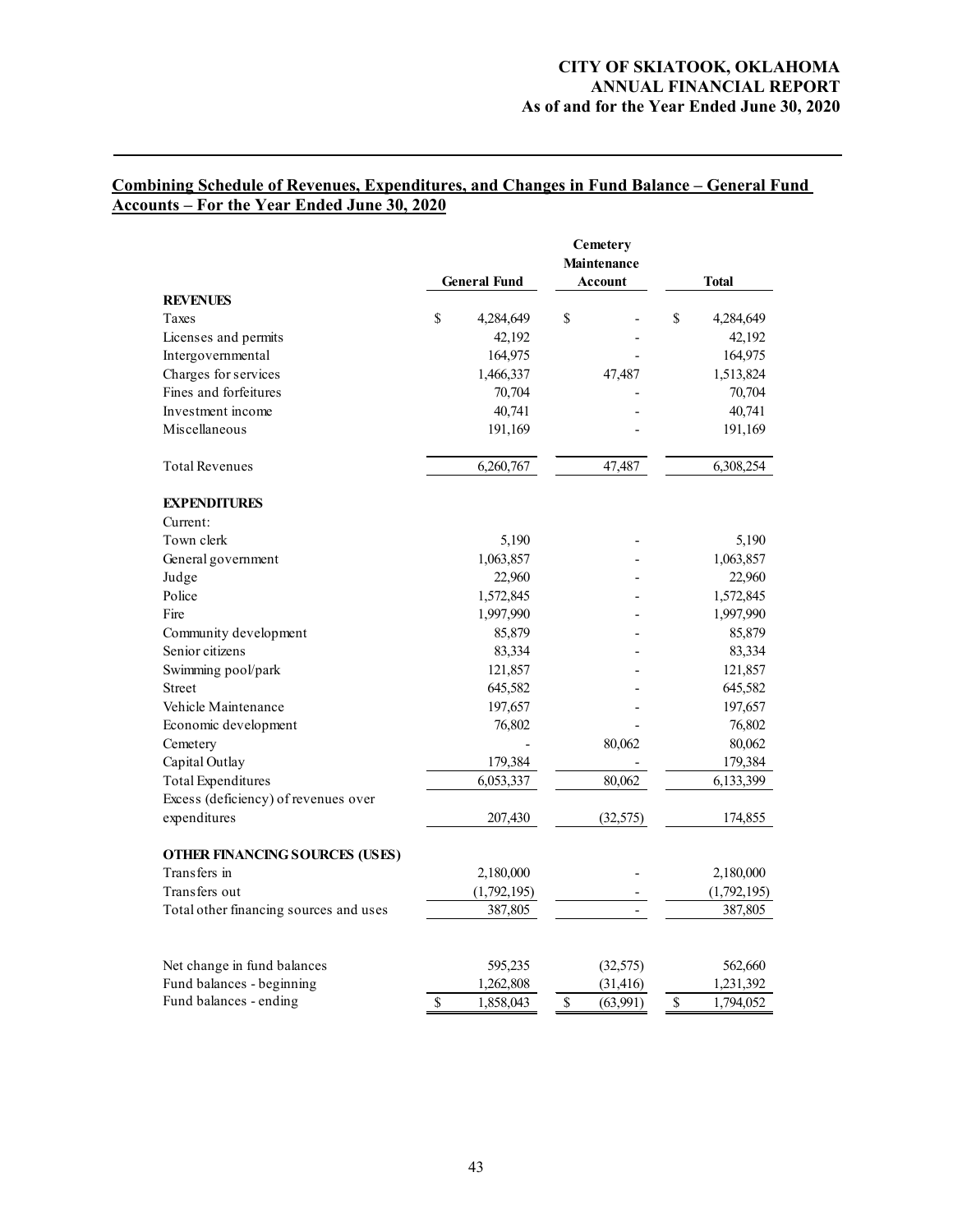## **Combining Balance Sheet – Nonmajor Governmental Funds – June 30, 2020**

|                                                                                | <b>Special Revenue</b> | <b>Capital Project</b>             | <b>Total Other</b>                 |
|--------------------------------------------------------------------------------|------------------------|------------------------------------|------------------------------------|
| <b>ASSETS</b>                                                                  | <b>Airport Fund</b>    | <b>Cemetery Care</b>               | Governmental<br><b>Funds</b>       |
| Cash and cash equivalents<br>Investments<br>Total assets                       | \$<br>31,940<br>31,940 | \$<br>122,482<br>50,000<br>172,482 | \$<br>154,422<br>50,000<br>204,422 |
| <b>FUND BALANCES</b><br>Liabilities<br>Due to other funds<br>Total liabilities |                        |                                    |                                    |
| Fund balances:                                                                 |                        |                                    |                                    |
| Restricted:<br>For airport<br>For cemetery care<br>Committed to cemetery care  | 31,940                 | 29,889<br>142,593                  | 31,940<br>29,889<br>142,593        |
| Total fund balances<br>Total fund balances                                     | \$<br>31,940<br>31,940 | \$<br>172,482<br>172,482           | \$<br>204,422<br>204,422           |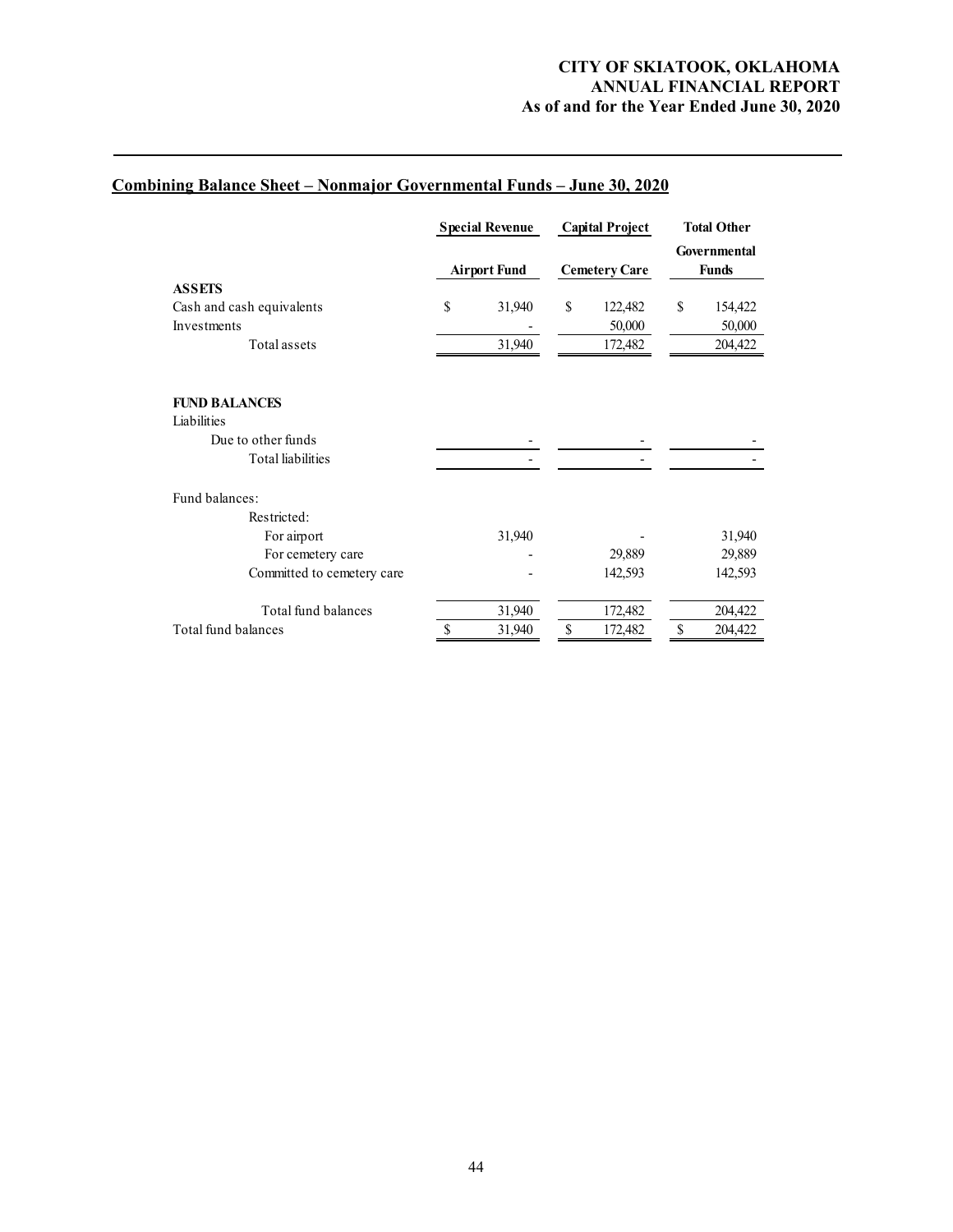## **Combining Statement of Revenues, Expenditures, and Changes in Fund Balance – Nonmajor Governmental Funds – For the Year Ended June 30, 2020**

|                                      | <b>Special Revenue</b> | <b>Capital Project</b> | <b>Total Other</b><br>Governmental |
|--------------------------------------|------------------------|------------------------|------------------------------------|
|                                      | <b>Airport Fund</b>    | <b>Cemetery Care</b>   | <b>Funds</b>                       |
| <b>REVENUES</b>                      |                        |                        |                                    |
| Intergovernmental                    | \$<br>207,034          | \$                     | \$<br>207,034                      |
| Charges for services                 | 126,757                | 15,504                 | 142,261                            |
| Investment income                    |                        | 1,325                  | 1,325                              |
| Miscellaneous                        | 57                     |                        | 57                                 |
| <b>Total Revenues</b>                | 333,848                | 16,829                 | 350,677                            |
| <b>EXPENDITURES</b>                  |                        |                        |                                    |
| Current:                             |                        |                        |                                    |
| Airport                              | 97,014                 |                        | 97,014                             |
| Capital Outlay                       | 371,056                |                        | 371,056                            |
| Total Expenditures                   | 468,070                |                        | 468,070                            |
| Excess (deficiency) of revenues over |                        |                        |                                    |
| expenditures                         | (134, 222)             | 16,829                 | (117,393)                          |
| Net change in fund balances          | (134, 222)             | 16,829                 | (117,393)                          |
| Fund balances - beginning            | 166,162                | 155,653                | 321,815                            |
| Fund balances - ending               | \$<br>31,940           | \$<br>172,482          | \$<br>204,422                      |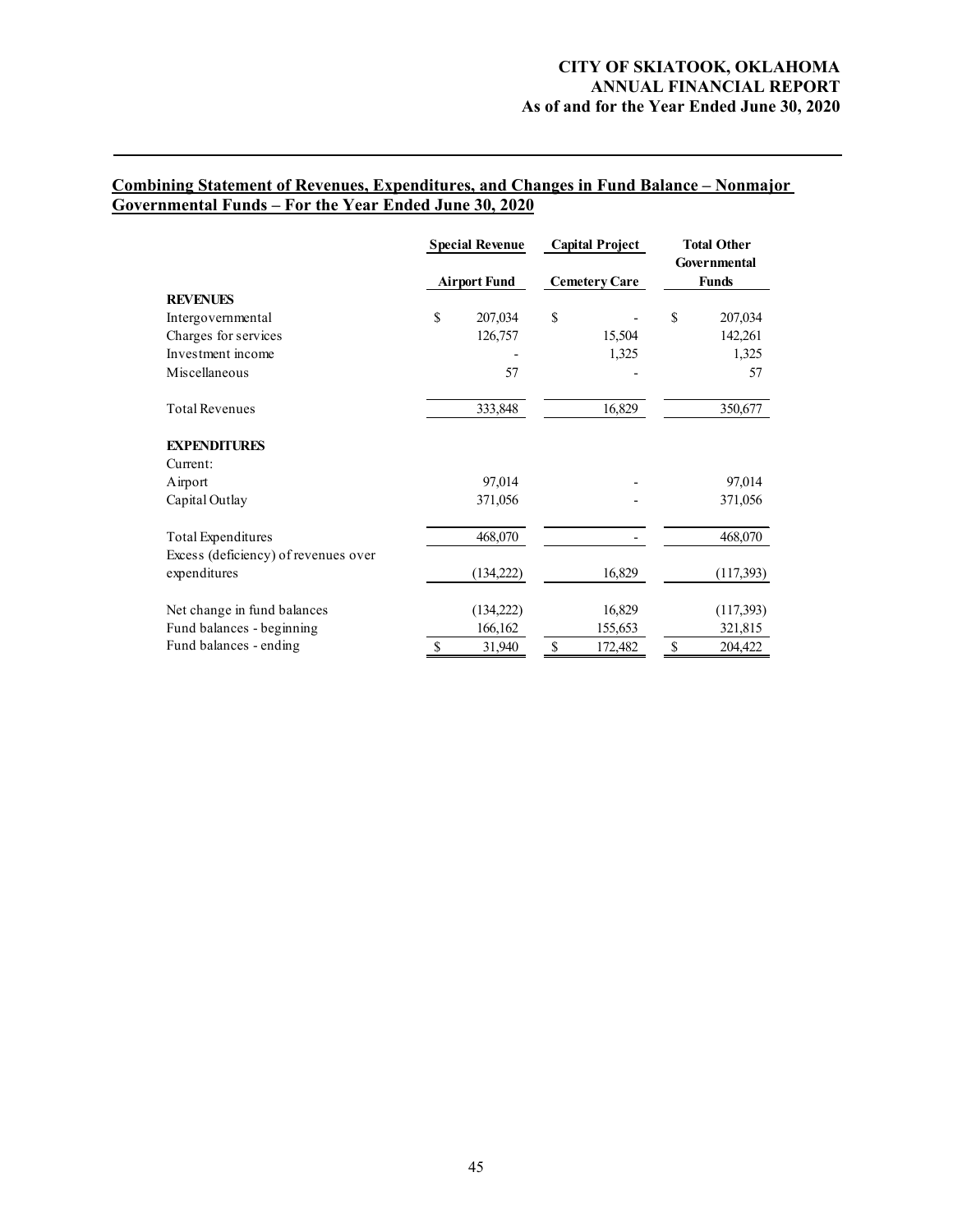## **Combining Schedule of Net Position– SPWA Enterprise Fund Accounts – June 30, 2020**

| <b>Enterprise Fund Accounts</b> |                |                        |                      |                 |
|---------------------------------|----------------|------------------------|----------------------|-----------------|
|                                 |                | <b>One Cent</b>        |                      |                 |
|                                 | <b>SPWA</b>    | <b>Capital Project</b> | <b>Meter Deposit</b> | Total           |
| <b>ASSETS</b>                   |                |                        |                      |                 |
| Current assets:                 |                |                        |                      |                 |
| Cash and cash equivalents       | \$<br>890,319  | \$<br>363,046          | \$<br>$\overline{a}$ | S<br>1,253,365  |
| Investments                     | 1,196,496      |                        |                      | 1,196,496       |
| Restricted:                     |                |                        |                      |                 |
| Cash and cash equivalents       | 532,640        |                        | 191,118              | 723,758         |
| Investments                     |                |                        | 473,327              | 473,327         |
| Total assets                    | 2,619,455      | 363,046                | 664,445              | 3,646,946       |
| <b>LIABILITIES</b>              |                |                        |                      |                 |
| <b>Current Liabilities:</b>     |                |                        |                      |                 |
| Due to depositors               |                |                        | 643,144              | 643,144         |
| <b>Total</b> liabilities        |                |                        | 643,144              | 643,144         |
| <b>NET POSITION</b>             |                |                        |                      |                 |
| Restricted for debt service     | 532,640        |                        |                      | 532,640         |
| Unrestricted                    | 2,086,815      | 363,046                | 21,301               | 2,471,162       |
| Total net position              | 2,619,455<br>S | \$<br>363,046          | \$<br>21,301         | \$<br>3,003,802 |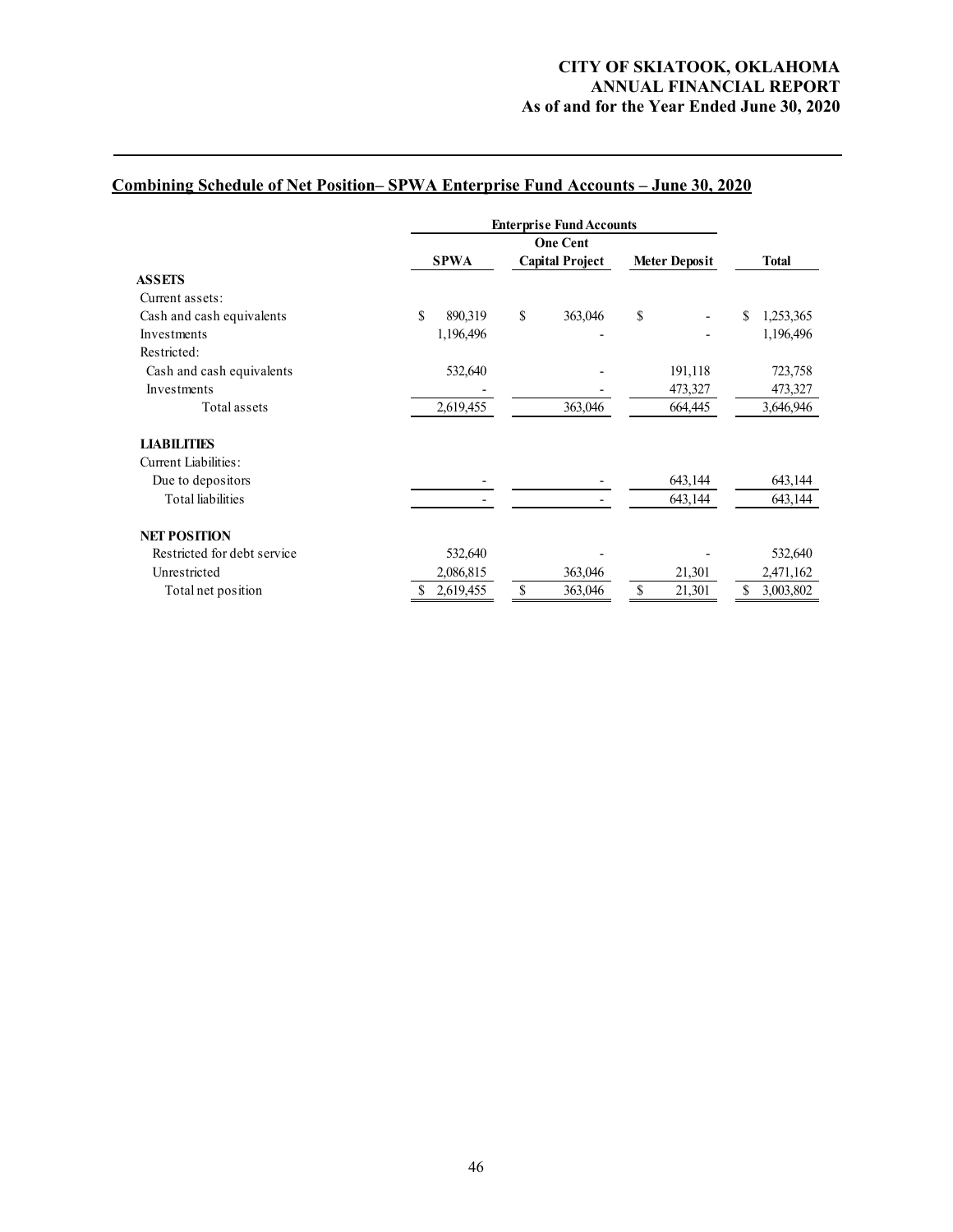## **Combining Schedule of Revenues, Expenses, and Changes in Net Position – SPWA Enterprise Fund Accounts – For the Year Ended June 30, 2020**

|                                          |                | <b>One Cent</b>        |                          |                 |
|------------------------------------------|----------------|------------------------|--------------------------|-----------------|
|                                          | <b>SPWA</b>    | <b>Capital Project</b> | <b>Meter Deposit</b>     | Total           |
| <b>REVENUES</b>                          |                |                        |                          |                 |
| Charges for services:                    |                |                        |                          |                 |
| Electric                                 | S<br>6,875,649 | \$                     | \$                       | 6,875,649<br>\$ |
| Water                                    | 1,858,117      |                        |                          | 1,858,117       |
| Sewer                                    | 859,106        |                        |                          | 859,106         |
| Sanitation                               | 567,812        |                        |                          | 567,812         |
| Sales tax on utility sales               | 316,795        |                        |                          | 316,795         |
| Water taps                               | 15,050         |                        |                          | 15,050          |
| Sewer taps                               | 3,550          |                        |                          | 3,550           |
| Other                                    | 190,505        | 10,958                 |                          | 201,463         |
| Total operating revenues                 | 10,686,584     | 10,958                 |                          | 10,697,542      |
| <b>OPERATING EXPENSES</b>                |                |                        |                          |                 |
| Electric                                 | 5,090,324      | 306,224                |                          | 5,396,548       |
| Water                                    | 1,351,610      | 25,769                 |                          | 1,377,379       |
| Sewer                                    | 2,024,771      |                        |                          | 2,024,771       |
| Sanitation                               | 355,871        |                        |                          | 355,871         |
| Other                                    |                | 425,847                |                          | 425,847         |
| <b>Total Operating Expenses</b>          | 8,822,576      | 757,840                | $\overline{\phantom{a}}$ | 9,580,416       |
| Operating income (loss)                  | 1,864,008      | (746, 882)             |                          | 1,117,126       |
|                                          |                |                        |                          |                 |
| <b>NON-OPERATING REVENUES (EXPENSES)</b> |                |                        |                          |                 |
| Investment income                        | 30,907         |                        | 3,699                    | 34,606          |
| Loan proceeds                            | 1,740,652      |                        |                          | 1,740,652       |
| Debt service:                            |                |                        |                          |                 |
| Principal retirement                     | (1,089,773)    |                        |                          | (1,089,773)     |
| Interest expense and fiscal agent fees   | (514,084)      |                        |                          | (514,084)       |
| Other                                    | 1,709          |                        |                          | 1,709           |
| Total non-operating revenue (expenses)   | 169,411        |                        | 3,699                    | 173,110         |
| Income (loss) before transfers           | 2,033,419      | (746, 882)             | 3,699                    | 1,290,236       |
| Transfers in                             | 384,000        | 810,797                |                          | 1,194,797       |
| Transfers out                            | (2,180,000)    |                        |                          | (2,180,000)     |
| Change in net position                   | 237,419        | 63,915                 | 3,699                    | 305,033         |
| Total net position - beginning           | 2,382,036      | 299,131                | 17,602                   | 2,698,769       |
| Total net position - ending              | S<br>2,619,455 | \$<br>363,046          | \$<br>21,301             | \$<br>3,003,802 |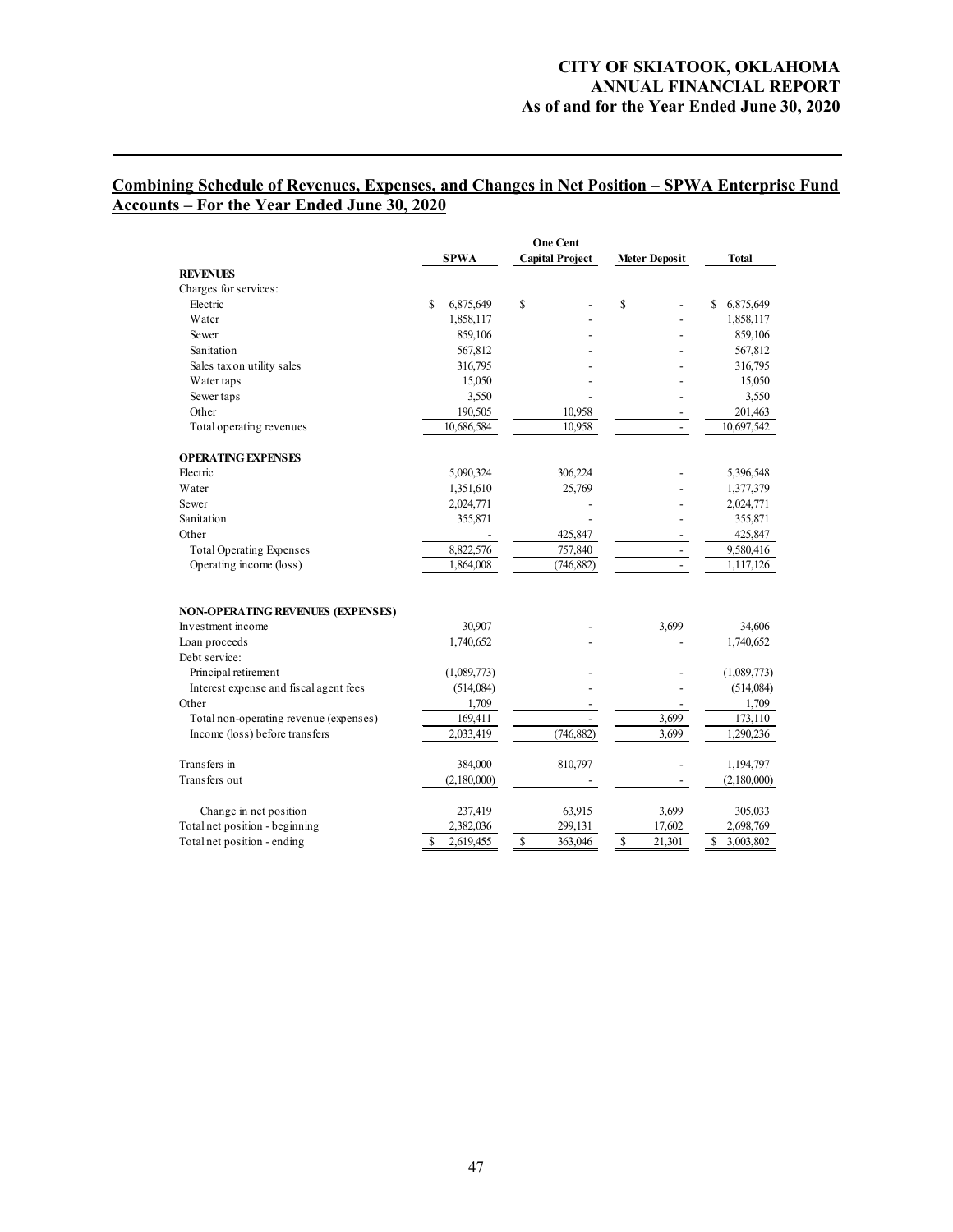## **Schedule of Expenditures of Federal Awards – Year Ended June 30, 2020**

l

| Federal/State Grantor/Pass through agency                | Federal<br><b>CFDA</b> | Project or<br>Award    | Award             | Federal             |
|----------------------------------------------------------|------------------------|------------------------|-------------------|---------------------|
| <b>Grantor/Program Title</b>                             | <b>Number</b>          | Number                 | Amount            | <b>Expenditures</b> |
|                                                          |                        |                        |                   |                     |
| <b>FEDERAL AWARDS:</b>                                   |                        |                        |                   |                     |
| FEDERAL EMERGENCY MANAGEMENT AGENCY:                     |                        |                        |                   |                     |
| Pass through Oklahoma Department of Emergency Management |                        |                        |                   |                     |
| Disaster Recovery Floods                                 | 97.039                 | <b>FEMA-4438-DR-OK</b> | 15,303 \$<br>-S   | 15,303              |
|                                                          |                        |                        | 15,303            | 15,303              |
| U.S. DEPARTMENT OF HEALTH AND HUMAN SERVICES:            |                        |                        |                   |                     |
| Passed through Tulsa County                              |                        |                        |                   |                     |
| <b>CARES</b> Act Relief                                  | 93.498                 | N/A                    | 13,036            | 13,036              |
| U.S. DEPARTMENT OF TRANSPORTATION                        |                        |                        |                   |                     |
| Federal Aviation Administration                          | 20.106                 | AIP 3-40-0089-013-2019 | 231,228           | 207,034             |
| Federal Aviation Administration                          | 20.106                 | AIP 3-40-0089-014-2020 | 2,014,006         | 139,700             |
| Federal Aviation Administration                          | 20.106                 | AIP 3-40-0089-015-2020 | 30,000            | 11,795              |
| Subtotal 20.106                                          |                        |                        | 2,275,234         | 358,529             |
| Total U.S. Department of Transporation                   |                        |                        | 2,275,234         | 358,529             |
| <b>TOTAL FEDERAL AWARDS</b>                              |                        |                        | 2,303,573 \$<br>S | 386,868             |

#### **Schedule of Expenditures of State Awards – Year Ended June 30, 2020**

| State Grantor/Pass through agency<br><b>Grantor/Program Title</b> | Project or<br>Award<br><b>Number</b> | Award<br>Amount   | <b>State</b><br><b>Expenditures</b> |
|-------------------------------------------------------------------|--------------------------------------|-------------------|-------------------------------------|
| OKLAHOMA DEPARTMENT OFAGRICULTURE<br>Fire Grant                   | N/A                                  | $4,642$ \$<br>\$. | 4,642                               |
| INCOG:                                                            |                                      | 4,642             | 4,642                               |
| Community Expansion of Nutrition Assistance                       | N/A                                  | 3,050             | 3,005                               |
| Community Expansion of Nutrition Assistance                       | N/A                                  | 3,000             | 2,941                               |
|                                                                   |                                      | 6,050             | 5,946                               |
| <b>TOTAL STATE AWARDS</b>                                         |                                      | $10,692$ \$<br>S  | 10,588                              |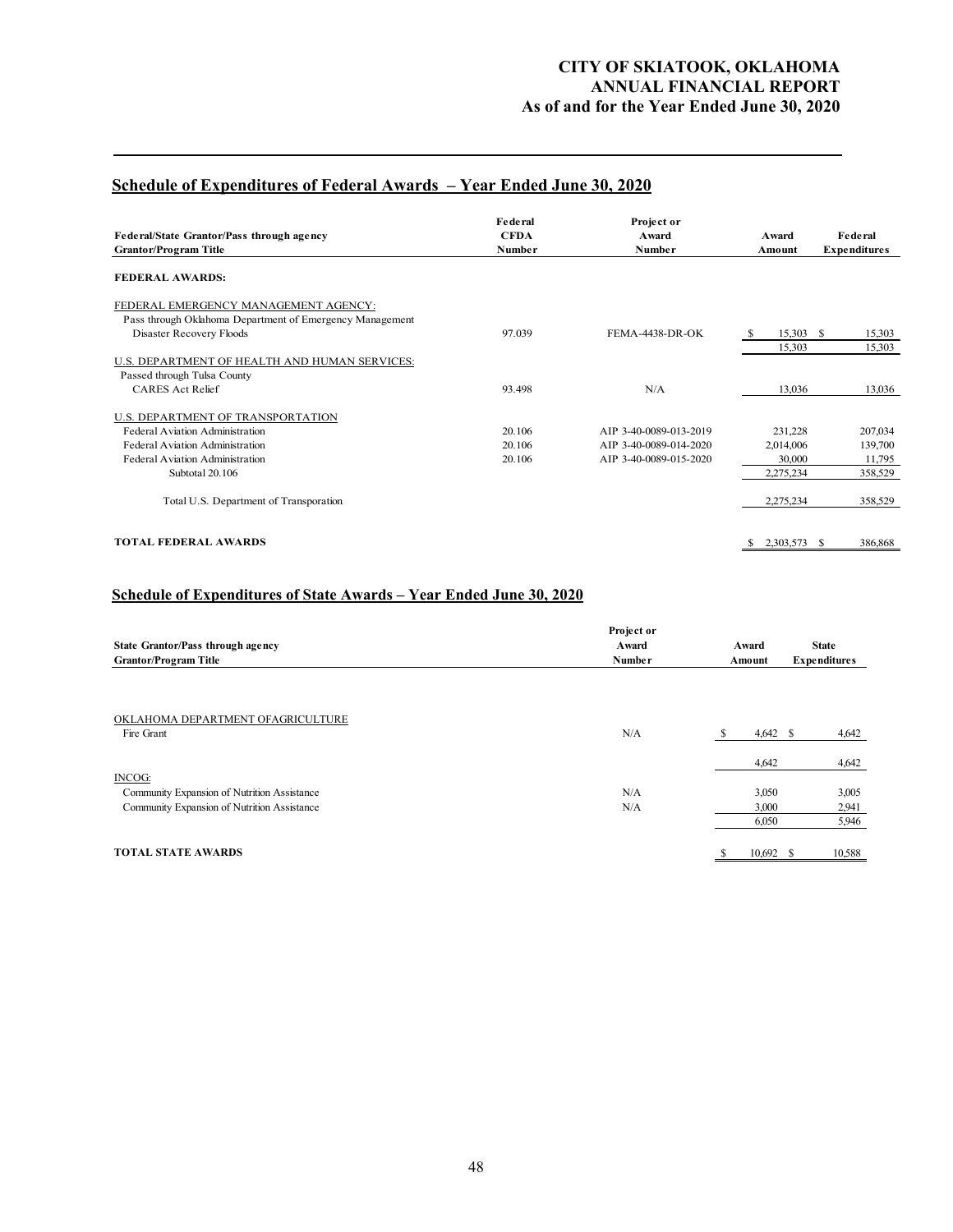**INTERNAL CONTROL AND COMPLIANCE**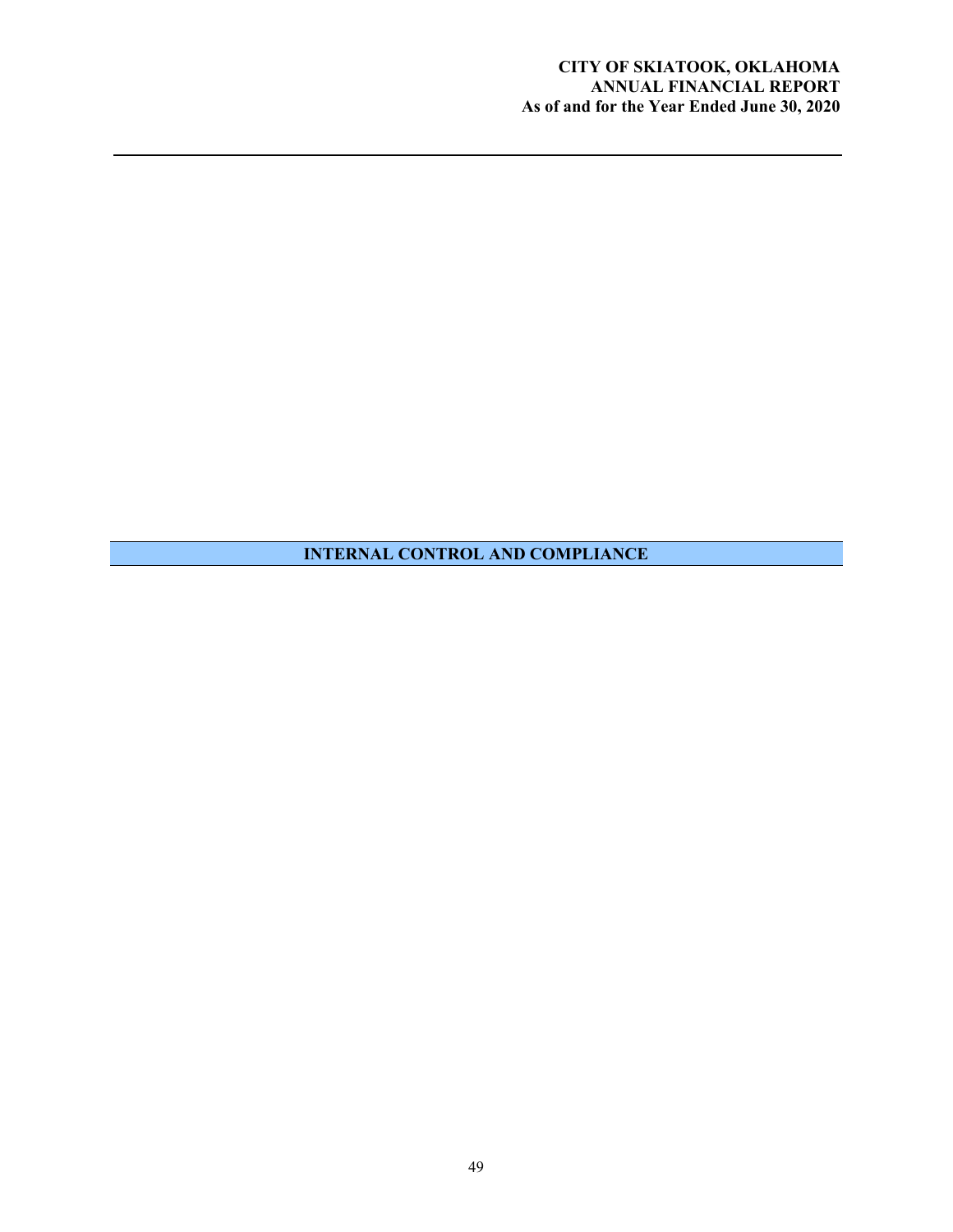## **THIS PAGE INTENTIONALLY LEFT BLANK**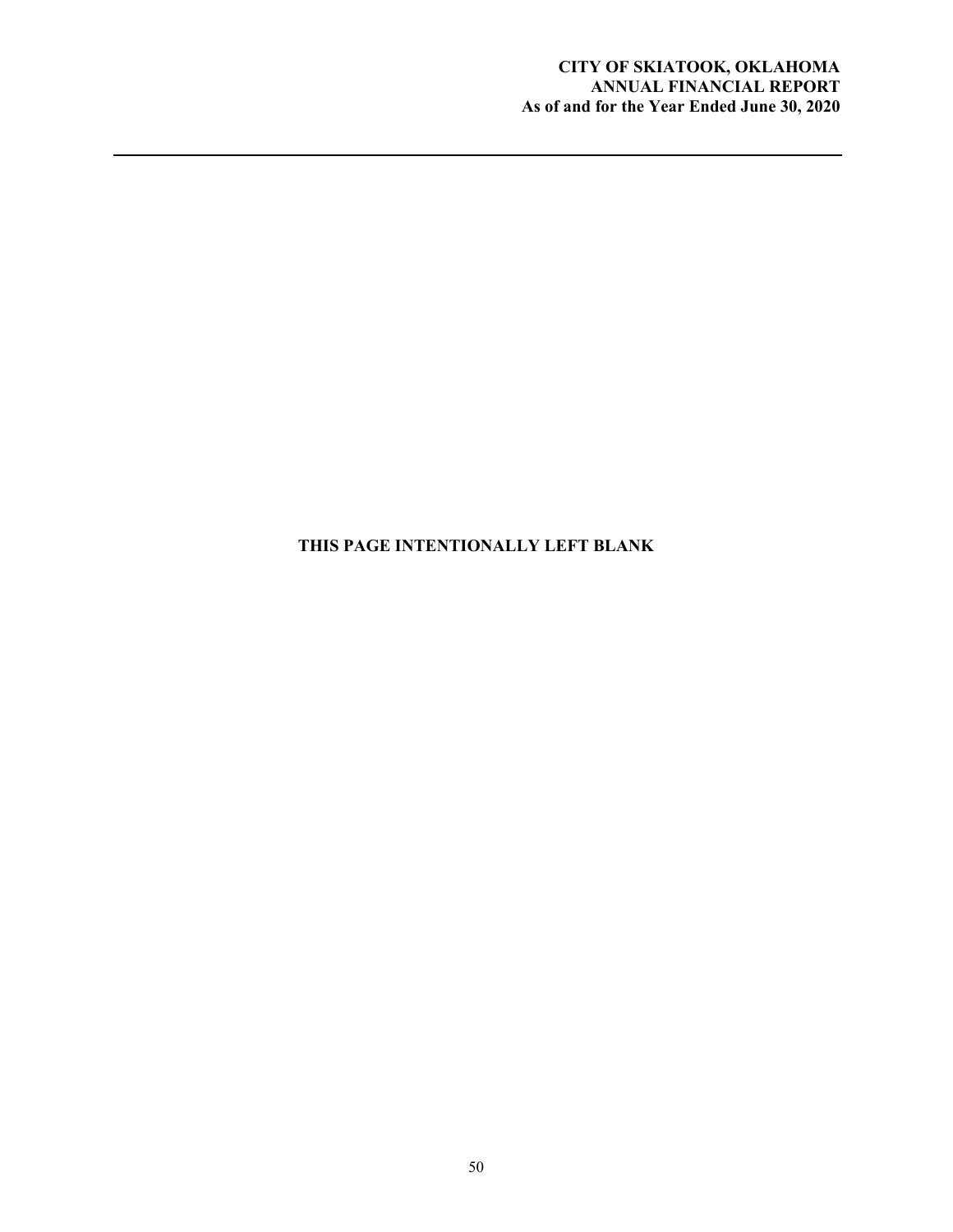

#### **INDEPENDENT AUDITOR'S REPORT ON INTERNAL CONTROL OVER FINANCIAL REPORTING AND ON COMPLIANCE AND OTHER MATTERS BASED ON AN AUDIT OF FINANCIAL STATEMENTS PERFORMED IN ACCORDANCE WITH** *GOVERNMENT AUDITING STANDARDS*

To the City Council City of Skiatook, Oklahoma

We have audited, in accordance with the auditing standards generally accepted in the United States of America and the standards applicable to financial audits contained in *Government Auditing Standards* issued by the Comptroller General of the United States, the modified cash basis financial statements of the governmental activities, business-type activities, each major fund, and the aggregate remaining fund information of City of Skiatook, Oklahoma, as of and for the year ended June 30, 2020, and the related notes to the financial statements, which collectively comprise City of Skiatook, Oklahoma's basic modified cash basis financial statements, and have issued our report thereon dated January 7, 2021.

#### **Internal Control over Financial Reporting**

In planning and performing our audit of the financial statements, we considered City of Skiatook, Oklahoma's internal control over financial reporting (internal control) to determine the audit procedures that are appropriate in the circumstances for the purpose of expressing our opinions on the financial statements, but not for the purpose of expressing an opinion on the effectiveness of City of Skiatook, Oklahoma's internal control. Accordingly, we do not express an opinion on the effectiveness of City of Skiatook, Oklahoma's internal control.

A *deficiency in internal control* exists when the design or operation of a control does not allow management or employees, in the normal course of performing their assigned functions, to prevent, or detect and correct, misstatements on a timely basis. A *material weakness* is a deficiency, or a combination of deficiencies, in internal control, such that there is a reasonable possibility that a material misstatement of the entity's financial statements will not be prevented, or detected and corrected on a timely basis. A *significant deficiency* is a deficiency, or a combination of deficiencies, in internal control that is less severe than a material weakness, yet important enough to merit attention by those charged with governance.

Our consideration of internal control was for the limited purpose described in the first paragraph of this section and was not designed to identify all deficiencies in internal control that might be material weaknesses or significant deficiencies. Given these limitations, during our audit we did not identify any deficiencies in internal control that we consider to be material weaknesses. However, material weaknesses may exist that have not been identified.

#### **Compliance and Other Matters**

As part of obtaining reasonable assurance about whether City of Skiatook, Oklahoma's modified cash basis financial statements are free from material misstatement, we performed tests of its compliance with certain provisions of laws, regulations, contracts, and grant agreements, noncompliance with which could have a direct and material effect on the determination of financial statement amounts. However, providing an opinion on compliance with those provisions was not an objective of our audit, and accordingly, we do not express such an opinion. The results of our tests disclosed no instances of noncompliance or other matters that are required to be reported under *Government Auditing Standards*.